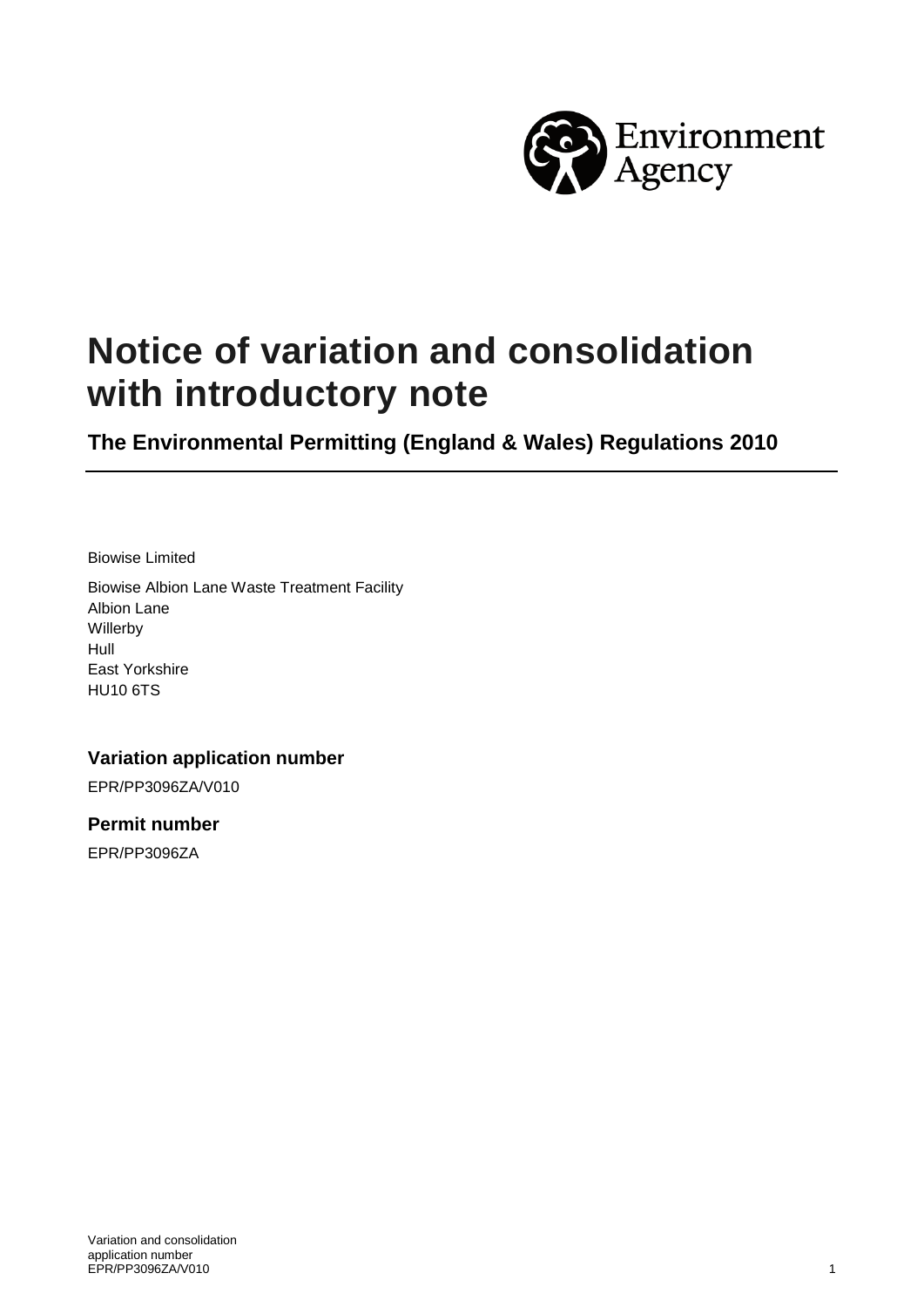# **Biowise Albion Lane Waste Treatment Facility Permit number EPR/PP3096ZA**

## **Introductory note**

### **This introductory note does not form a part of the permit**

Under the Environmental Permitting (England & Wales) Regulations 2010 (schedule 5, part 1, paragraph 19) a variation may comprise a consolidated permit reflecting the variations and a notice specifying the variations included in that consolidated permit.

Schedule 1 of the notice specifies the conditions that have been varied and schedule 2 comprises a consolidated permit which reflects the variations being made. All the conditions of the permit have been varied and are subject to the right of appeal.

Biowise is currently permitted to treat a variety of materials at the Albion Lane Waste Treatment Facility located on the north western edge of Willerby, 7 km west of Hull and 8km south west of Beverley. The permitted activities at the site are:

- In-vessel Composting (IVC) of green and food wastes (<75,000 tonnes per annum);
- Open Windrow Composting (OWC) of green wastes (<75,000 tonnes per annum, no more than 30,000 tonnes at any one time);
- Soil manufacture (<50,000 tonnes per annum, no more than 20,000 tonnes at any one time); and
- Wood recycling (<75,000 tonnes per annum, no more than 10,000 tonnes at any one time).

This variation authorises the use of Aerated Static Pile (ASP) for composting of the wastes currently allowed to be treated under the OWC systems. This means that the facility is now authorised to utilise in-vessel composting, aerated static pile and open windrow for composting of organic wastes. These three Activities marked A1, A2 and A3 in Table S1.1 are considered as a listed activity and are regulated under Section 5.4 Part A(1)(b)(i) Schedule 1 of the EPR 2010.

There are no changes to the waste types that the site is currently allowed to accept as a result of this variation. There are little or no changes to the mode of operations of existing permitted Activities (IVC and OWC). The changes to the existing activities are detailed in the agreed Odour Management Plan (OMP).

Organic wastes received at the site are processed primarily by In-vessel Sanitisation (for food and commingled green and food wastes), ASP Sanitisation (for green waste only), ASP stabilisation (for sanitised wastes), OWC Sanitisation (for green waste only) and OWC stabilisation (for sanitised wastes). The ASP process will be used as a default treatment process for wastes designated for open composting; the OWC will be utilised as a backup treatment process for open system composting.

Incoming wastes received at the site are first shredded prior to the composting. They are batch shredded at the OWC reception area (within 5 days for green wastes only) or at the IVC reception hall (within 48hrs for food, commingled Animal By-product wastes). Once shredded the materials are moved continually from the shredding area to the active composting areas in the in-vessel tunnel, OWC and ASP pads.

The ASP and OWC pads and the IVC building are constructed on impermeable surfacing. The IVC building consists of 8 tunnels, each with a maximum capacity of 315t/485m<sup>3</sup>. Each vessel is 6m high, 5.2m wide and 35m long. All IVC activities will take place in the enclosed, negatively aerated, IVC building to prevent the release of odour, bioaerosols, noise or dust to the external atmosphere. Air from the reception hall and tunnels will be split and treated through one of two wet scrubbers and one of four biofilters. The permit requires process monitoring of the scrubbers and biofilters to confirm their effectiveness, as well as monitoring of temperature, moisture and oxygen levels. The IVC hall and tunnels are built impermeable surfacing with a sealed drainage system. Leachate from the sanitisation process will be collected and stored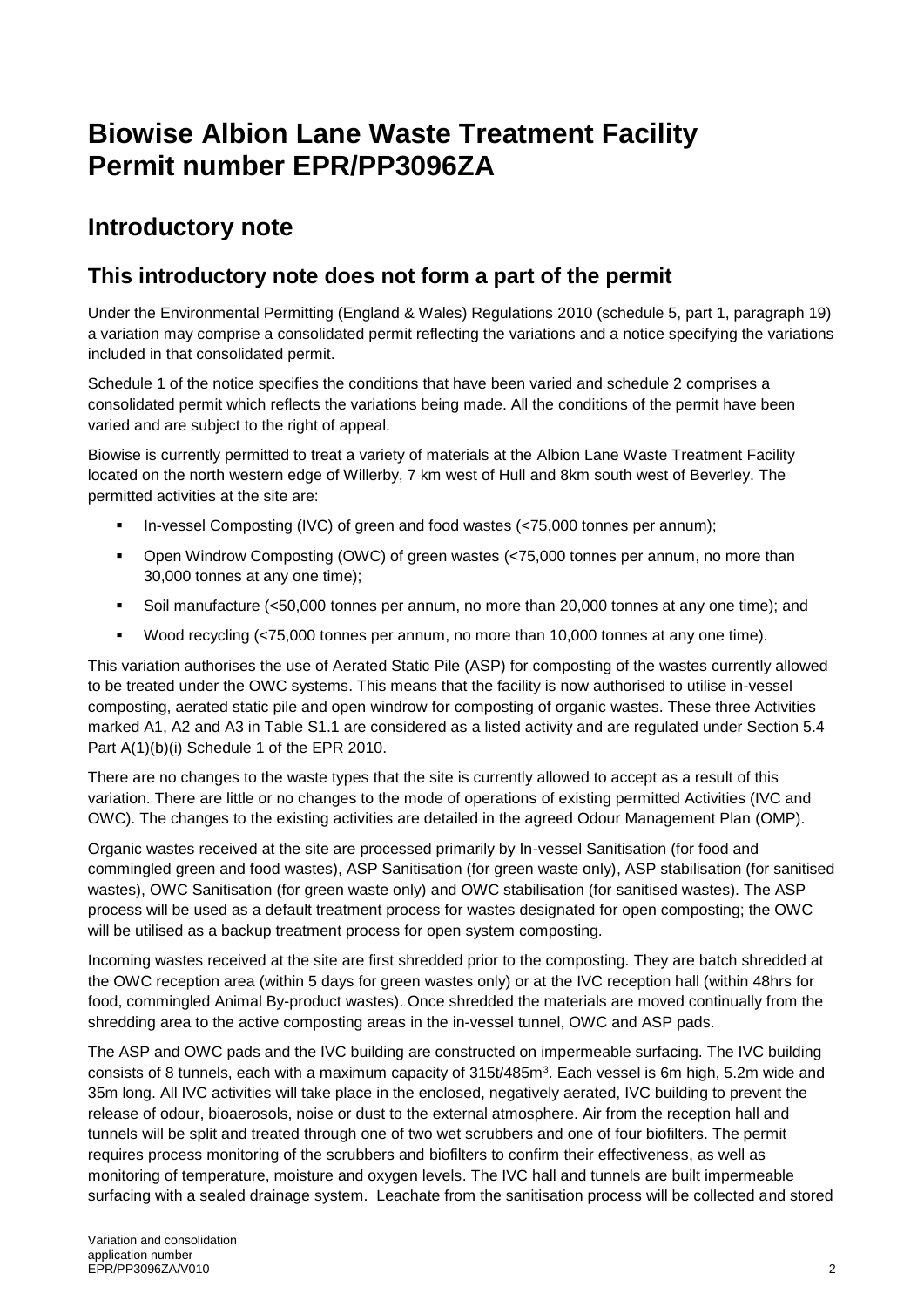in an integrally bunded leachate storage tank located adjacent to the IVC building. If the leachate storage tank reaches 90% of its maximum volume, leachate will be transferred off site for disposal.

The IVC tunnels, OWC and ASP pads are used for sanitisation. The sanitisation phase is considered to take a minimum of 2 days (for the ASP and IVC systems), 7 days (for the OWC) but will typically last a period of 1-2 weeks from batch formation to completion. During this period monitoring equipment are used to monitor temperature and oxygen readings, and moisture levels (grip test) to ensure that the critical limits for composting are met. A minimum of one turn is made to fully incorporate the compost by loading shovel at the OWC pad during the sanitisation phase. No turning is required for wastes being composted within the IVC tunnels (other than turning during loading and unloading). Turning of waste is also not expected for wastes being treated in the ASP system, except if there is malfunctioning of the ASP plant during which time any waste within the bays are handled in line with the emergency procedures detailed in the OMP.

Following completion of the sanitisation phase in either IVC, ASP or OWC processes, the materials are further processed by stabilisation by default in the ASP pad or in the OWC pad (as a backup). During the stabilisation phase, all windrows in both the OWC or ASP pads are kept in discrete batches and are not mixed from formation to completion of the composing process. The stabilisation phase is typically 4 weeks in the ASP and 6 weeks in the OWC system.

The ASP comprises of five individual bays, segregated from each other by concrete walls. Each floor within the bay has a dedicated air handling and dispersion system consisting of 28 (20.5mm thick) PE pipes with drilled holes for delivery of air up into the compost media. The 28 pipes per floor (or bay) are divided into 4 groups of 7 pipes. Each group has a valve system which allows air into this specific group of pipes. Up to 50m<sup>3</sup>/h/m<sup>2</sup> of fresh ambient air can be delivered to each floor. The control of preferential airflow though the composting piles is achieved by good feedstock preparation, use of oversize material and design of the holes in the pipework. Each bay has sensors for temperature, back pressure and oxygen monitoring. The backpressure is used for volume measurement of the air delivery. The GICOM process computer (G-2000) controls the entire process – this system is the same as the one currently in use for the IVC process control.

The operator will have management plans in place to ensure that the environment and human health is protected from emissions to air, land and water. There will be only one point source emission, to a cellular soakaway, of uncontaminated roof and site surface water.

The schedules specify the changes made to the permit.

The status log of a permit sets out the permitting history, including any changes to the permit reference number.

| <b>Status log of the permit</b>                                             |                       |                                                                                                                                                                                          |  |  |
|-----------------------------------------------------------------------------|-----------------------|------------------------------------------------------------------------------------------------------------------------------------------------------------------------------------------|--|--|
| <b>Description</b>                                                          | <b>Date</b>           | Comments                                                                                                                                                                                 |  |  |
| <b>Permit determined EAWML</b><br>65512                                     | 16/10/06              | Permit issued to Biowaste (Recycling) Limited.<br>(EPR/PP3096ZA/A001)                                                                                                                    |  |  |
| Modification application received                                           | 08/03/07              | Modification to add waste types.<br>(EPR/PP3096ZA/V002)                                                                                                                                  |  |  |
| <b>Modification issued</b>                                                  | 21/03/07              |                                                                                                                                                                                          |  |  |
| Variation determined<br>EPR/PP3096ZA                                        | 08/12/09              | Variation to change company name to Biowise Limited<br>and to change registered office address.<br>(EPR/PP3096ZA/V003)                                                                   |  |  |
| Variation application<br>EPR/PP3096ZA/V004<br>(variation and consolidation) | Duly made<br>24/08/11 | Variation to extend the permitted area, increase<br>annual tonnages, add soil manufacture as a permitted<br>activity, increase storage capacity and change<br>registered office address. |  |  |
| Variation and updating to modern<br>conditions                              | 18/01/12              | Operator's agreement to Environment Agency varying<br>the permit on its own initiative to update to modern<br>conditions.                                                                |  |  |
| Amendment of variation<br>application                                       | 13/02/12              | Operator's confirmation of amendments to original<br>variation application. The application was amended to                                                                               |  |  |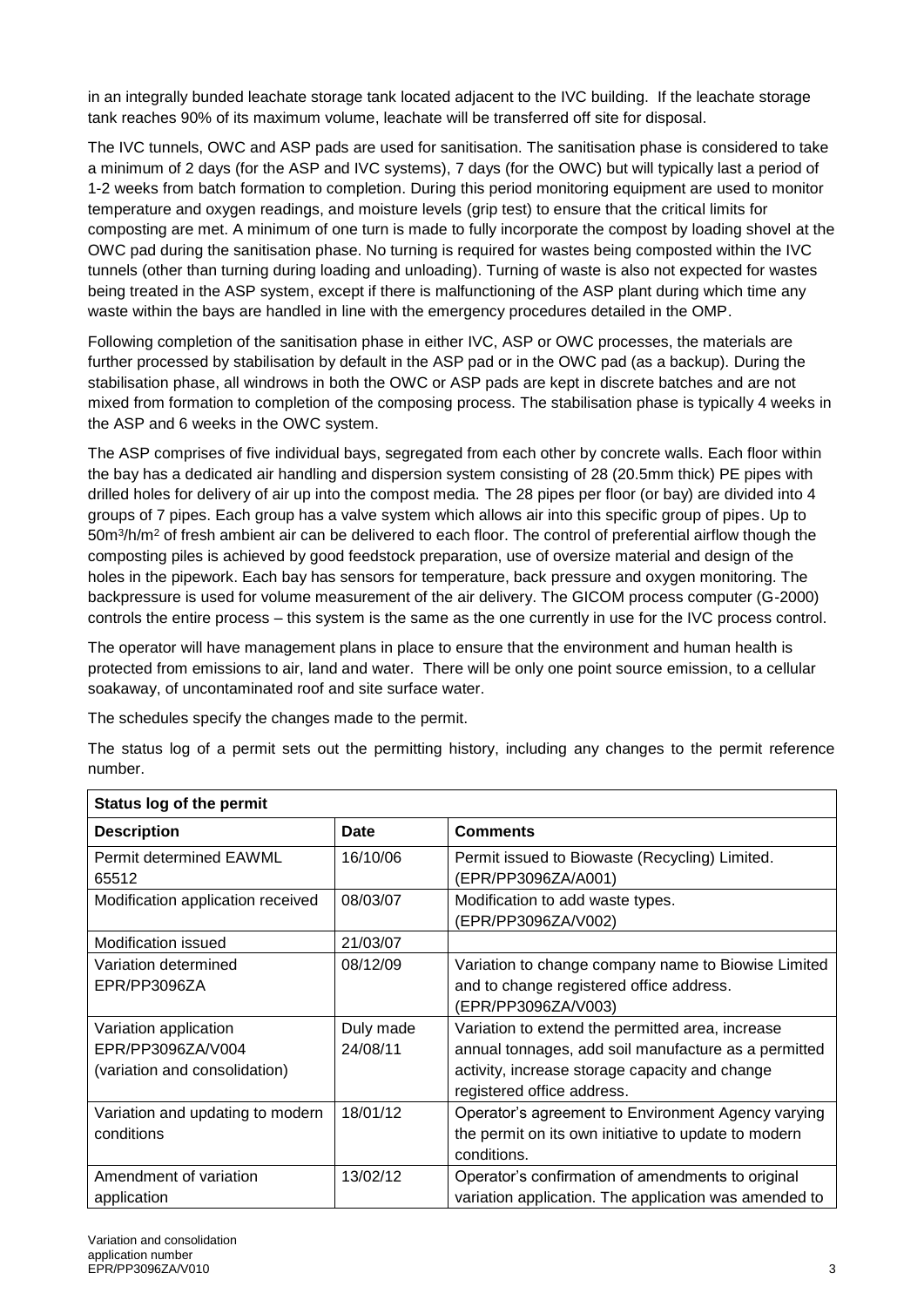| <b>Status log of the permit</b>                                |                       |                                                                                                                                                                                                                                                                                      |  |  |
|----------------------------------------------------------------|-----------------------|--------------------------------------------------------------------------------------------------------------------------------------------------------------------------------------------------------------------------------------------------------------------------------------|--|--|
| <b>Description</b>                                             | <b>Date</b>           | <b>Comments</b>                                                                                                                                                                                                                                                                      |  |  |
|                                                                |                       | include a justification for the revised storage capacity,<br>limiting waste types for soil manufacture to those<br>listed in SR2010No12 standard rules permit, and<br>agreement to pre-operational conditions relating to<br>submission and approval of an odour management<br>plan. |  |  |
| Submission of additional<br>information                        | 21/06/12              | Submission of revised waste pre-acceptance criteria<br>to be adopted for wastes requiring pre-acceptance<br>tests.                                                                                                                                                                   |  |  |
| Variation determined<br>EPR/PP3096ZA                           | 03/07/12              | Consolidated permit issued in a modern format.                                                                                                                                                                                                                                       |  |  |
| Application EPR/PP3096ZA/V005                                  | 16/08/13              | Removal of pre-acceptance process and associated<br>wastes (Environment Agency initiated variation).                                                                                                                                                                                 |  |  |
| Variation determined<br>EPR/PP3096ZA                           | 10/02/14              | Variation notice issued (Environment Agency initiated<br>variation).                                                                                                                                                                                                                 |  |  |
| Application EPR/PP3096ZA/V006<br>(variation)                   | Duly made<br>06/03/14 | Application to add a wood sorting and segregation<br>process to the permit.                                                                                                                                                                                                          |  |  |
| Variation determined<br>EPR/PP3096ZA/V006                      | 14/03/14              | Variation notice issued.                                                                                                                                                                                                                                                             |  |  |
| Application EPR/PP3096ZA/V007                                  | Duly made<br>11/08/14 | Application to remove exclusion of treated wood from<br>Table S2.1.                                                                                                                                                                                                                  |  |  |
| Variation determined<br>EPR/PP3096ZA                           | 03/09/14              | Variation notice issued.                                                                                                                                                                                                                                                             |  |  |
| Application EPR/PP3096ZA/V008<br>(variation and consolidation) | Duly made<br>04/02/15 | Application for an in vessel (closed system)<br>composting facility.                                                                                                                                                                                                                 |  |  |
| Additional information received                                | 27/03/15              | Accident Management Plan; Fugitive Emissions<br>Management Plan; Noise Impact Assessment; Site<br>Specific Bioaerosol Risk Assessment.                                                                                                                                               |  |  |
|                                                                | 02/04/15              | Drainage Plans and Site Layout Plans.                                                                                                                                                                                                                                                |  |  |
|                                                                | 09/04/15              | Drawing showing process water flows.                                                                                                                                                                                                                                                 |  |  |
|                                                                | 14/04/15              | Drawing showing odour release points.                                                                                                                                                                                                                                                |  |  |
|                                                                | 17/04/15              | Drawings showing kerbing, paving and site surfacing.                                                                                                                                                                                                                                 |  |  |
|                                                                | 21/04/15              | Management system; drawing showing drainage and<br>open windrow layout; supporting information for<br>Drainage Management Plan.                                                                                                                                                      |  |  |
|                                                                | 01/05/15              | Drainage Management Plan and Management<br>System.                                                                                                                                                                                                                                   |  |  |
|                                                                | 07/05/15              | Odour Management Plan.                                                                                                                                                                                                                                                               |  |  |
| Variation determined<br>EPR/PP3096ZA                           | 12/06/15              | Varied and consolidated permit issued in modern<br>condition format.                                                                                                                                                                                                                 |  |  |
| Application EPR/PP3096ZA/V009                                  | 21/01/16              | Inclusion of Fire Protection Plan condition<br>(Environment Agency initiated variation)                                                                                                                                                                                              |  |  |
| Variation determined<br>EPR/PP3096ZA                           | 18/03/16              | Variation notice issued.                                                                                                                                                                                                                                                             |  |  |
| Application EPR/PP3096ZA/V010<br>(variation and consolidation) | Duly made<br>26/05/16 | Application to include Aerated Static Pile as an<br>authorised treatment system for open composting of<br>waste at the site.                                                                                                                                                         |  |  |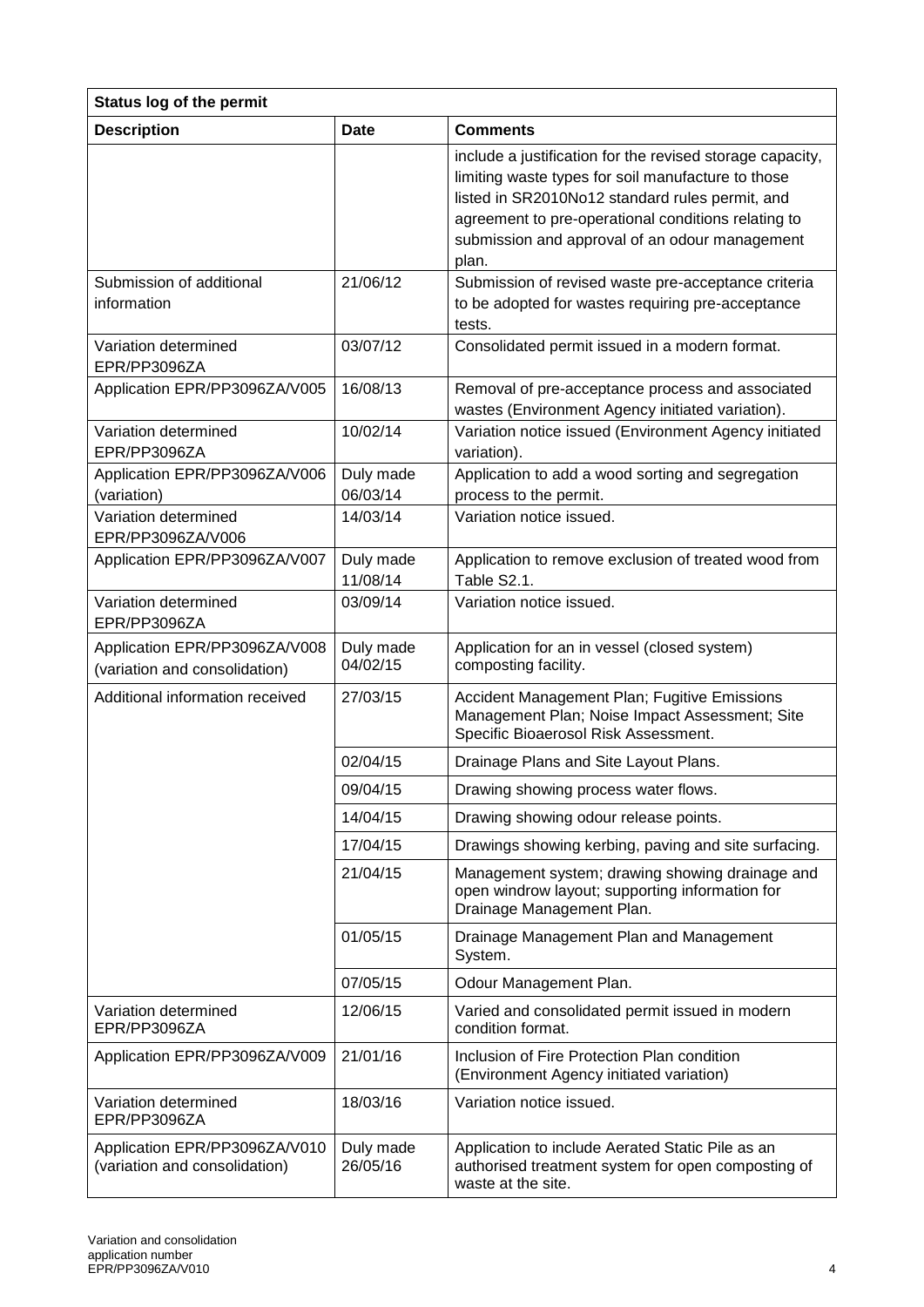| Status log of the permit                                             |             |                                                                                                                                                                                                                                                                                                                                                       |  |
|----------------------------------------------------------------------|-------------|-------------------------------------------------------------------------------------------------------------------------------------------------------------------------------------------------------------------------------------------------------------------------------------------------------------------------------------------------------|--|
| <b>Description</b>                                                   | <b>Date</b> | <b>Comments</b>                                                                                                                                                                                                                                                                                                                                       |  |
| Response to the Schedule 5<br>Notice dated 23/06/16                  | 18/07/16    | Email and documents received in response to items 1,<br>2, 3 and 5 of the Schedule 5 Notice, providing further<br>information on the site operations, site engineering,<br>pollution control measures, accident management<br>including details of the site layout, drainage routes,<br>and infrastructures amongst others.                           |  |
| Response to the Schedule 5<br>Notice dated 16/09/16                  | 06/01/2017  | Email and documents received in response to items 1<br>and 2 of the Schedule 5 Notice, providing further<br>details on process design, controls, monitoring,<br>maintenance and contingency measures for the ASP<br>process; ASP technology assessment, site capacity<br>assessment, material flow schematics, ASP rotation<br>system amongst others. |  |
| Additional information                                               | 20/03/17    | Email containing the Commissioning Plan and Odour<br>Management Plan.                                                                                                                                                                                                                                                                                 |  |
| Additional information                                               | 22/03/17    | Operator's response to the draft permit, requesting a<br>change of the facility name from Biowise Albion Lane<br>Composting Facility to Biowise Albion Lane Waste<br><b>Treatment Facility.</b>                                                                                                                                                       |  |
| Variation determined<br>EPR/PP3096ZA/V010<br>(Billing ref. HP3333DX) | 28/03/17    | Varied and consolidated permit issued.                                                                                                                                                                                                                                                                                                                |  |

End of introductory note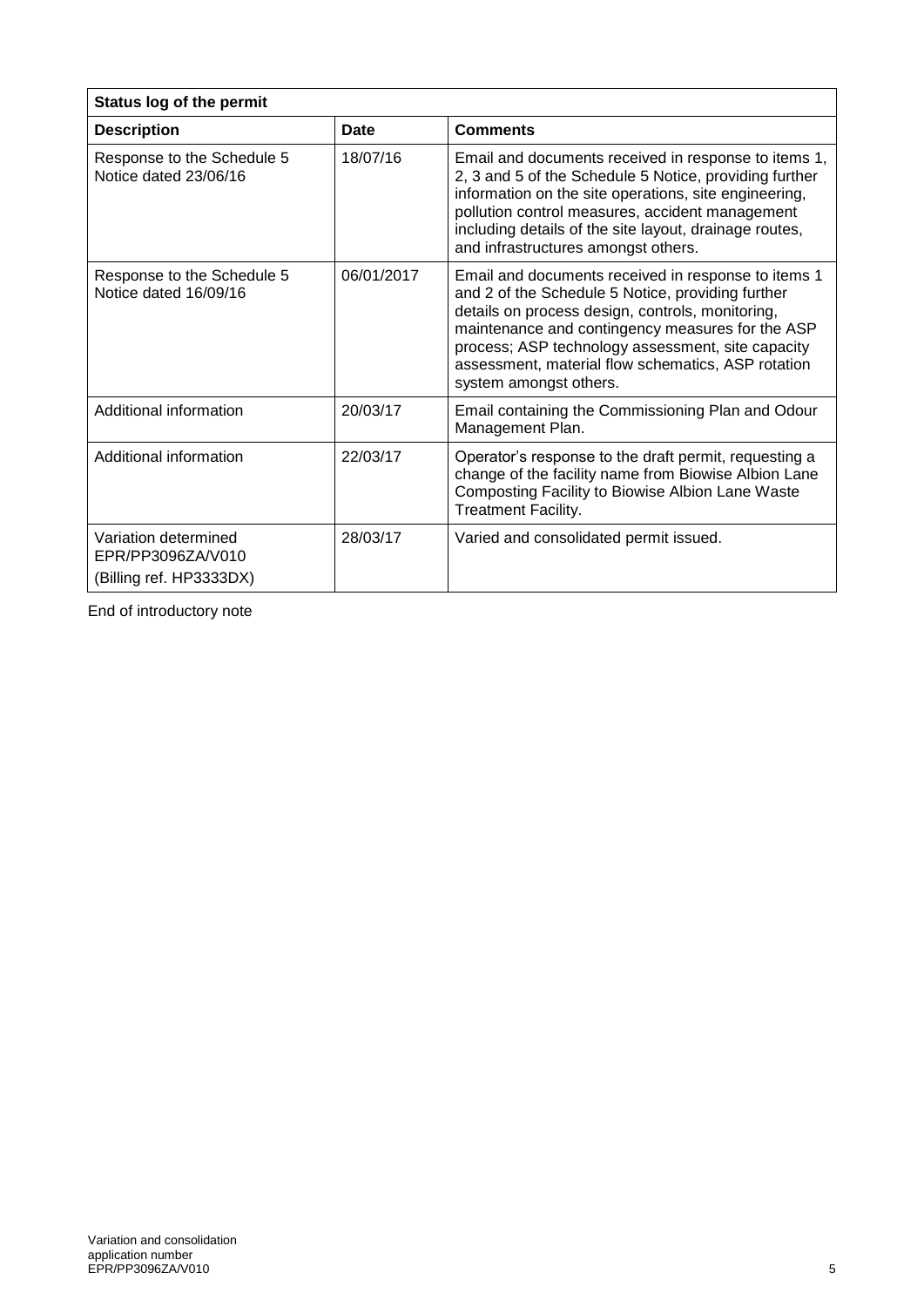## **Notice of variation and consolidation**

## **The Environmental Permitting (England and Wales) Regulations 2010**

The Environment Agency in exercise of its powers under regulation 20 of the Environmental Permitting (England and Wales) Regulations 2010 varies and consolidates

#### **Permit number**

**EPR/PP3096ZA**

**Issued to Biowise Limited** ("the operator")

whose registered office is

**Albion Lane Willerby HU10 6TS**

company registration number **04305295**

to operate regulated facilities at

**Biowise Albion Lane Waste Treatment Facility Albion Lane Willerby Hull East Yorkshire HU10 6TS**

to the extent set out in the schedules.

The notice shall take effect from 28/03/2017.

| <b>Name</b>         | <b>Date</b> |
|---------------------|-------------|
| <b>Mike Jenkins</b> | 28/03/2017  |

Authorised on behalf of the Environment Agency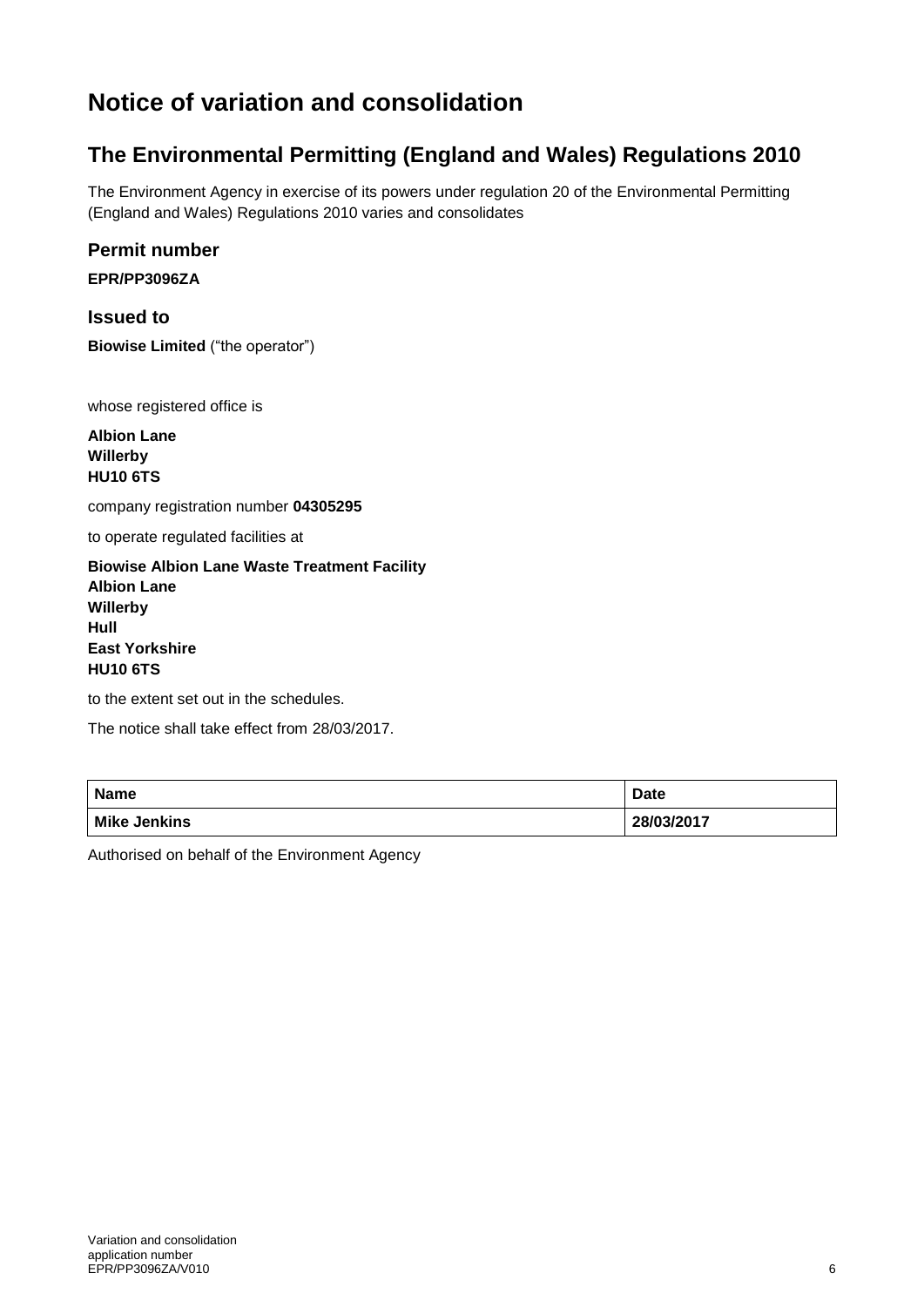#### **Schedule 1**

All conditions have been varied by the consolidated permit as a result of the application made by the operator.

### **Schedule 2 – consolidated permit**

Consolidated permit issued as a separate document.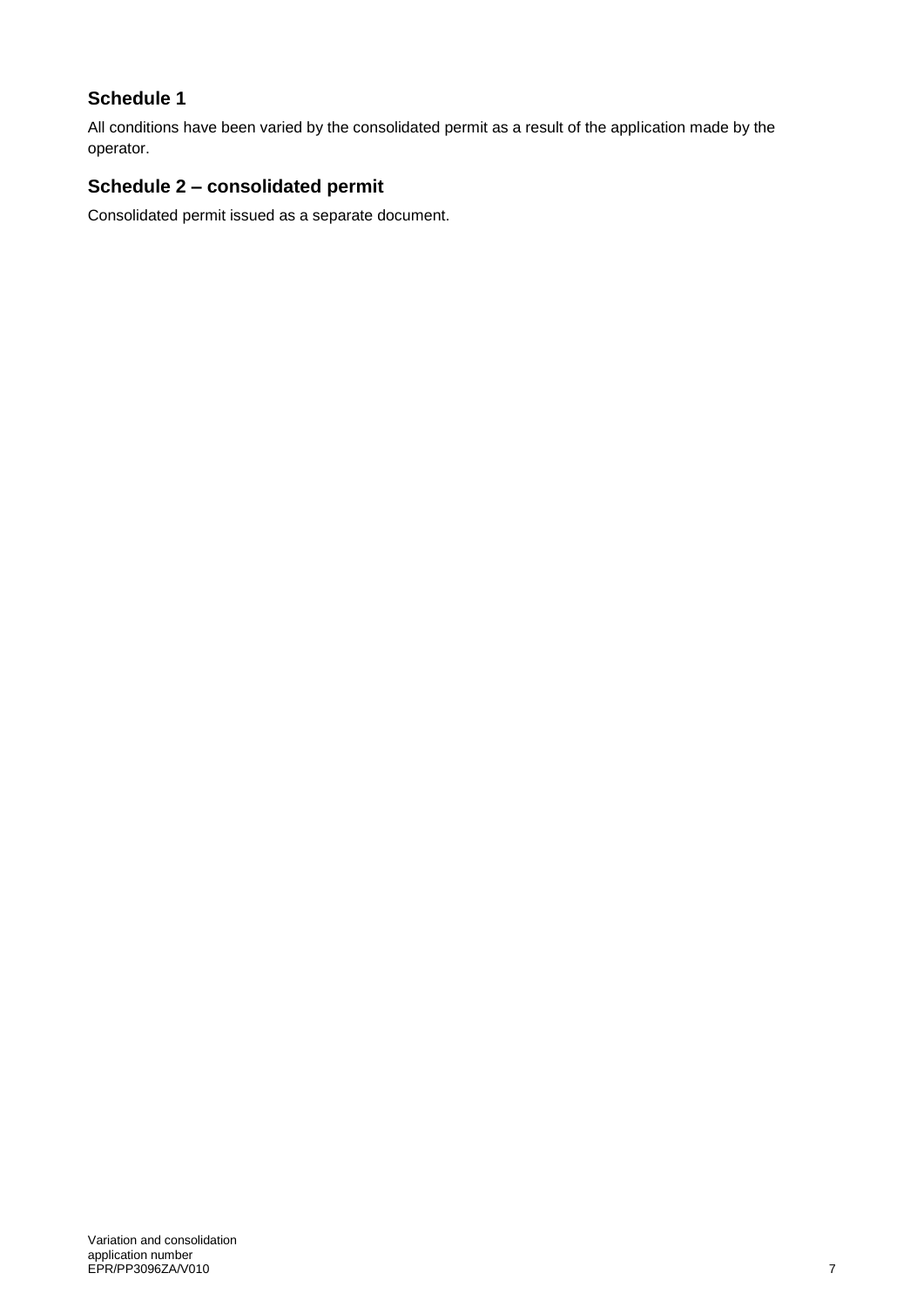## **Permit**

### **The Environmental Permitting (England and Wales) Regulations 2010**

#### **Permit number**

#### **EPR/PP3096ZA**

This is the consolidated permit referred to in the variation and consolidation notice for application EPR/PP3096ZA/V010 authorising,

**Biowise Limited** ("the operator"),

whose registered office is

**Albion Lane Willerby HU10 6TS**

company registration number **04305295**

to operate an installation and waste operations at

**Biowise Albion Lane Waste Treatment Facility Albion Lane Willerby Hull East Yorkshire HU10 6TS**

to the extent authorised by and subject to the conditions of this permit.

| <b>Name</b>         | <b>Date</b> |
|---------------------|-------------|
| <b>Mike Jenkins</b> | 28/03/2017  |

Authorised on behalf of the Environment Agency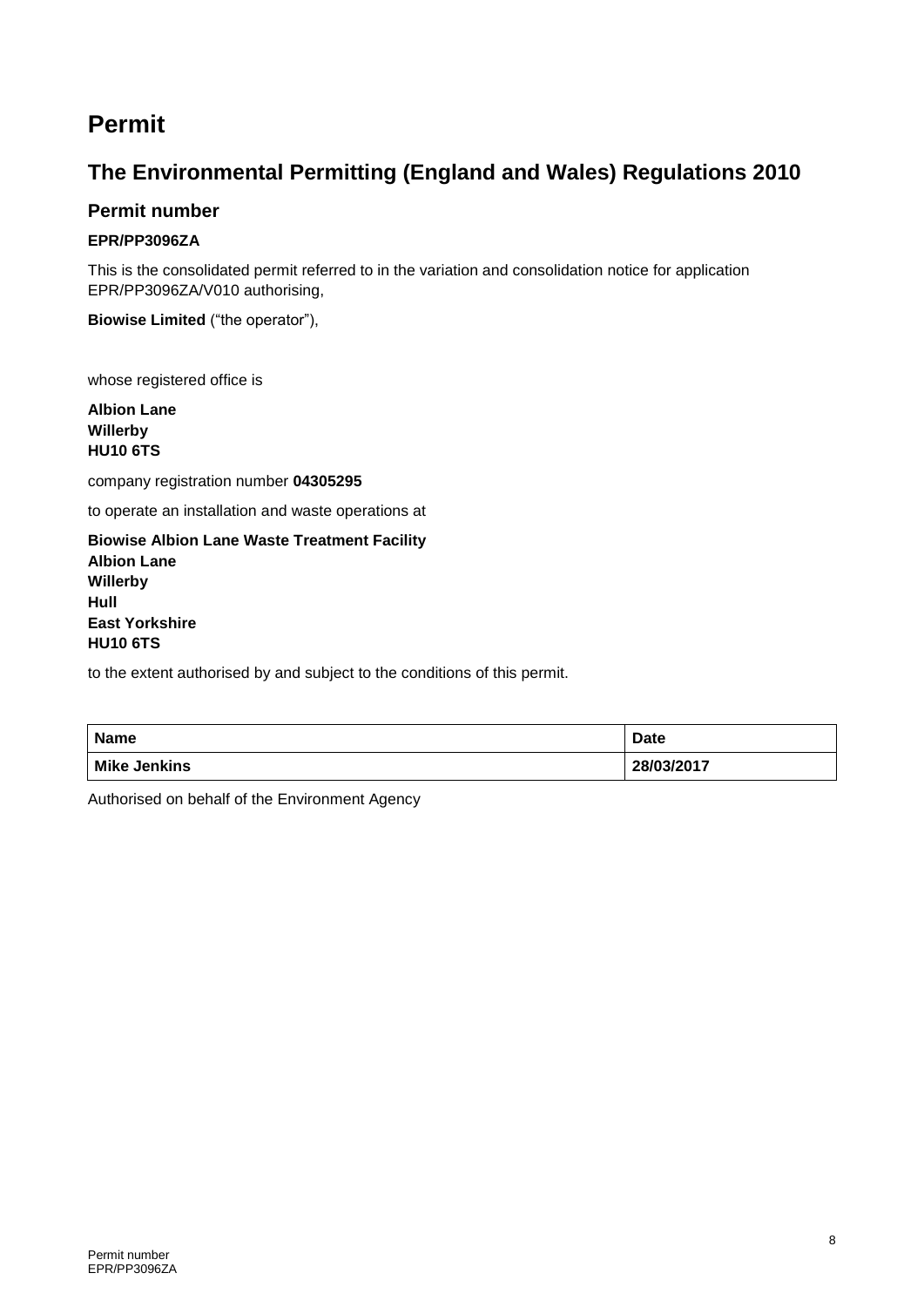# **Conditions**

## **1 Management**

#### **1.1 General management**

- 1.1.1 The operator shall manage and operate the activities:
	- (a) in accordance with a written management system that identifies and minimises risks of pollution, including those arising from operations, maintenance, accidents, incidents, non-conformances, closure and those drawn to the attention of the operator as a result of complaints; and
	- (b) using sufficient competent persons and resources.
- 1.1.2 Records demonstrating compliance with condition 1.1.1 shall be maintained.
- 1.1.3 Any person having duties that are or may be affected by the matters set out in this permit shall have convenient access to a copy of it kept at or near the place where those duties are carried out.
- 1.1.4 The operator shall comply with the requirements of an approved competence scheme.

### **1.2 Energy efficiency**

- 1.2.1 For the following activities referenced in schedule 1, table S1.1 A1 to A9, the operator shall:
	- (a) take appropriate measures to ensure that energy is used efficiently in the activities;
	- (b) review and record at least every four years whether there are suitable opportunities to improve the energy efficiency of the activities; and
	- (c) take any further appropriate measures identified by a review.

### **1.3 Efficient use of raw materials**

- 1.3.1 For the following activities referenced in schedule 1, table S1.1 A1 to A9, the operator shall:
	- (a) take appropriate measures to ensure that raw materials and water are used efficiently in the activities;
	- (b) maintain records of raw materials and water used in the activities;
	- (c) review and record at least every four years whether there are suitable alternative materials that could reduce environmental impact or opportunities to improve the efficiency of raw material and water use; and
	- (d) take any further appropriate measures identified by a review.

#### **1.4 Avoidance, recovery and disposal of wastes produced by the activities**

- 1.4.1 The operator shall take appropriate measures to ensure that:
	- (a) the waste hierarchy referred to in Article 4 of the Waste Framework Directive is applied to the generation of waste by the activities; and
	- (b) any waste generated by the activities is treated in accordance with the waste hierarchy referred to in Article 4 of the Waste Framework Directive; and
	- (c) where disposal is necessary, this is undertaken in a manner which minimises its impact on the environment.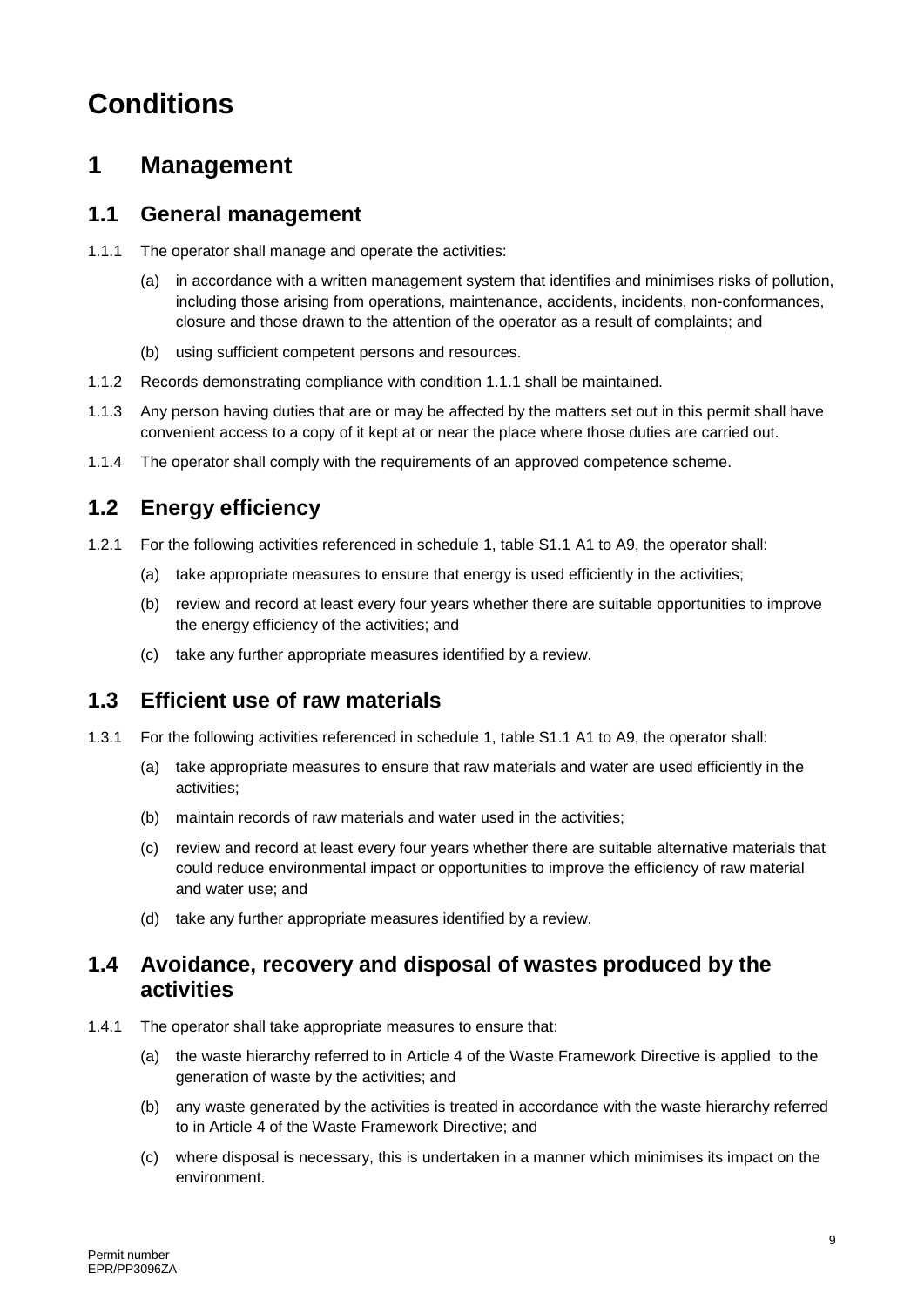1.4.2 The operator shall review and record at least every four years whether changes to those measures should be made and take any further appropriate measures identified by a review.

## **2 Operations**

#### **2.1 Permitted activities**

- 2.1.1 The operator is only authorised to carry out the activities specified in schedule 1 table S1.1 (the "activities").
- 2.1.2 For the following activities referenced in schedule 1, table S1.1 A1 to A9, waste authorised by this permit shall be clearly distinguished from any other waste on the site.

#### **2.2 The site**

2.2.1 The activities shall not extend beyond the site, being the land shown edged in green on the site location plan at schedule 7 to this permit.

### **2.3 Operating techniques**

- 2.3.1 The activities shall, subject to the conditions of this permit, be operated using the techniques and in the manner described in the documentation specified in schedule 1, table S1.2, unless otherwise agreed in writing by the Environment Agency.
- 2.3.2 If notified by the Environment Agency that the activities are giving rise to pollution, the operator shall submit to the Environment Agency for approval within the period specified, a revision of any plan or other documentation ("plan") specified in schedule 1, table S1.2 or otherwise required under this permit which identifies and minimises the risks of pollution relevant to that plan, and shall implement the approved revised plan in place of the original from the date of approval, unless otherwise agreed in writing by the Environment Agency.
- 2.3.3 Any raw materials or fuels listed in schedule 2 table S2.1 shall conform to the specifications set out in that table.
- 2.3.4 Waste shall only be accepted if:
	- (a) it is of a type and quantity listed in schedule 2 tables S2.2, S2.3, S2.4, S2.5 or S2.6; and
	- (b) it conforms to the description in the documentation supplied by the producer and holder.
- 2.3.5 The operator shall ensure that where waste produced by the activities is sent to a relevant waste operation, that operation is provided with the following information, prior to the receipt of the waste:
	- (a) the nature of the process producing the waste;
	- (b) the composition of the waste;
	- (c) the handling requirements of the waste;
	- (d) the hazardous property associated with the waste, if applicable; and
	- (e) the waste code of the waste.
- 2.3.6 The operator shall ensure that where waste produced by the activities is sent to a landfill site, it meets the waste acceptance criteria for that landfill.

#### **2.4 Improvement programme**

2.4.1 The operator shall complete the improvements specified in schedule 1 table S1.3 by the date specified in that table unless otherwise agreed in writing by the Environment Agency.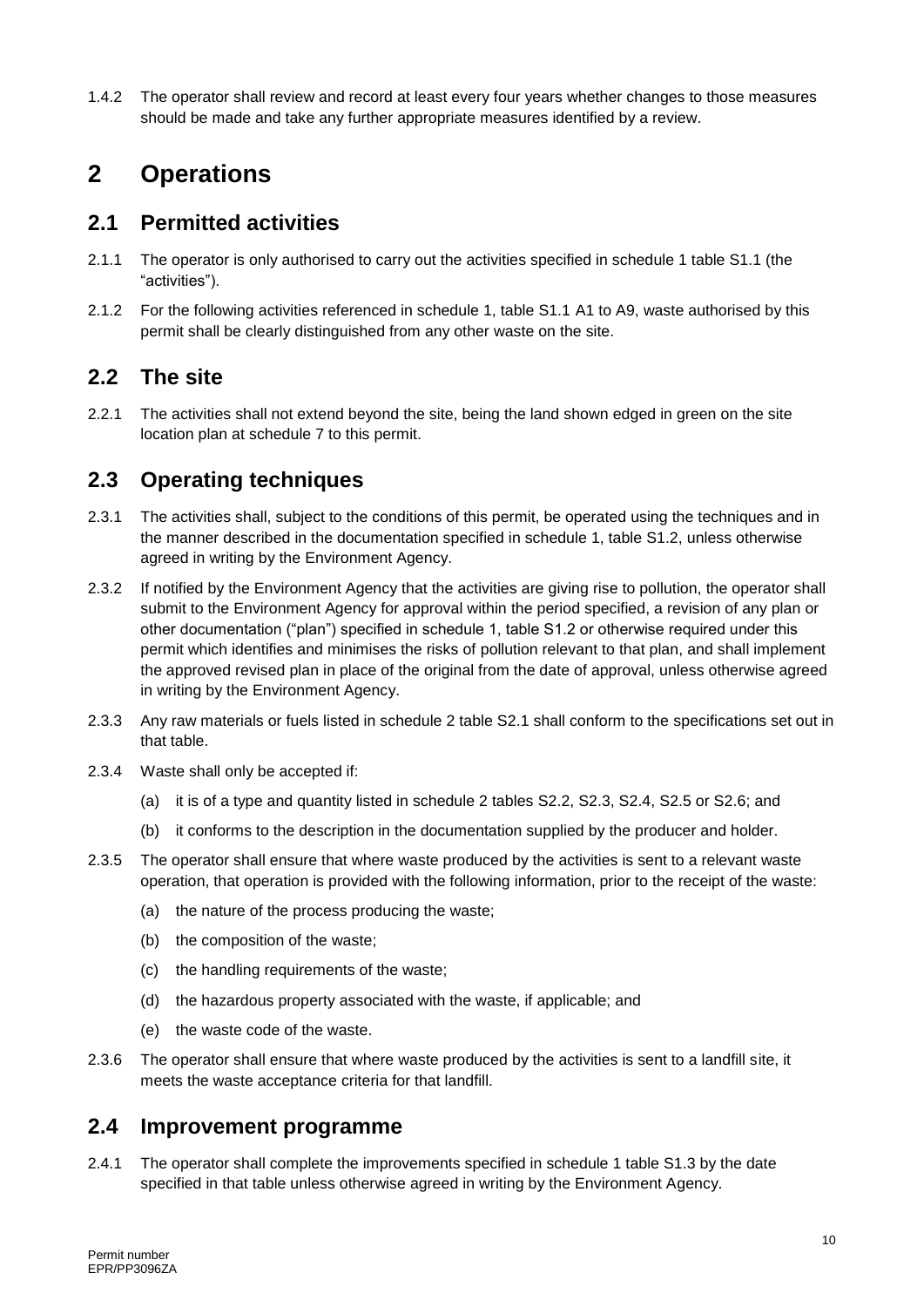2.4.2 Except in the case of an improvement which consists only of a submission to the Environment Agency, the operator shall notify the Environment Agency within 14 days of completion of each improvement.

### **2.5 Pre-operational conditions**

2.5.1 The activities shall not be brought into operation until the measures specified in schedule 1 table S1.4 have been completed.

# **3 Emissions and monitoring**

#### **3.1 Emissions to water, air or land**

- 3.1.1 There shall be no point source emissions to water, air or land except from the sources and emission points listed in schedule 3 tables S3.1, S3.2 and S3.3.
- 3.1.2 The limits given in schedule 3 shall not be exceeded.
- 3.1.3 For the following activities referenced in schedule 1, table S1.1 A1 to A9, periodic monitoring shall be carried out at least once every 5 years for groundwater and 10 years for soil, unless such monitoring is based on a systematic appraisal of the risk of contamination.

### **3.2 Emissions of substances not controlled by emission limits**

- 3.2.1 Emissions of substances not controlled by emission limits (excluding odour) shall not cause pollution. The operator shall not be taken to have breached this condition if appropriate measures, including, but not limited to, those specified in any approved emissions management plan, have been taken to prevent or where that is not practicable, to minimise, those emissions.
- 3.2.2 All liquids in containers, whose emission to water or land could cause pollution, shall be provided with secondary containment, unless the operator has used other appropriate measures to prevent or where that is not practicable, to minimise, leakage and spillage from the primary container.

### **3.3 Odour**

3.3.1 Emissions from the activities shall be free from odour at levels likely to cause pollution outside the site, as perceived by an authorised officer of the Environment Agency, unless the operator has used appropriate measures, including, but not limited to, those specified in any approved odour management plan, to prevent or where that is not practicable to minimise the odour.

### **3.4 Noise and vibration**

- 3.4.1 Emissions from the activities shall be free from noise and vibration at levels likely to cause pollution outside the site, as perceived by an authorised officer of the Environment Agency, unless the operator has used appropriate measures, including, but not limited to, those specified in any approved noise and vibration management plan to prevent or where that is not practicable to minimise the noise and vibration.
- 3.4.2 The operator shall:
	- (a) if notified by the Environment Agency that the activities are giving rise to pollution outside the site due to noise and vibration, submit to the Environment Agency for approval within the period specified, a noise and vibration management plan which identifies and minimises the risks of pollution from noise and vibration;
	- (b) implement the approved noise and vibration management plan, from the date of approval, unless otherwise agreed in writing by the Environment Agency.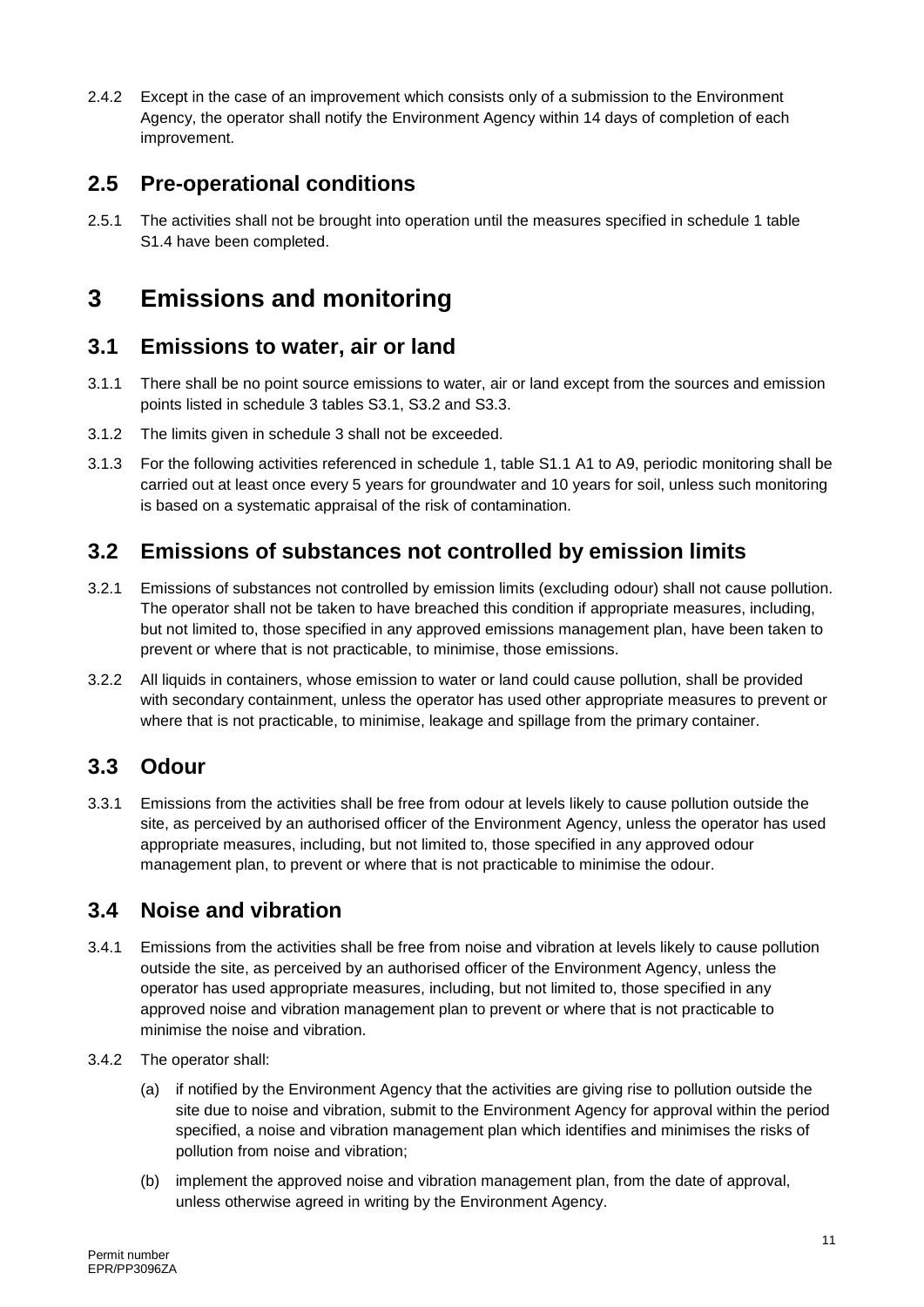### **3.5 Bioaerosols**

- 3.5.1 The operator shall take all appropriate measures, to prevent or where that is not practicable to minimise the release of bioaerosols. Emissions of bioaerosols from the operational activities shall not exceed the emission threshold limits specified in table S3.5.
- 3.5.2 The operator shall where the emission threshold limits are exceeded:
	- (a) notify the Environment Agency and investigate and take remedial action;
	- (b) submit to the Environment Agency for approval within the period specified, a bioaerosols management plan which identifies and minimises the risks of pollution from bioaerosols; and
	- (c) implement the bioaerosols management plan from the date of approval and revise the plan periodically, unless otherwise agreed in writing by the Environment Agency.

#### **3.6 Monitoring**

- 3.6.1 The operator shall, unless otherwise agreed in writing by the Environment Agency, undertake the monitoring specified in the following tables in schedule 3 to this permit:
	- (a) point source emissions specified in tables S3.1, S3.2 and S3.3;
	- (b) process monitoring specified in table S3.4;
	- (c) bioaerosols monitoring specified in table S3.5.
- 3.6.2 The operator shall maintain records of all monitoring required by this permit including records of the taking and analysis of samples, instrument measurements (periodic and continual), calibrations, examinations, tests and surveys and any assessment or evaluation made on the basis of such data.
- 3.6.3 Monitoring equipment, techniques, personnel and organisations employed for the emissions monitoring programme and the environmental or other monitoring specified in condition 3.6.1 shall have either MCERTS certification or MCERTS accreditation (as appropriate), where available, unless otherwise agreed in writing by the Environment Agency.
- 3.6.4 Permanent means of access shall be provided to enable sampling/monitoring to be carried out in relation to the emission points specified in schedule 3 tables S3.1, S3.2, S3.3 and S3.5 unless otherwise agreed in writing by the Environment Agency.

#### **3.7 Pests**

- 3.7.1 The activities shall not give rise to the presence of pests which are likely to cause pollution, hazard or annoyance outside the boundary of the site. The operator shall not be taken to have breached this condition if appropriate measures, including, but not limited to, those specified in any approved pests management plan, have been taken to prevent or where that is not practicable, to minimise the presence of pests on the site.
- 3.7.2 The operator shall:
	- (a) if notified by the Environment Agency, submit to the Environment Agency for approval within the period specified, a pests management plan which identifies and minimises risks of pollution from pests;
	- (b) implement the pests management plan, from the date of approval, unless otherwise agreed in writing by the Environment Agency.

#### **3.8 Fire prevention**

3.8.1 The operator shall take all appropriate measures to prevent fires on site and minimise the risk of pollution from them including, but not limited to, those specified in any approved fire prevention plan.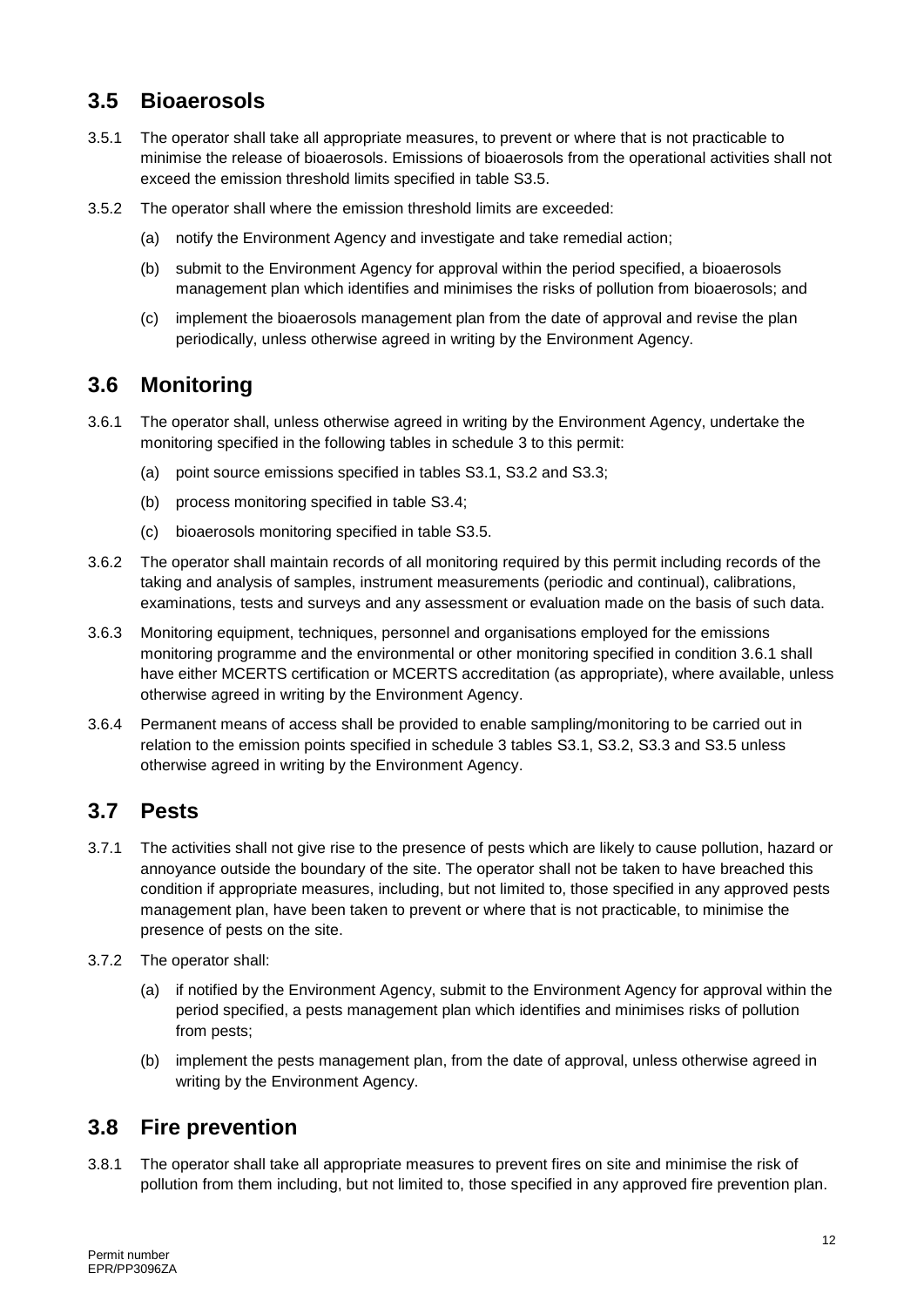#### 3.8.2 The operator shall:

- (a) if notified by the Environment Agency that the activities are giving rise to a risk of fire, submit to the Environment Agency for approval within the period specified, a fire prevention plan which prevents fires and minimises the risk of pollution from fires;
- (b) implement the fire prevention plan, from the date of approval, unless otherwise agreed in writing by the Environment Agency.

## **4 Information**

#### **4.1 Records**

- 4.1.1 All records required to be made by this permit shall:
	- (a) be legible:
	- (b) be made as soon as reasonably practicable;
	- (c) if amended, be amended in such a way that the original and any subsequent amendments remain legible, or are capable of retrieval; and
	- (d) be retained, unless otherwise agreed in writing by the Environment Agency, for at least 6 years from the date when the records were made, or in the case of the following records until permit surrender:
		- (i) off-site environmental effects; and
		- (ii) matters which affect the condition of the land and groundwater.
- 4.1.2 The operator shall keep on site all records, plans and the management system required to be maintained by this permit, unless otherwise agreed in writing by the Environment Agency.

### **4.2 Reporting**

- 4.2.1 The operator shall send all reports and notifications required by the permit to the Environment Agency using the contact details supplied in writing by the Environment Agency.
- 4.2.2 For the following activities referenced in schedule 1, table S1.1 A1 to A9, a report or reports on the performance of the activities over the previous year shall be submitted to the Environment Agency by 31 January (or other date agreed in writing by the Environment Agency) each year. The report(s) shall include as a minimum:
	- (a) a review of the results of the monitoring and assessment carried out in accordance with the permit including an interpretive review of that data;
	- (b) the annual production/treatment data set out in schedule 4 table S4.2; and
	- (c) the performance parameters set out in schedule 4 table S4.3 using the forms specified in table S4.4 of that schedule.
- 4.2.3 Within 28 days of the end of the reporting period the operator shall, unless otherwise agreed in writing by the Environment Agency, submit reports of the monitoring and assessment carried out in accordance with the conditions of this permit, as follows:
	- (a) in respect of the parameters and emission points specified in schedule 4 table S4.1;
	- (b) for the reporting periods specified in schedule 4 table S4.1 and using the forms specified in schedule 4 table S4.4; and
	- (c) giving the information from such results and assessments as may be required by the forms specified in those tables.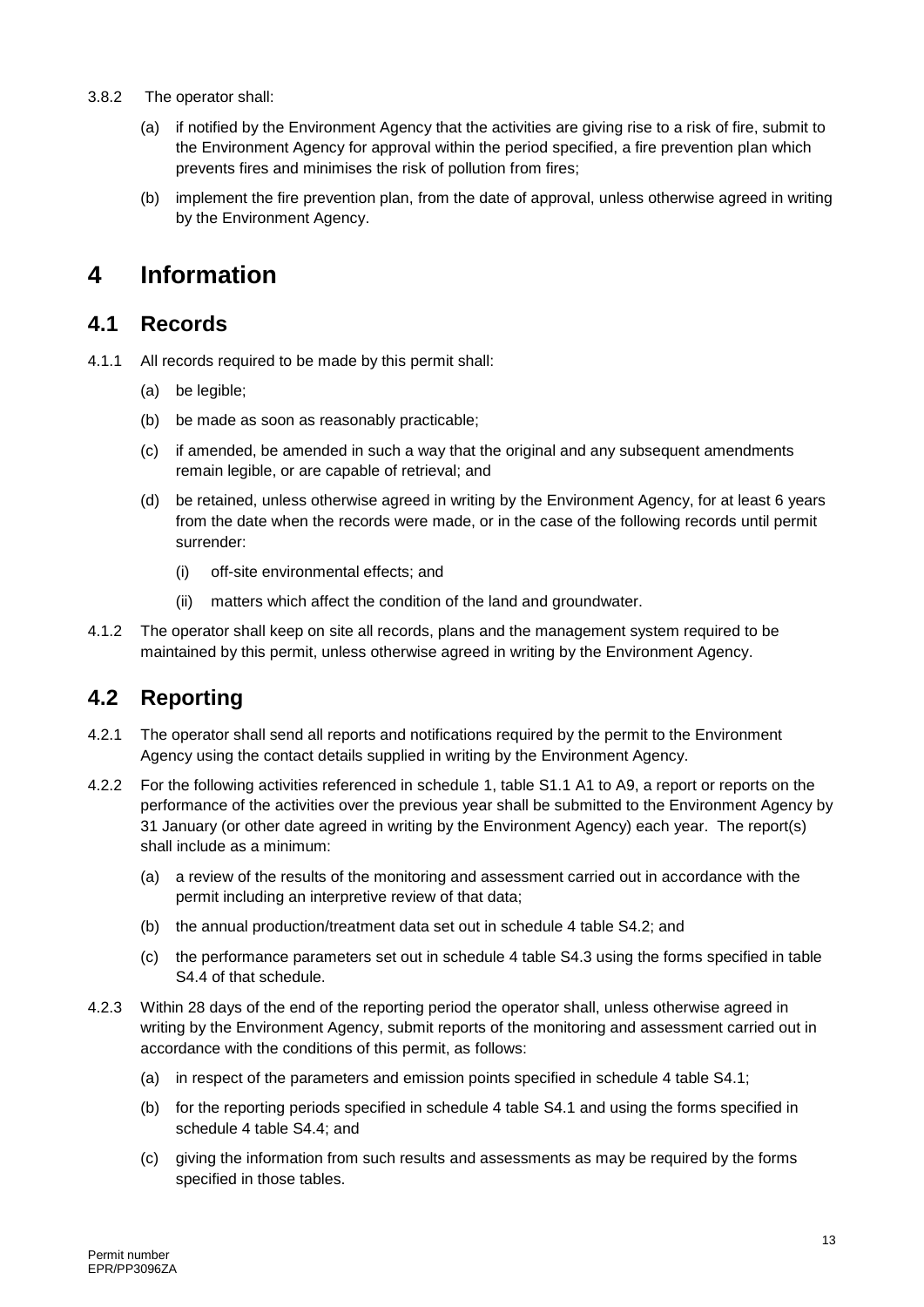- 4.2.4 The operator shall, unless notice under this condition has been served within the preceding four years, submit to the Environment Agency, within six months of receipt of a written notice, a report assessing whether there are other appropriate measures that could be taken to prevent, or where that is not practicable, to minimise pollution.
- 4.2.5 Within 1 month of the end of each quarter, the operator shall submit to the Environment Agency using the form made available for the purpose, the information specified on the form relating to the site and the waste accepted and removed from it during the previous quarter.
- 4.2.6 The operator shall submit to the Environment Agency a bi-annual report of the efficiency of the biofilter in the first year of compost operations. This shall include but not be limited to, the assessment of the efficiency to reduce odours, the summary of maintenance and any recommissioning planned or conducted, assessment of back pressure, venting and cracking. Thereafter the operator shall submit the report within one month of the end of each year, unless otherwise agreed in writing by the Environment Agency.

#### **4.3 Notifications**

- 4.3.1 For the following activities referenced in schedule 1, table S1.1 A1 to A9, in the event:
	- (a) that the operation of the activities gives rise to an incident or accident which significantly affects or may significantly affect the environment, the operator must immediately—
		- (i) inform the Environment Agency,
		- (ii) take the measures necessary to limit the environmental consequences of such an incident or accident, and
		- (iii) take the measures necessary to prevent further possible incidents or accidents;
	- (b) of a breach of any permit condition the operator must immediately—
		- (i) inform the Environment Agency, and
		- (ii) take the measures necessary to ensure that compliance is restored within the shortest possible time;
	- (c) of a breach of permit condition which poses an immediate danger to human health or threatens to cause an immediate significant adverse effect on the environment, the operator must immediately suspend the operation of the activities or the relevant part of it until compliance with the permit conditions has been restored.
- 4.3.2 Any information provided under condition 4.3.1 shall be confirmed by sending the information listed in schedule 5 to this permit within the time period specified in that schedule.
- 4.3.3 For the following activities referenced in schedule 1, table S1.1 A10 to A12, the Environment Agency shall be notified without delay following the detection of:
	- (a) any malfunction, breakdown or failure of equipment or techniques, accident, or emission of a substance not controlled by an emission limit which has caused, is causing or may cause significant pollution:
	- (b) the breach of a limit specified in the permit; or
	- (c) any significant adverse environmental effects.
- 4.3.4 Any information provided under condition 4.3.3 shall be confirmed by sending the information listed in schedule 5 to this permit within the time period specified in that schedule.
- 4.3.5 Where the Environment Agency has requested in writing that it shall be notified when the operator is to undertake monitoring and/or spot sampling, the operator shall inform the Environment Agency when the relevant monitoring and/or spot sampling is to take place. The operator shall provide this information to the Environment Agency at least 14 days before the date the monitoring is to be undertaken.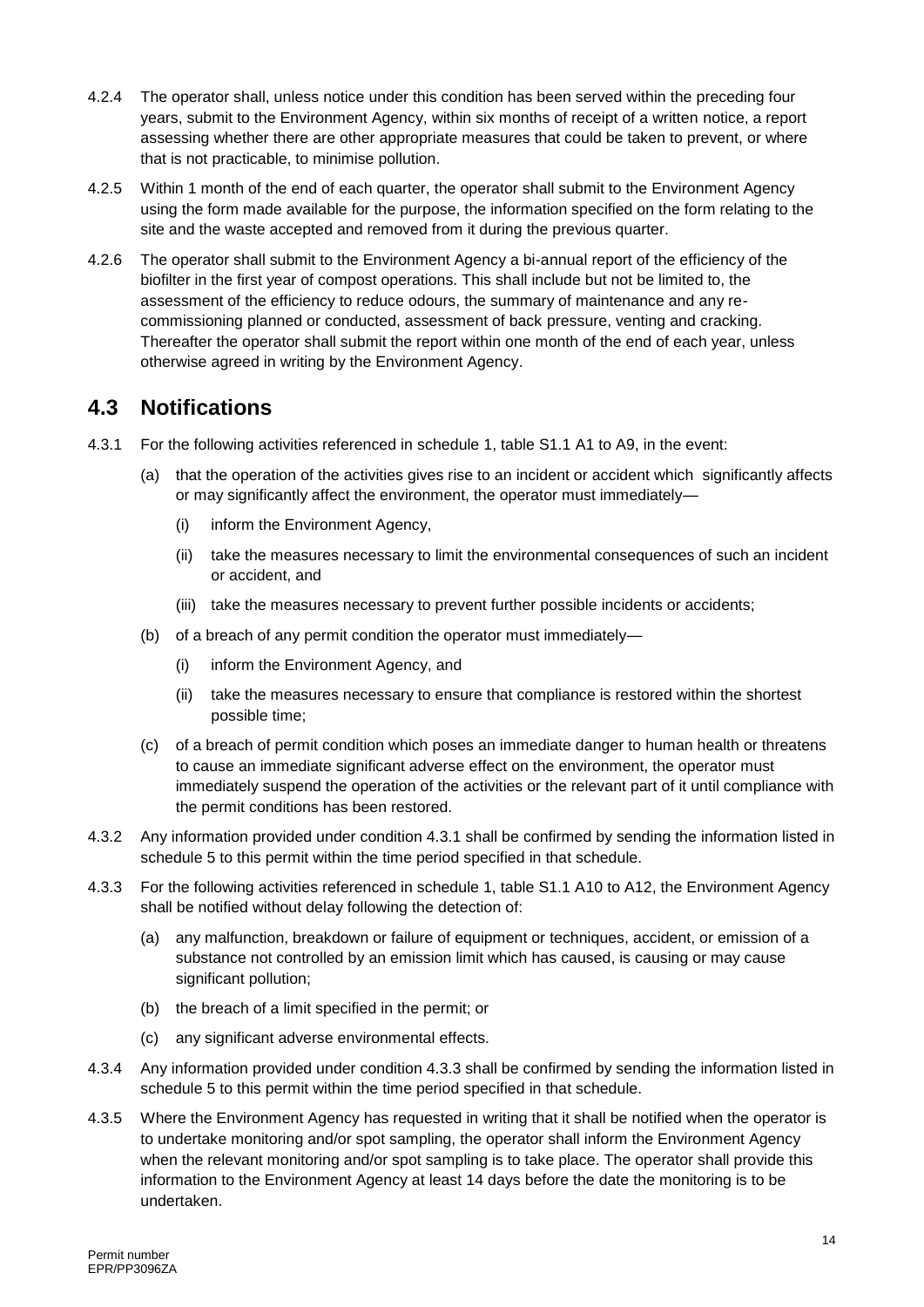4.3.6 The Environment Agency shall be notified within 14 days of the occurrence of the following matters, except where such disclosure is prohibited by Stock Exchange rules:

Where the operator is a registered company:

- (a) any change in the operator's trading name, registered name or registered office address; and
- (b) any steps taken with a view to the operator going into administration, entering into a company voluntary arrangement or being wound up.

Where the operator is a corporate body other than a registered company:

- (c) any change in the operator's name or address; and
- (d) any steps taken with a view to the dissolution of the operator.

In any other case:

- (e) the death of any of the named operators (where the operator consists of more than one named individual);
- (f) any change in the operator's name(s) or address(es); and
- (g) any steps taken with a view to the operator, or any one of them, going into bankruptcy, entering into a composition or arrangement with creditors, or, in the case of them being in a partnership, dissolving the partnership.
- 4.3.7 Where the operator proposes to make a change in the nature or functioning, or an extension of the activities, which may have consequences for the environment and the change is not otherwise the subject of an application for approval under the Regulations or this permit:
	- (a) the Environment Agency shall be notified at least 14 days before making the change; and
	- (b) the notification shall contain a description of the proposed change in operation.
- 4.3.8 The Environment Agency shall be given at least 14 days notice before implementation of any part of the site closure plan.

#### **4.4 Interpretation**

- 4.4.1 In this permit the expressions listed in schedule 6 shall have the meaning given in that schedule.
- 4.4.2 For the following activities referenced in schedule 1, table S1.1 A1 to A9, in this permit references to reports and notifications mean written reports and notifications, except where reference is made to notification being made "immediately" in which case it may be provided by telephone.

4.4.3 For the following activities referenced in schedule 1, table S1.1 A10 to A12, in this permit references to reports and notifications mean written reports and notifications, except where reference is made to notification being made "without delay", in which case it may be provided by telephone.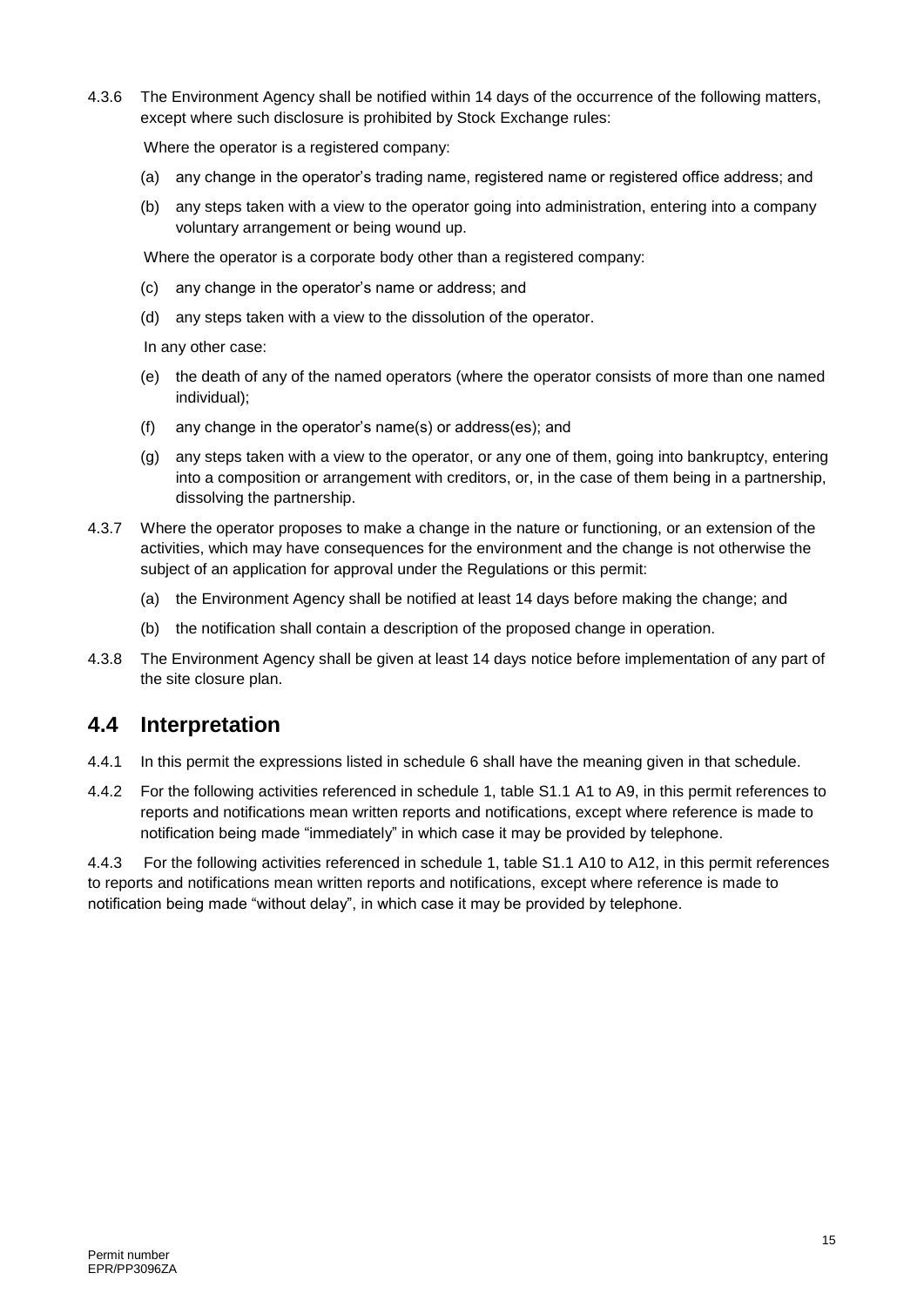# **Schedule 1 – Operations**

| <b>Table S1.1 Activities</b> |                                                                                                                                                                                                   |                                                                                                |                                                                                                                                                                                                                                                                                                                                                                                                                                                                                                                                                                                                                                                                                                                                                                                  |  |
|------------------------------|---------------------------------------------------------------------------------------------------------------------------------------------------------------------------------------------------|------------------------------------------------------------------------------------------------|----------------------------------------------------------------------------------------------------------------------------------------------------------------------------------------------------------------------------------------------------------------------------------------------------------------------------------------------------------------------------------------------------------------------------------------------------------------------------------------------------------------------------------------------------------------------------------------------------------------------------------------------------------------------------------------------------------------------------------------------------------------------------------|--|
| Activity<br>reference        | Activity listed in<br>Schedule 1 of<br>the EP<br>Regulations                                                                                                                                      | Description of<br>specified activity<br>and WFD Annex I<br>and II operations                   | Limits of specified activity and waste types                                                                                                                                                                                                                                                                                                                                                                                                                                                                                                                                                                                                                                                                                                                                     |  |
| A <sub>1</sub>               | S5.4 A (1) (b) (i)<br>Recovery or a<br>mix of recovery<br>and disposal of<br>non hazardous<br>waste with a<br>capacity<br>exceeding 75<br>tonnes per day<br>involving<br>biological<br>treatment. | R3:<br>Recycling/reclamati<br>on of organic<br>substances which<br>are not used as<br>solvents | Composting of wastes (sanitisation only) under<br>aerobic conditions in closed vessels fitted with<br>appropriate odour abatement - In-vessel<br>Composting (IVC).<br>Treatment and handling of wastes must be on<br>impermeable surface with sealed drainage system.<br>Sanitisation of wastes under anaerobic conditions<br>shall be prevented.<br>Waste types are limited to those specified in Table<br>S2.2.                                                                                                                                                                                                                                                                                                                                                                |  |
| A2                           |                                                                                                                                                                                                   |                                                                                                | Composting of wastes (sanitisation of green<br>wastes and stabilisation of sanitised wastes) under<br>aerobic conditions in outdoor turned windrows -<br>Open Windrow Composting (OWC).<br>Treatment and handling of wastes must be on<br>impermeable surface with sealed drainage system.<br>Sanitisation and stabilisation of wastes under<br>anaerobic conditions shall be prevented.<br>Composting activities in the open (listed under<br>Activities A2 and A3) and pre-treatment (Activity<br>A5) of wastes specified in Table S2.3 are restricted<br>to less than 30,000 tonnes at any one time.<br>Treatment and handling of wastes shall not take<br>place within 250 metres of any sensitive receptor.<br>Waste types are limited to those specified in Table<br>S2.3. |  |
| A <sub>3</sub>               |                                                                                                                                                                                                   |                                                                                                | Composting of wastes (sanitisation of green<br>wastes and stabilisation sanitised wastes) under<br>aerobic conditions - Aerated Static Pile (ASP).<br>Treatment and handling of wastes must be on<br>impermeable surface with sealed drainage system.<br>Sanitisation and stabilisation of wastes under<br>anaerobic conditions shall be prevented.<br>Composting activities in the open (listed under<br>Activities A2 and A3) and pre-treatment (Activity<br>A5) of wastes specified in Table S2.3 are restricted<br>to less than 30,000 tonnes at any one time.<br>Treatment and handling of wastes shall not take<br>place within 250 metres of any sensitive receptor.<br>Waste types are limited to those specified in Table<br>S2.3.                                      |  |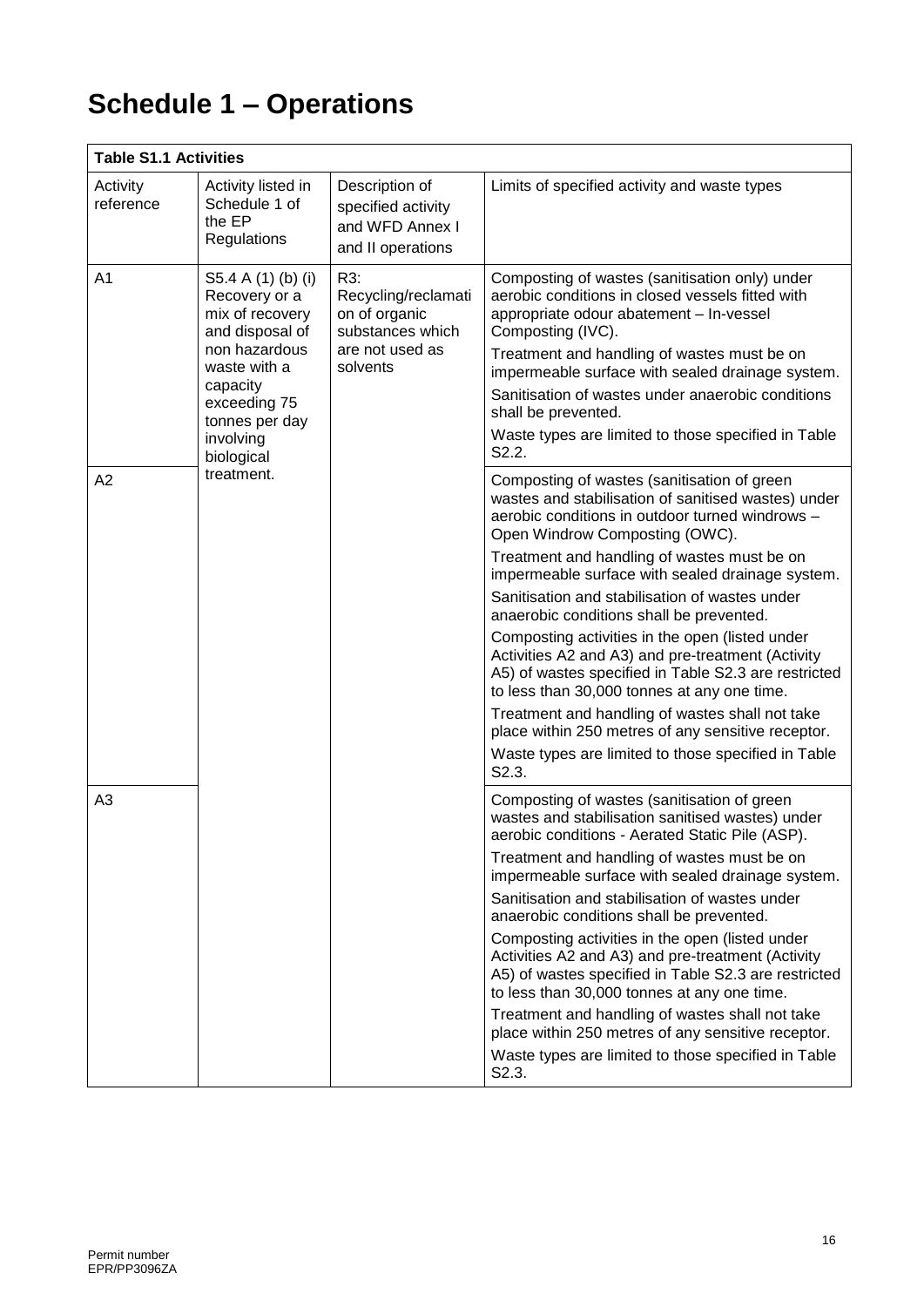| <b>Table S1.1 Activities</b> |                                            |                                                                                                                                                                                                                      |                                                                                                                                                                                                             |  |
|------------------------------|--------------------------------------------|----------------------------------------------------------------------------------------------------------------------------------------------------------------------------------------------------------------------|-------------------------------------------------------------------------------------------------------------------------------------------------------------------------------------------------------------|--|
|                              | <b>Directly Associated Activity</b>        |                                                                                                                                                                                                                      |                                                                                                                                                                                                             |  |
| A4                           | Storage of<br>wastes pending               | R13: Storage of<br>waste pending the                                                                                                                                                                                 | From the receipt of waste to despatch for<br>composting.                                                                                                                                                    |  |
|                              | recovery activity                          | R3 operation<br>(excluding<br>temporary storage,<br>pending collection,<br>on the site where it                                                                                                                      | Storage of waste specified in Table S2.2 in an<br>enclosed building fitted with appropriate odour<br>abatement and on an impermeable surface with<br>sealed drainage.                                       |  |
|                              |                                            | is produced)                                                                                                                                                                                                         | Storage of waste specified in Table S2.3 on an<br>impermeable surface with sealed drainage.                                                                                                                 |  |
|                              |                                            |                                                                                                                                                                                                                      | Storage of wastes under anaerobic conditions shall<br>be prevented.                                                                                                                                         |  |
|                              |                                            |                                                                                                                                                                                                                      | No waste specified in Table S2.3 shall be stored on<br>site prior to composting for longer than 5 days.                                                                                                     |  |
|                              |                                            |                                                                                                                                                                                                                      | No waste specified in Table S2.2 shall be stored on<br>site prior to composting for longer than 2 days.                                                                                                     |  |
| A <sub>5</sub>               | Physical<br>treatment for the              | R3:<br>Recycling/reclamati                                                                                                                                                                                           | From the receipt of waste to despatch for<br>composting.                                                                                                                                                    |  |
|                              | purposes of<br>recycling                   | on of organic<br>substances which<br>are not used as<br>solvents                                                                                                                                                     | Pre-treatment in an enclosed building and on an<br>impermeable surface of waste specified in Table<br>S2.2 including shredding and screening prior to<br>composting.                                        |  |
|                              |                                            |                                                                                                                                                                                                                      | Pre-treatment on an impermeable surface of waste<br>specified in Table S2.3 including shredding and<br>screening prior to composting.                                                                       |  |
|                              |                                            |                                                                                                                                                                                                                      | Composting activities in the open (listed under<br>Activities A2 and A3) and pre-treatment (Activity<br>A5) of wastes specified in Table S2.3 are restricted<br>to less than 30,000 tonnes at any one time. |  |
|                              |                                            |                                                                                                                                                                                                                      | Treatment and handling of wastes shall not take<br>place within 250 metres of any sensitive receptor.                                                                                                       |  |
|                              |                                            |                                                                                                                                                                                                                      | Post-treatment of processed compost on an<br>impermeable surface including screening to<br>remove contraries.                                                                                               |  |
|                              |                                            |                                                                                                                                                                                                                      | Treatment of waste under anaerobic conditions<br>shall be prevented.                                                                                                                                        |  |
| A6                           | Raw material<br>storage                    | Storage of raw<br>materials including<br>lubrication oil and<br>fuel.                                                                                                                                                | From the receipt of raw materials to despatch for<br>use within the facility.                                                                                                                               |  |
| A7                           | Compost<br>storage                         | Storage of<br>processed compost.                                                                                                                                                                                     | From the receipt of processed compost produced<br>at the facility to despatch for use off-site.                                                                                                             |  |
|                              |                                            |                                                                                                                                                                                                                      | Compost which does not meet the standard of BSI<br>PAS 100 shall be stored on an impermeable<br>surface with sealed drainage.                                                                               |  |
| A8                           | Process water<br>collection and<br>storage | Collection and<br>storage of compost<br>liquor/leachate in<br>two storage tanks<br>as shown on<br>Drawing 'IVC Site<br>Layout Plan'<br>('Double Bunded<br>Leachate Tank')<br>and Drawing 'Open<br>Windrow Site Plan' | From the receipt of compost leachate produced at<br>the facility to collection for use at the facility or<br>despatch off-site for recovery or disposal.                                                    |  |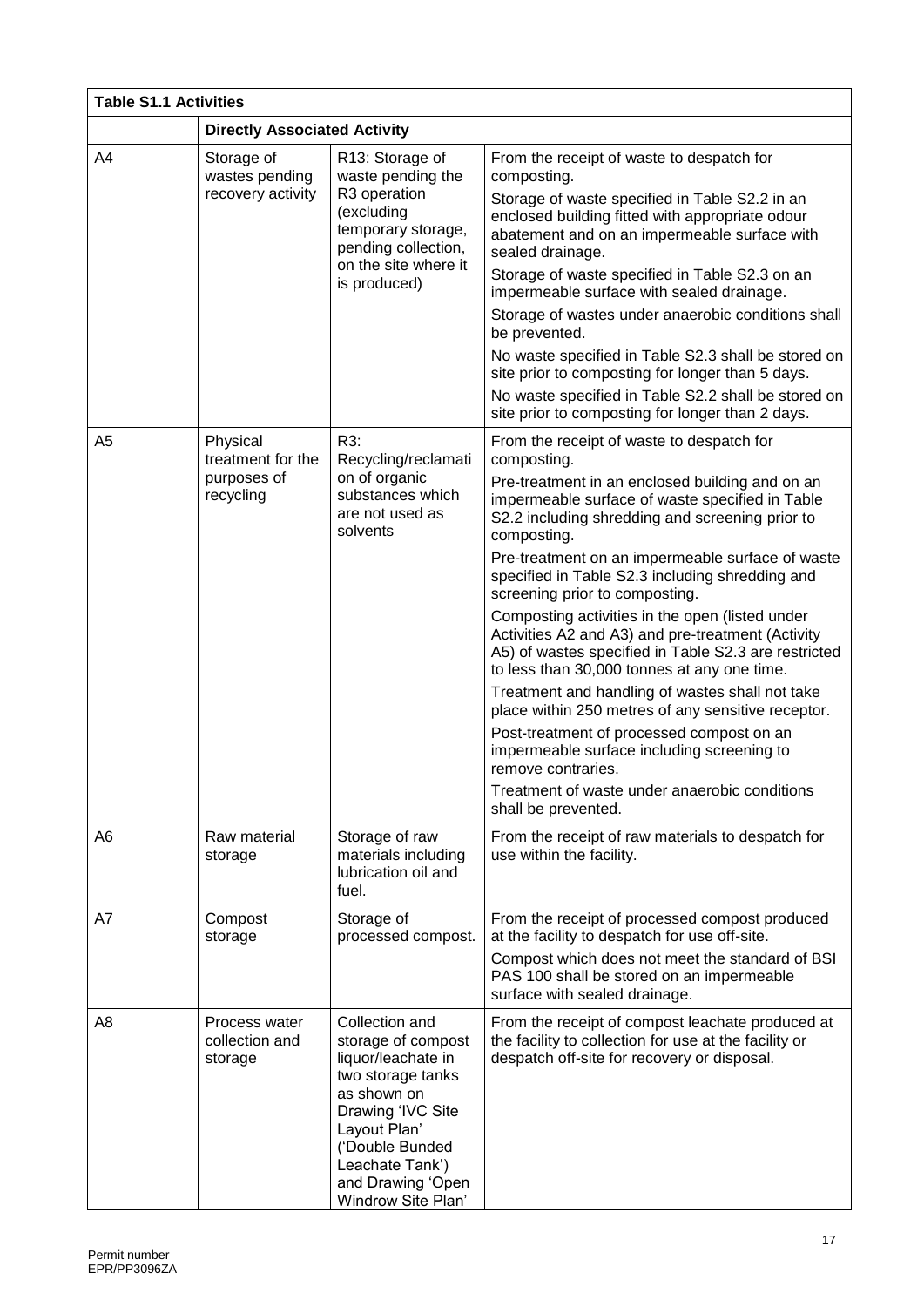| <b>Table S1.1 Activities</b>                   |                                                                                                                                                                                                                                                                                                                             |                                                                                                                                                                                                      |                                                                                                                                                                                                                                                                                                                                                                                                                                                                                                                                                                                                                                                       |  |
|------------------------------------------------|-----------------------------------------------------------------------------------------------------------------------------------------------------------------------------------------------------------------------------------------------------------------------------------------------------------------------------|------------------------------------------------------------------------------------------------------------------------------------------------------------------------------------------------------|-------------------------------------------------------------------------------------------------------------------------------------------------------------------------------------------------------------------------------------------------------------------------------------------------------------------------------------------------------------------------------------------------------------------------------------------------------------------------------------------------------------------------------------------------------------------------------------------------------------------------------------------------------|--|
|                                                |                                                                                                                                                                                                                                                                                                                             | ('OWC Leachate<br>Tank (Boythorpe)').                                                                                                                                                                |                                                                                                                                                                                                                                                                                                                                                                                                                                                                                                                                                                                                                                                       |  |
| A <sub>9</sub>                                 | Surface water<br>collection,<br>storage and<br>discharge                                                                                                                                                                                                                                                                    | Collection and<br>storage of<br>uncontaminated<br>roof and site<br>surface water in<br>'Rain Water Tank'<br>shown on Drawing<br>'IVC Site Layout<br>Plan' followed by<br>discharge from<br>facility. | From the collection of uncontaminated roof and site<br>surface water from non operational areas only to<br>re-use within the facility or discharge to the<br>'Cellular Soakaway' as shown on Drawing 'IVC Site<br>Layout Plan'.                                                                                                                                                                                                                                                                                                                                                                                                                       |  |
| <b>Activity</b><br>reference                   | operations                                                                                                                                                                                                                                                                                                                  | Description of activities for waste                                                                                                                                                                  | <b>Limits of activities</b>                                                                                                                                                                                                                                                                                                                                                                                                                                                                                                                                                                                                                           |  |
| A10 - Soil<br>manufacture                      | R13: Storage of waste pending any of<br>the operations numbered R1 to R12<br>(excluding temporary storage, pending<br>collection, on the site where it is<br>produced)<br>R3: Recycling/reclamation of organic<br>substances which are not used as<br>solvents<br>R5: Recycling/reclamation of other<br>inorganic compounds |                                                                                                                                                                                                      | Treatment of wastes listed in schedule 2 table S2.4<br>consisting only of sorting, separation, screening,<br>crushing and blending of waste for recovery as a<br>soil, soil substitute or aggregate.<br>Secure storage of wastes listed in Table S2.4<br>pending treatment.<br>The total quantity of waste accepted at the site for<br>Activities A10 and A11 shall be less than 50,000<br>tonnes a year.<br>Storage of wastes listed in Table S2.4 and S2.5<br>shall not exceed 20,000 tonnes in total at any one<br>time.                                                                                                                           |  |
| $A11 -$<br>Blending                            | R5: Recycling/reclamation of other<br>inorganic materials                                                                                                                                                                                                                                                                   |                                                                                                                                                                                                      | Treatment of wastes listed in Table S2.5 consisting<br>only of screening, crushing, shredding and mixing<br>for the purpose of blending and recovery as a soil,<br>soil substitute or aggregate.<br>Waste for blending must be able to be used without<br>risk to the end receiving soil.                                                                                                                                                                                                                                                                                                                                                             |  |
| A12 -<br>Sorting and<br>segregation<br>of wood | R13: Storage of wastes pending the<br>operation numbered R3 (excluding<br>temporary storage pending collection<br>on the site where it is produced).<br>R3: Recycling/reclamation of organic<br>substances which are not used as<br>solvents (including composting and<br>other biological transformation<br>processes).    |                                                                                                                                                                                                      | Treatment of wood wastes listed in Table S2.6<br>consisting only of sorting, separation, cutting,<br>pulverising, shredding, and chipping for recovery.<br>Secure storage of wastes listed in Table S2.6 at<br>the place where it is to be treated.<br>Quantities of waste stored shall not exceed 10,000<br>tonnes in total at any one time and shall be stored<br>only in the area marked as '7' on Drawing 'Open<br>Windrow Site Plan'. No other wastes shall be<br>stored in area '7'.<br>Treatment quantities shall be limited to 75 tonnes<br>per day.<br>No more than 75,000 tonnes of waste shall be<br>accepted at the site in any one year. |  |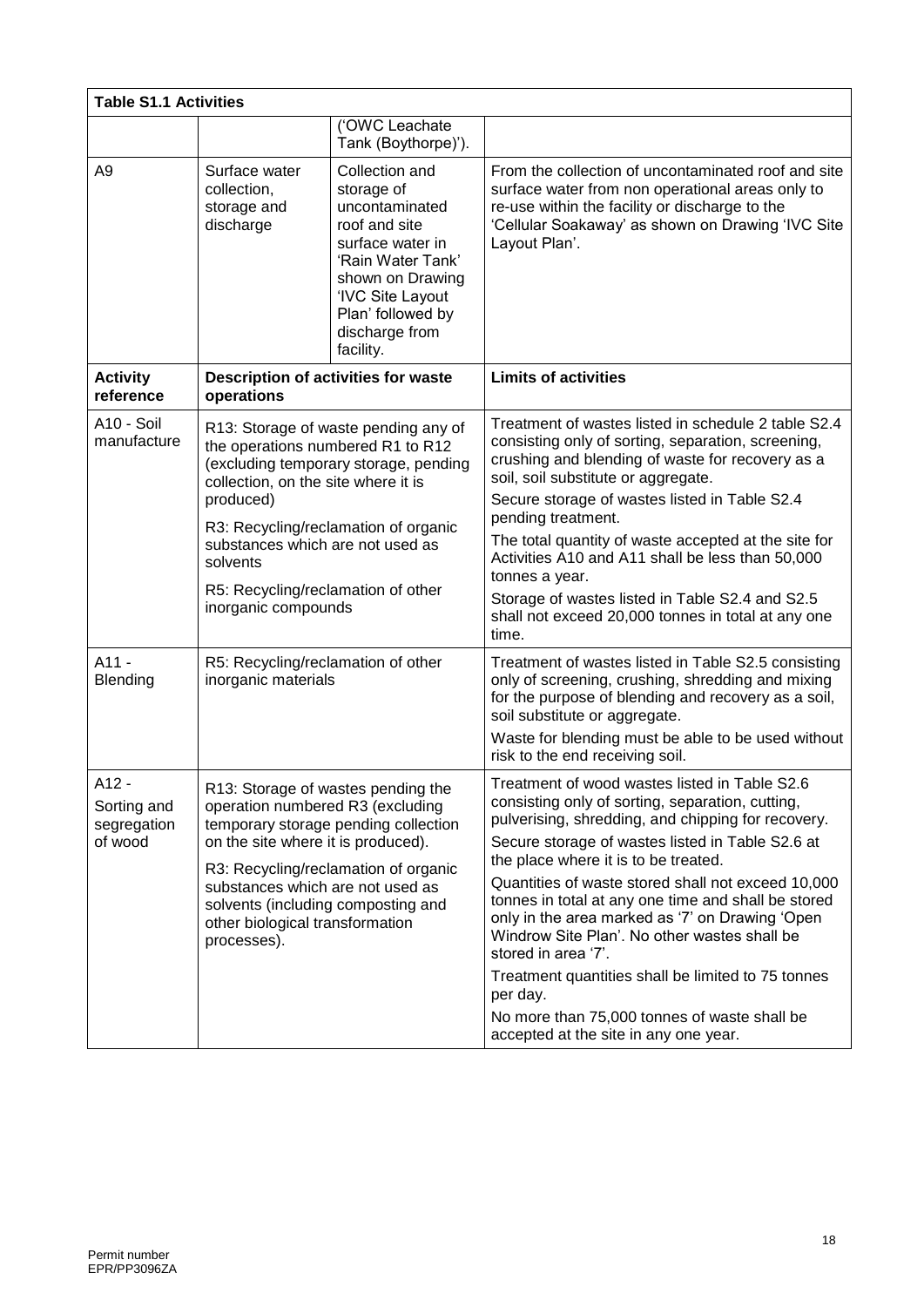| <b>Table S1.2 Operating techniques</b>          |                                                                                                                                                                                                                                       |                                     |  |
|-------------------------------------------------|---------------------------------------------------------------------------------------------------------------------------------------------------------------------------------------------------------------------------------------|-------------------------------------|--|
| <b>Description</b>                              | <b>Parts</b>                                                                                                                                                                                                                          | <b>Date Received</b>                |  |
| Application                                     | Responses to section 3a - technical standards, Part C4 of<br>the application form                                                                                                                                                     | 24/08/11                            |  |
| Composting (Activity A2)                        | PAS 100:2005 and Quality Compost Protocol                                                                                                                                                                                             | 24/08/11                            |  |
| Composting (Activity A2)                        | How to comply with your Environmental Permit and H4 Odour<br>management guidance                                                                                                                                                      | 24/08/11                            |  |
| Composting (Activity A2)                        | Sector guidance note IPPC S5.06 'Guidance for the<br>Recovery and Disposal of Hazardous and Non Hazardous<br>Waste'                                                                                                                   | 24/08/11                            |  |
| Application<br>EPR/PP3096ZA/V006                | 'Doc 1 sop wood recovery' in response to section 3a -<br>technical standards, Part C4 of the application form                                                                                                                         | 31/01/14                            |  |
| Response to Schedule 5<br>Notice dated 18/03/15 | Accident Management Plan (Document name: 'BIO03 -<br>Accident Management Plan (Issue 01).pdf')                                                                                                                                        | 27/03/15                            |  |
| EPR/PP3096ZA/V008                               | Fugitive Emissions Management Plan (Document name:<br>'BIO08 - Fugitive Emissions Management Plan (Issue<br>$01)$ .pdf')                                                                                                              |                                     |  |
|                                                 | Drainage plans (Document name: 'BIO09 - Appendix<br>Drainage Plans.pdf')                                                                                                                                                              | 02/04/15                            |  |
|                                                 | Site Layout Plans excluding Drawing 'Open Windrow Site<br>Plan' (Document name: 'BIO12 - Site Layout Plans.pdf)                                                                                                                       |                                     |  |
| Additional information                          | Drawing PFD3-02 'Process Flow Waterhandling'                                                                                                                                                                                          | 09/04/15                            |  |
| requested 02/04/15                              | Drawing 'Odour Release Points Location Plan' (Document<br>name 'BIO04 - Appendix 1 (ORP Plan).pdf')                                                                                                                                   | 14/04/15                            |  |
| Additional information<br>requested 17/04/15    | Drawing 207 'Kerbing and Paving' (Document name: '36602-<br>207E Kerbing and Paving.pdf')                                                                                                                                             | 17/04/15                            |  |
|                                                 | Drawing 208 'Standard Carriageway Details' (Document<br>name: '35602-208 Standard Roadway Details.pdf')                                                                                                                               |                                     |  |
|                                                 | Risk Management measures provided in 'H1 Risk<br>Assessment Annex A' (Document Reference: 'BIO07a H1<br>Risk Assessment Annex A.pdf')                                                                                                 |                                     |  |
|                                                 | Drawing 250 'External Works: Drainage GA (Sheet 1)'<br>(Document Name: '35602-250G Drainage GA (Sheet 1).pdf')                                                                                                                        | 21/04/15                            |  |
|                                                 | Drawing 'Open Windrow Drainage' (Document Name:<br>'Eppleworth011_5_Open Windrow Drainage.pdf')                                                                                                                                       |                                     |  |
|                                                 | Drawing 'Open Windrow Site Plan' (Document Name:<br>'Eppleworth011_6_Open Windrow Site Plan.pdf')                                                                                                                                     |                                     |  |
|                                                 | Supporting information for Drainage Management Plan<br>('Document Reference: 'Q&A Drainage Management<br>Plan 2.docx')                                                                                                                |                                     |  |
|                                                 | Drainage Management Plan (Document name: 'BIO09 -<br>Drainage Management Plan.pdf')                                                                                                                                                   | 01/05/15                            |  |
| Additional information<br>requested 01/05/15    | Management System (Document name: 'BIO02 -<br>Management System.pdf')                                                                                                                                                                 | 01/05/15                            |  |
| Additional information<br>requested 06/05/15    | Odour Management Plan (Document name: 'BIO04 - Odour<br>Management Plan.pdf')                                                                                                                                                         | 07/05/15                            |  |
| Application<br>EPR/PP3096ZA/V010                | Documents received in responses to section 3a - technical<br>standards and Appendix 5, Part C3 of the application form<br>including the amended version provided in response to the<br>not duly made request for further information. | 18/03/16<br>(duly made<br>26/05/16) |  |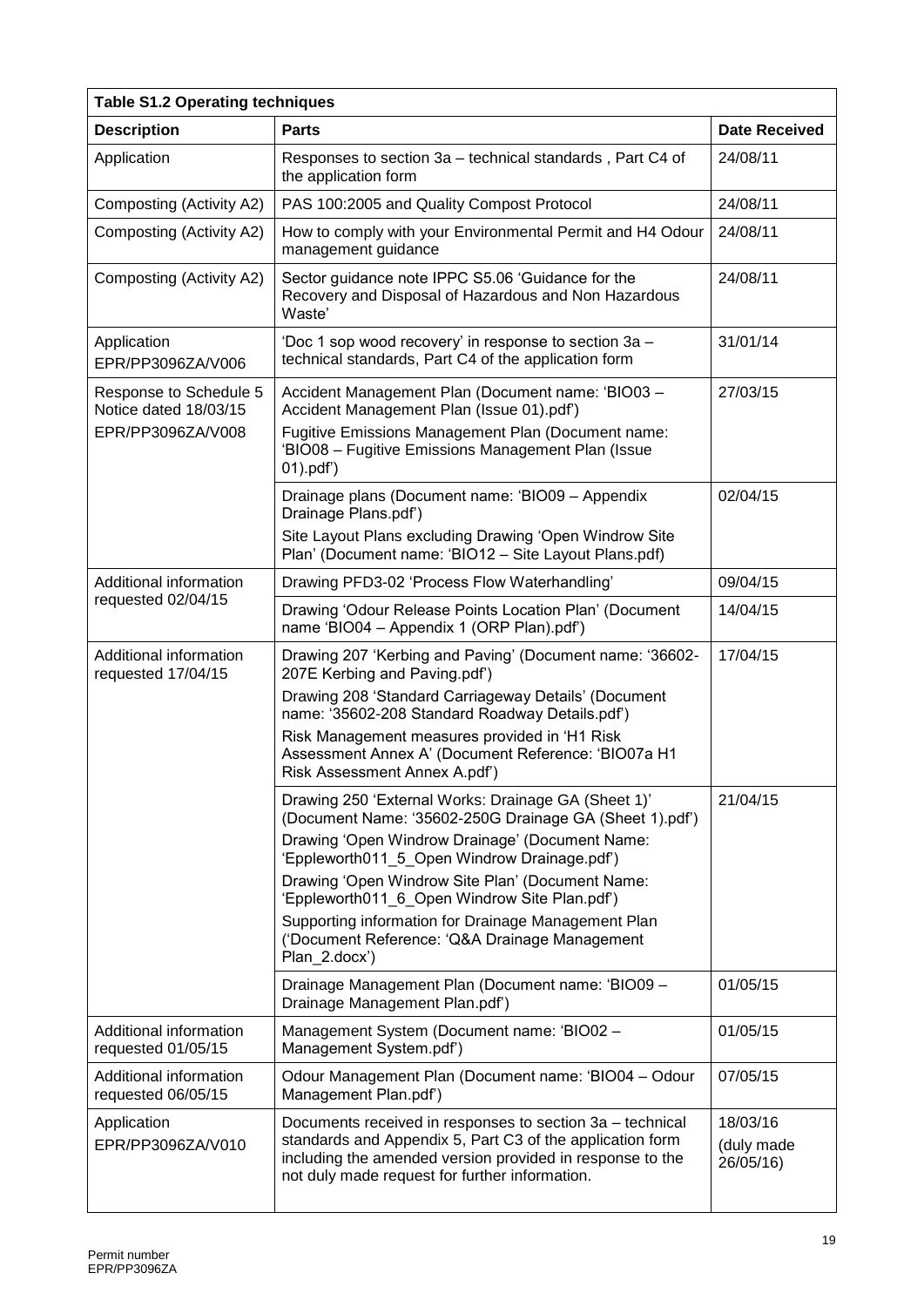| <b>Table S1.2 Operating techniques</b>                 |                                                                                                                                                                                                                                             |                      |  |  |
|--------------------------------------------------------|---------------------------------------------------------------------------------------------------------------------------------------------------------------------------------------------------------------------------------------------|----------------------|--|--|
| <b>Description</b>                                     | <b>Parts</b>                                                                                                                                                                                                                                | <b>Date Received</b> |  |  |
| Response to the<br>Schedule 5 Notice dated             | • Letter provided in response to items 1, 2, 3 and 5 of the<br>Schedule 5 Notice.                                                                                                                                                           | 18/07/16             |  |  |
| 23/06/16                                               | • Sections 3 and 4 of the document titled 'Non-Technical<br>Summary (final), referenced BIO01', dated 29/06/2016.                                                                                                                           |                      |  |  |
|                                                        | Sections 3, 4, 5, 6 and 7 of the document titled<br>'Management System (issue 03)', referenced BIO02, dated<br>13/07/2016, providing information on the site operations,<br>site engineering, pollution control and accident<br>management. |                      |  |  |
|                                                        | • Document referenced BIO12 – 'Site Plan (final)', providing<br>details of the site layout and drainage routes and facilities.                                                                                                              |                      |  |  |
| Response to the<br>Schedule 5 Notice dated<br>16/09/16 | • Letter received in response to item 1 of the Schedule 5<br>Notice, providing further details on process design,<br>controls, monitoring, maintenance and contingency<br>measures for the ASP process.                                     | 06/01/17             |  |  |
|                                                        | . Document titled 'ASP Technology Assessment (final)',<br>referenced BIO15, dated 23/12/2016.                                                                                                                                               |                      |  |  |
|                                                        | . Document titled 'Site Capacity Assessment (final)',<br>referenced BIO13, dated 24/03/2016.                                                                                                                                                |                      |  |  |
|                                                        | • Material Flow Schematics titled 'Treatment of Organic<br>Materials including controlled Food Wastes'.                                                                                                                                     |                      |  |  |
|                                                        | . Drawing showing ASP rotation system.                                                                                                                                                                                                      |                      |  |  |
| Additional information                                 | Document titled 'ASP Composting System Commissioning<br>Plan', dated 20/03/2017.                                                                                                                                                            | 20/03/17             |  |  |
|                                                        | . Document titled 'Odour Management Plan (Issue 03)',<br>refencence BIO04, dated 20/03/2017.                                                                                                                                                |                      |  |  |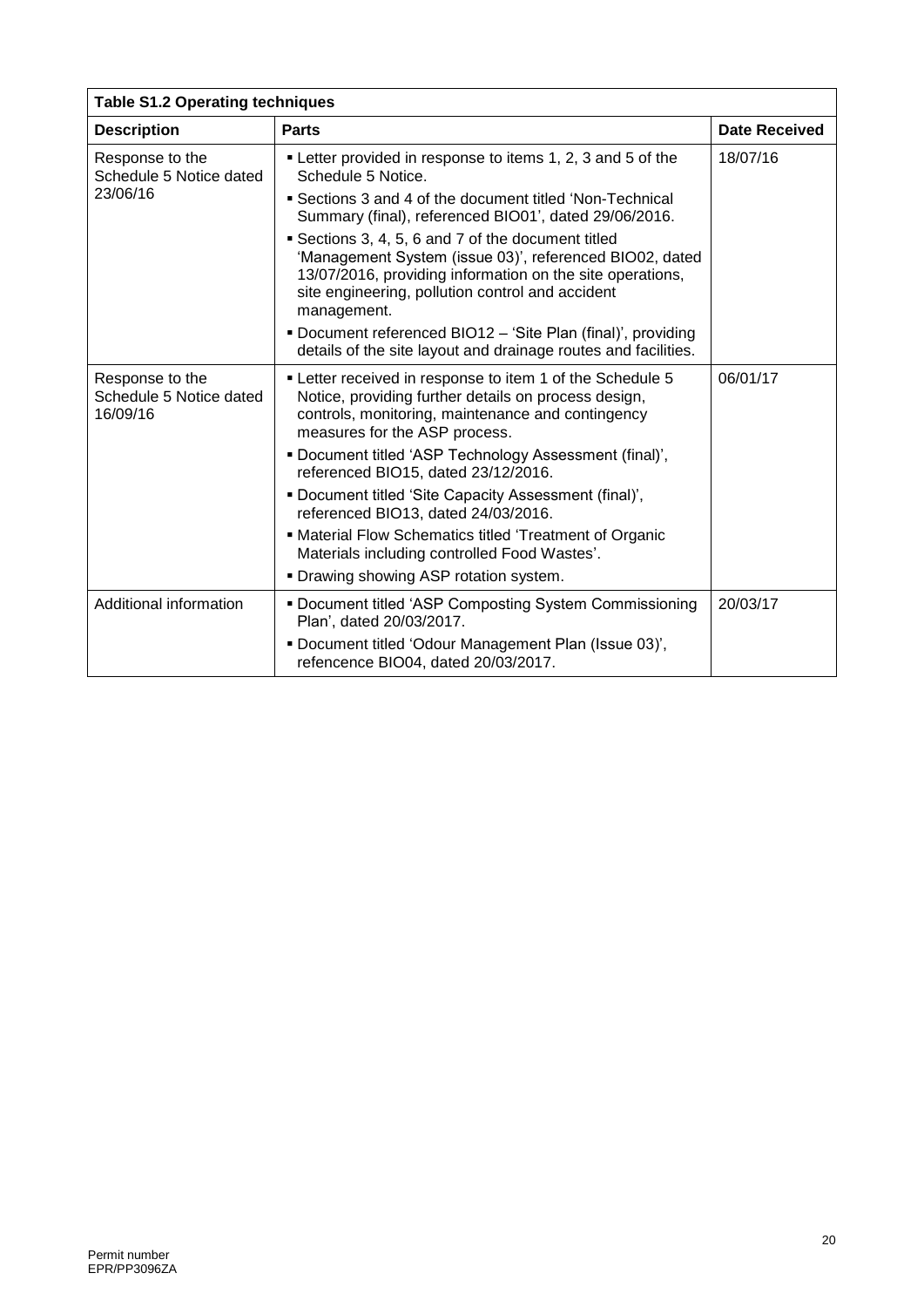| Table S1.3 Improvement programme requirements |                                                                                                                                                                                                                                                                                                                                                                                                                           |             |  |  |
|-----------------------------------------------|---------------------------------------------------------------------------------------------------------------------------------------------------------------------------------------------------------------------------------------------------------------------------------------------------------------------------------------------------------------------------------------------------------------------------|-------------|--|--|
| Reference                                     | <b>Requirement</b>                                                                                                                                                                                                                                                                                                                                                                                                        | <b>Date</b> |  |  |
| IC <sub>1</sub>                               | Submit a written report to the Environment Agency.<br>The report shall contain evidence to demonstrate whether or not the noise<br>impact assessment dated 17 July 2014 was undertaken in accordance                                                                                                                                                                                                                      | 12/07/15    |  |  |
|                                               | with BS4142:1997.                                                                                                                                                                                                                                                                                                                                                                                                         |             |  |  |
|                                               | The report should include, but not be limited to:                                                                                                                                                                                                                                                                                                                                                                         |             |  |  |
|                                               | Confirmation that all parts of Section 10 of BS4142:1997 were<br>followed;                                                                                                                                                                                                                                                                                                                                                |             |  |  |
|                                               | Justification for the use of background sound levels measured in 2009;                                                                                                                                                                                                                                                                                                                                                    |             |  |  |
|                                               | Justification for not applying a correction of +5dB to the rating level (as<br>noise from increased movement of on-site vehicles, deliveries and<br>departures from the site are irregular enough to attract attention);                                                                                                                                                                                                  |             |  |  |
|                                               | A site plan showing site topography and the location of background<br>$\overline{\phantom{a}}$<br>sound level measurements;                                                                                                                                                                                                                                                                                               |             |  |  |
|                                               | Clarification as to which version of BS5228 was used; and                                                                                                                                                                                                                                                                                                                                                                 |             |  |  |
|                                               | Confirmation that, if the noise impact assessment dated 17 July 2014<br>was not undertaken in accordance with BS4142:1997, then a noise<br>impact assessment in accordance with the most up to date version of<br>BS4142 will be undertaken within a defined timeframe.                                                                                                                                                   |             |  |  |
| IC <sub>2</sub>                               | Submit a written plan to the Environment Agency for approval.<br>The plan shall include an inspection and maintenance programme for all<br>underground storage and drainage structures at the IVC facility and open<br>windrow pads. This includes the cellular soakaway and sumps used for<br>the collection of leachate from the open windrow pads.                                                                     | 12/07/15    |  |  |
|                                               | The plan should be prepared with reference to Section 2.2.5 of Sector<br>guidance note IPPC S5.06 'Guidance for the Recovery and Disposal of<br>Hazardous and Non Hazardous Waste'.                                                                                                                                                                                                                                       |             |  |  |
|                                               | The plan shall confirm the tests that will be undertaken to confirm the<br>integrity of underground structures, the frequency of periodic testing and<br>include a commitment to undertake any necessary remedial measures<br>within a defined timescale.                                                                                                                                                                 |             |  |  |
|                                               | The notification requirements of condition 2.4.2 will be deemed to have<br>been complied with on submission of the plan.                                                                                                                                                                                                                                                                                                  |             |  |  |
|                                               | The plan shall be implemented in accordance with the Environment<br>Agency's written approval.                                                                                                                                                                                                                                                                                                                            |             |  |  |
| IC <sub>3</sub>                               | Submit a written report to the Environment Agency for approval.                                                                                                                                                                                                                                                                                                                                                           | 12/12/15    |  |  |
|                                               | The report must contain the results and recommendations of a review of<br>the design, method of construction and integrity of the proposed site<br>secondary containment.                                                                                                                                                                                                                                                 |             |  |  |
|                                               | The review must                                                                                                                                                                                                                                                                                                                                                                                                           |             |  |  |
|                                               | be carried out by a qualified structural engineer;                                                                                                                                                                                                                                                                                                                                                                        |             |  |  |
|                                               | compare the constructed secondary containment against the<br>standards set out in Section 2.2.5 of Sector guidance note IPPC S5.06<br>'Guidance for the Recovery and Disposal of Hazardous and Non<br>Hazardous Waste' and CIRIA C736 'Containment Systems for the<br>Prevention of Pollution – secondary, tertiary and other measures for<br>industrial and commercial premises' or other relevant industry<br>standard. |             |  |  |
|                                               | The report must include:                                                                                                                                                                                                                                                                                                                                                                                                  |             |  |  |
|                                               | - physical condition of the secondary containment;                                                                                                                                                                                                                                                                                                                                                                        |             |  |  |
|                                               | - the suitability for providing containment when subjected to the dynamic<br>and static loads caused by catastrophic tank failure;                                                                                                                                                                                                                                                                                        |             |  |  |
|                                               | - any work required to ensure compliance with the standards set out in<br>CIRIA C736 or other relevant industry standard; and                                                                                                                                                                                                                                                                                             |             |  |  |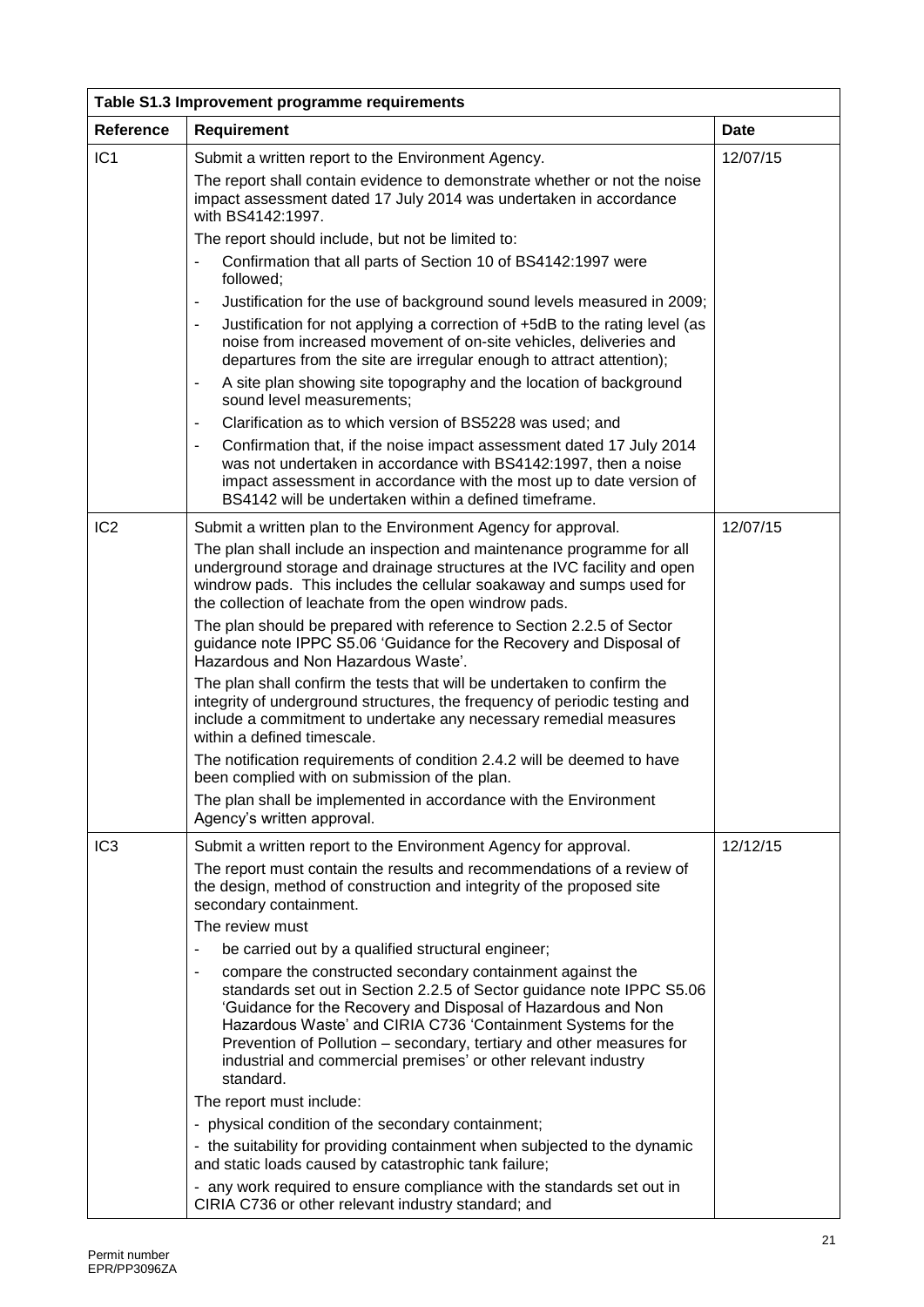| Table S1.3 Improvement programme requirements |                                                                                                                                                                                                                                                                                                                                                             |                                                  |  |  |
|-----------------------------------------------|-------------------------------------------------------------------------------------------------------------------------------------------------------------------------------------------------------------------------------------------------------------------------------------------------------------------------------------------------------------|--------------------------------------------------|--|--|
| <b>Reference</b>                              | <b>Requirement</b>                                                                                                                                                                                                                                                                                                                                          | Date                                             |  |  |
|                                               | - a preventative maintenance and inspection regime.                                                                                                                                                                                                                                                                                                         |                                                  |  |  |
|                                               | Any works required, and the preventative maintenance and inspection<br>regime, shall be implemented in accordance with the Environment<br>Agency's written approval.                                                                                                                                                                                        |                                                  |  |  |
| IC4                                           | Submit a written report to the Environment Agency for approval.                                                                                                                                                                                                                                                                                             | 12/12/15                                         |  |  |
|                                               | The report must contain the results of a review of the method for<br>measuring the level of leachate in the 'OWC Leachate Tank (Boythorpe)'<br>as shown on Drawing 'Open Windrow Site Plan' and propose alternative<br>methods to visual inspection.                                                                                                        |                                                  |  |  |
|                                               | The report must contain dates for the implementation of individual<br>measures.                                                                                                                                                                                                                                                                             |                                                  |  |  |
|                                               | The individual measures shall be implemented in accordance with the<br>Environment Agency's written approval.                                                                                                                                                                                                                                               |                                                  |  |  |
|                                               | The notification requirements of condition 2.4.2 will be deemed to have<br>been complied with on submission of the report.                                                                                                                                                                                                                                  |                                                  |  |  |
| IC <sub>5</sub>                               | Submit a written report to the Environment Agency for approval.                                                                                                                                                                                                                                                                                             | 12/12/16                                         |  |  |
|                                               | The report must contain a review of the effectiveness of the measures<br>described in Section 9.1 of the Odour Management Plan to prevent odour<br>pollution when wind is in the direction of sensitive receptors during:                                                                                                                                   |                                                  |  |  |
|                                               | a) the unloading of IVC tunnels;                                                                                                                                                                                                                                                                                                                            |                                                  |  |  |
|                                               | the transportation of waste from the IVC tunnels to the open windrow<br>b)<br>composting pad; or                                                                                                                                                                                                                                                            |                                                  |  |  |
|                                               | c) the turning of windrows.                                                                                                                                                                                                                                                                                                                                 |                                                  |  |  |
|                                               | The report must review one year of normal operation of the IVC facility.<br>The report must include a discussion of any odour complaints received<br>since the commencement of normal operation of the IVC facility and,<br>where substantiated, a discussion of the relationship between the<br>complaints and the above activities a) to c).              |                                                  |  |  |
|                                               | Where odour complaints have been caused by one or more of the above<br>activities a) to c) the report must contain proposals for measures to<br>prevent further complaints.                                                                                                                                                                                 |                                                  |  |  |
|                                               | The report must contain dates for the implementation of individual<br>measures and a timescale for updating the Odour Management Plan with<br>reference to such individual measures.                                                                                                                                                                        |                                                  |  |  |
|                                               | The individual measures shall be implemented in accordance with the<br>Environment Agency's written approval.                                                                                                                                                                                                                                               |                                                  |  |  |
|                                               | The notification requirements of condition 2.4.2 will be deemed to have<br>been complied with on submission of the report.                                                                                                                                                                                                                                  |                                                  |  |  |
| IC <sub>6</sub>                               | Submit a written plan to the Environment Agency for approval.                                                                                                                                                                                                                                                                                               | 1 month after                                    |  |  |
|                                               | The plan shall contain proposals for routine monitoring of the wet<br>scrubbers and biofilters under normal operating conditions taking into<br>account the results of the commissioning data collected under POM1.                                                                                                                                         | completion of<br>commissioning<br>of Activity A1 |  |  |
|                                               | The plan shall conclude with a summary of changes to the Odour<br>Management Plan in light of the commissioning monitoring results and a<br>timescale for updating the Odour Management Plan.                                                                                                                                                               |                                                  |  |  |
|                                               | The plan shall be implemented in accordance with the Environment<br>Agency's written approval.                                                                                                                                                                                                                                                              |                                                  |  |  |
| IC7                                           | The operator shall submit a commissioning report of the Phase 1<br>operations to the Environment Agency for approval following the<br>completion of activities allowed under Phase 1 of the Commissioning Plan<br>dated 20/03/2017 (referenced in Table S1.2). The commissioning report<br>shall include, but not be limited to, the following information: | 19/05/17                                         |  |  |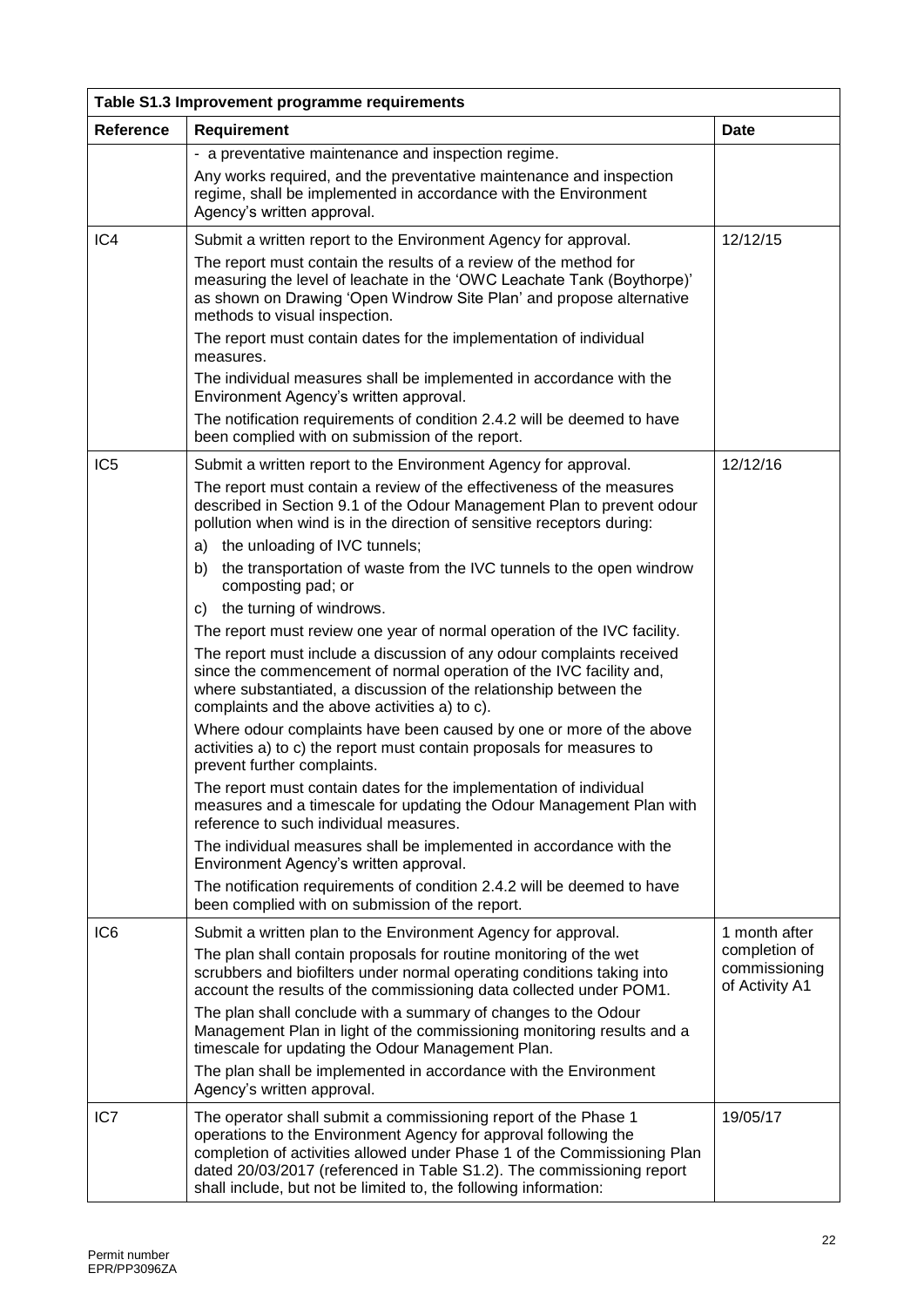| Table S1.3 Improvement programme requirements |                                                                                                                                                                                                                                                                                                                                                                                                                                                                                                                                                                                                                                                                                                                                                                                                                                                                                                                                                                                                                                                                                                                                                                                                                                                                                                                                                        |             |
|-----------------------------------------------|--------------------------------------------------------------------------------------------------------------------------------------------------------------------------------------------------------------------------------------------------------------------------------------------------------------------------------------------------------------------------------------------------------------------------------------------------------------------------------------------------------------------------------------------------------------------------------------------------------------------------------------------------------------------------------------------------------------------------------------------------------------------------------------------------------------------------------------------------------------------------------------------------------------------------------------------------------------------------------------------------------------------------------------------------------------------------------------------------------------------------------------------------------------------------------------------------------------------------------------------------------------------------------------------------------------------------------------------------------|-------------|
| Reference                                     | <b>Requirement</b>                                                                                                                                                                                                                                                                                                                                                                                                                                                                                                                                                                                                                                                                                                                                                                                                                                                                                                                                                                                                                                                                                                                                                                                                                                                                                                                                     | <b>Date</b> |
|                                               | a summary of activities carried out and details of other activities to<br>٠<br>note e.g. OWC materials on site, finished product storage on site;                                                                                                                                                                                                                                                                                                                                                                                                                                                                                                                                                                                                                                                                                                                                                                                                                                                                                                                                                                                                                                                                                                                                                                                                      |             |
|                                               | confirmation of compliance with commissioning plan and/or<br>٠<br>justification for any deviations or changes in the Operating<br>Techniques relevant to odour management and/or process<br>controls:                                                                                                                                                                                                                                                                                                                                                                                                                                                                                                                                                                                                                                                                                                                                                                                                                                                                                                                                                                                                                                                                                                                                                  |             |
|                                               | details of the dimensions and tonnage of material processed during<br>٠<br>the Phase 1;                                                                                                                                                                                                                                                                                                                                                                                                                                                                                                                                                                                                                                                                                                                                                                                                                                                                                                                                                                                                                                                                                                                                                                                                                                                                |             |
|                                               | records of monitoring data obtained from the Gicom process<br>٠<br>computer, including temperature, oxygen and backpressures;                                                                                                                                                                                                                                                                                                                                                                                                                                                                                                                                                                                                                                                                                                                                                                                                                                                                                                                                                                                                                                                                                                                                                                                                                          |             |
|                                               | records of odour monitoring surveys conducted during the Phase 1;<br>٠                                                                                                                                                                                                                                                                                                                                                                                                                                                                                                                                                                                                                                                                                                                                                                                                                                                                                                                                                                                                                                                                                                                                                                                                                                                                                 |             |
|                                               | list of external odour complaints linked to installation and<br>٠<br>confirmation of how many of those that are linked to ASP process;                                                                                                                                                                                                                                                                                                                                                                                                                                                                                                                                                                                                                                                                                                                                                                                                                                                                                                                                                                                                                                                                                                                                                                                                                 |             |
|                                               | details of any remedial actions taken during the Phase 1, e.g.<br>٠<br>biofilter layer added.                                                                                                                                                                                                                                                                                                                                                                                                                                                                                                                                                                                                                                                                                                                                                                                                                                                                                                                                                                                                                                                                                                                                                                                                                                                          |             |
| IC <sub>8</sub>                               | The operator shall submit an updated Odour Management Plan (OMP)<br>with details of proposed changes/improvements to be implemented during<br>the operations of activities authorised under Phase 2 of the agreed<br>Commissioning Plan dated 20/03/2017 to the Environment Agency for<br>approval.                                                                                                                                                                                                                                                                                                                                                                                                                                                                                                                                                                                                                                                                                                                                                                                                                                                                                                                                                                                                                                                    | 19/05/17    |
| IC <sub>9</sub>                               | The operator shall submit a final commissioning report to the Environment<br>Agency for approval following the completion of activities allowed under<br>Phase 2 of the Commissioning Plan dated 20/03/2017 (referenced in<br>Table S1.2). The commissioning report shall include, but not be limited to,<br>the following information:<br>a summary of activities carried out and details of other activities to<br>note;<br>confirmation of compliance with commissioning plan and/or<br>٠<br>justification for any deviations or changes to the Operating<br>Techniques relevant to odour management and/or process controls;<br>details of the dimensions and tonnage of material processed during<br>the Phase 2:<br>records of mmonitoring data obtained from the Gicom process<br>■<br>computer, including temperature, oxygen and backpressures;<br>records of odour monitoring surveys conducted during the Phase 2;<br>٠<br>list of external odour complaints linked to installation and<br>٠<br>confirmation of how many of those that are linked to ASP process;<br>details of any remedial actions taken during the Phase 2, e.g.<br>٠<br>biofilter layer added;<br>a summary of lessons that were learnt during the commissioning<br>٠<br>phases (Phases 1 and 2) and a list of appropriate measures/<br>improvements to be implemented. | 25/07/17    |
| <b>IC10</b>                                   | The operator shall submit an updated OMP with details of proposed<br>changes/improvements to be implemented during the full operation of the<br>ASP system (Activity A3 of Table S1.1) to the Environment Agency for<br>approval.                                                                                                                                                                                                                                                                                                                                                                                                                                                                                                                                                                                                                                                                                                                                                                                                                                                                                                                                                                                                                                                                                                                      | 25/07/17    |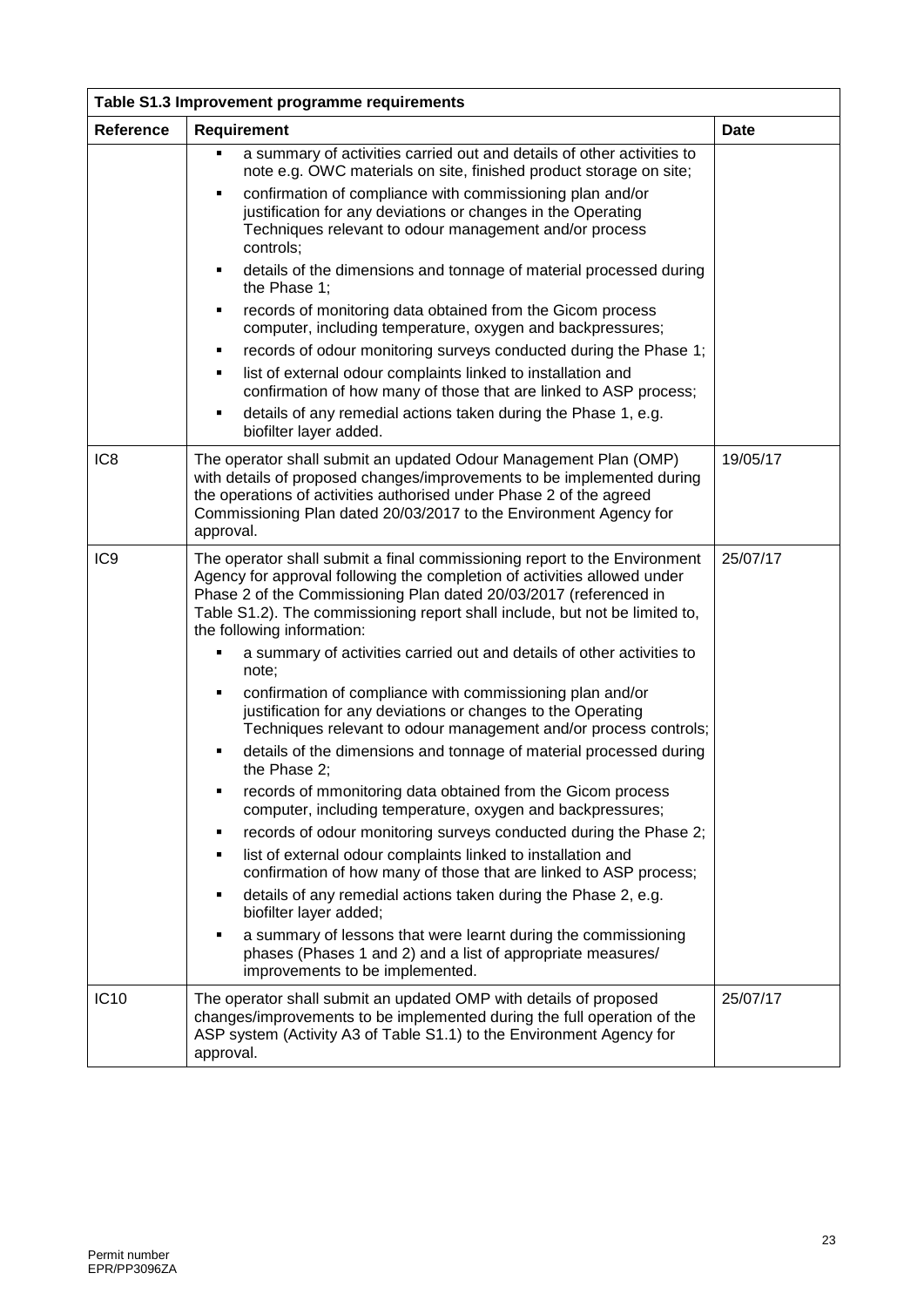| <b>Table S1.4 Pre-operational measures</b> |                                                                                                                                                                                                                                                                                                                                                                         |  |
|--------------------------------------------|-------------------------------------------------------------------------------------------------------------------------------------------------------------------------------------------------------------------------------------------------------------------------------------------------------------------------------------------------------------------------|--|
| Reference                                  | <b>Pre-operational measures</b>                                                                                                                                                                                                                                                                                                                                         |  |
| POM <sub>1</sub>                           | At least 8 weeks (or any other date as agreed with the Environment Agency) prior to<br>the commencement of commissioning of Activity A1 (composting in closed vessels<br>followed by open windrows), the operator shall provide a written commissioning plan<br>(including timescales for completion) for approval by the Environment Agency.                           |  |
|                                            | The commissioning plan shall include the expected emissions to the environment<br>during the different stages of commissioning, the expected durations of commissioning<br>activities and the measures to be taken to protect the environment and report to the<br>Environment Agency in the event that actual emissions exceed expected emissions.                     |  |
|                                            | The plan shall include duct monitoring of the wet scrubbers (for ammonia) and<br>biofilters (for odour) in order to provide evidence of effectiveness of odour controls<br>performance to minimise risk of odour pollution beyond the installation boundary. The<br>plan shall include a commitment to collect, as a minimum, data from three separate<br>batch cycles. |  |
|                                            | Commissioning shall be carried out in accordance with the commissioning plan as<br>approved by the Environment Agency.                                                                                                                                                                                                                                                  |  |
|                                            | No site operations shall commence or waste accepted at the installation unless the<br>Environment Agency has given prior written permission under this condition.                                                                                                                                                                                                       |  |
| POM <sub>2</sub>                           | At least 4 weeks (or any other date as agreed with the Environment Agency) prior to<br>the commencement of commissioning of Activity A1, the operator shall submit a<br>bioaerosols background sampling report to the Environment Agency for written<br>approval. The sampling shall be undertaken in accordance with the Industry Standard<br>Protocol.                |  |
|                                            | No site operations shall commence or waste accepted at the facility unless the<br>Environment Agency has given prior written permission under this condition.                                                                                                                                                                                                           |  |
| POM <sub>3</sub>                           | The operator shall notify the Environment Agency in writing prior to the<br>commencement of the activities allowed under Phase 1 of Commissioning Plan dated<br>20/03/2017 (referenced in Table S1.2).                                                                                                                                                                  |  |
|                                            | The operator shall carry out the operations allowed under Phases 1 and 2 in line with<br>the agreed Commissioning Plan dated 20/03/2017 (referenced in Table S1.2).                                                                                                                                                                                                     |  |
| POM <sub>4</sub>                           | The operator shall not commence the activities allowed under Phase 2 of the agreed<br>Commissioning Plan dated 20/03/2017 (referenced in Table S1.2) until a written<br>approval is received from the Environment Agency following the submission of the<br>Phase 1 commissioning report and updated OMP required under Improvement<br>Conditions IC7 and IC8.          |  |
| POM <sub>5</sub>                           | The operator shall not commence full operations of the ASP process (Activity A3 in<br>Table S1.1) until a written approval is received from the Environment Agency following<br>the submission of a final commissioning report and updated OMP required under<br>Improvement Condition IC9 and IC10.                                                                    |  |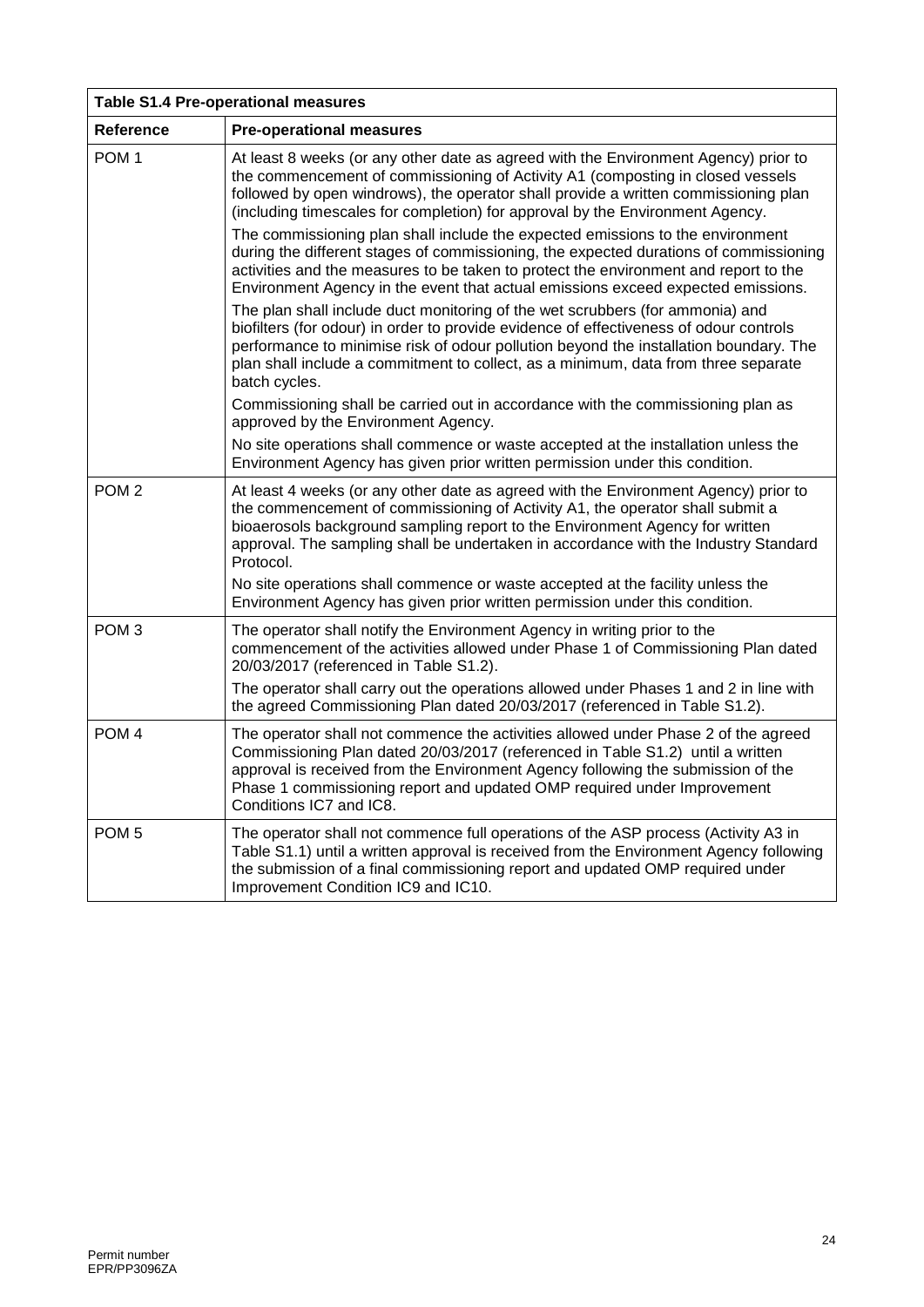# **Schedule 2 – Waste types, raw materials and fuels**

| Table S2.1 Raw materials and fuels |                      |
|------------------------------------|----------------------|
| Raw materials and fuel description | <b>Specification</b> |
| $- -$                              | $- -$                |

| Table S2.2 Permitted waste types and quantities for composting in closed systems (Activity A1) |                                                                                                                                                                                                                                                                                                                         |  |
|------------------------------------------------------------------------------------------------|-------------------------------------------------------------------------------------------------------------------------------------------------------------------------------------------------------------------------------------------------------------------------------------------------------------------------|--|
| <b>Maximum quantity</b>                                                                        | Annual throughput shall not exceed 75,000 tonnes.                                                                                                                                                                                                                                                                       |  |
| <b>Exclusions</b>                                                                              | Wastes having any of the following characteristics shall not be accepted:<br>- consisting solely or mainly of dusts (except sawdust), powders, or loose fibres<br>- wastes containing treated wood, wood-preserving agents or other biocides,<br>persistent organic pollutants, Japanese Knotweed<br>- hazardous wastes |  |
| <b>Waste code</b>                                                                              | <b>Description</b>                                                                                                                                                                                                                                                                                                      |  |
| 02                                                                                             | Wastes from agriculture, horticulture, aquaculture, forestry, hunting and<br>fishing, food preparation and processing                                                                                                                                                                                                   |  |
| 02 01                                                                                          | wastes from agriculture, horticulture, aquaculture, forestry, hunting and<br>fishing                                                                                                                                                                                                                                    |  |
| 02 01 01                                                                                       | sludges from washing and cleaning (food preparation and processing waste, food<br>washing waste only)                                                                                                                                                                                                                   |  |
| 02 01 02                                                                                       | animal-tissue waste                                                                                                                                                                                                                                                                                                     |  |
| 02 01 03                                                                                       | plant-tissue waste                                                                                                                                                                                                                                                                                                      |  |
| 02 01 06                                                                                       | animal faeces, urine and manure (including spoiled straw) only                                                                                                                                                                                                                                                          |  |
| 02 01 07                                                                                       | wastes from forestry (biodegradable only)                                                                                                                                                                                                                                                                               |  |
| 02 01 99                                                                                       | wastes not otherwise specified (spent mushroom compost and fully biodegradable<br>bedding only)                                                                                                                                                                                                                         |  |
| 02 02                                                                                          | wastes from the preparation and processing of meat, fish and other foods of<br>animal origin                                                                                                                                                                                                                            |  |
| 02 02 01                                                                                       | sludges from washing and cleaning (biodegradable only)                                                                                                                                                                                                                                                                  |  |
| 02 02 02                                                                                       | animal-tissue waste                                                                                                                                                                                                                                                                                                     |  |
| 02 02 03                                                                                       | materials unsuitable for consumption or processing                                                                                                                                                                                                                                                                      |  |
| 02 02 99                                                                                       | Wastes not otherwise specified (animal manure, slurry or bedding of the following<br>types: straw; shredded paper; paper pulp; sawdust; wood shavings; and chipped<br>wood. Not allowed if treated, for example, contains veneers, other coatings or<br>preserving substances)                                          |  |
| 02 03                                                                                          | wastes from fruit, vegetables, cereals, edible oils, cocoa, coffee, tea and<br>tobacco preparation and processing; conserve production; yeast and yeast<br>extract production, molasses preparation and fermentation                                                                                                    |  |
| 02 03 01                                                                                       | sludges from washing, cleaning, peeling, centrifuging and separation                                                                                                                                                                                                                                                    |  |
| 02 03 04                                                                                       | materials unsuitable for consumption or processing (biodegradable only)                                                                                                                                                                                                                                                 |  |
| 02 03 05                                                                                       | sludges from on-site effluent treatment (biodegradable only)                                                                                                                                                                                                                                                            |  |
| 02 04                                                                                          | wastes from sugar processing                                                                                                                                                                                                                                                                                            |  |
| 02 04 01                                                                                       | soil from cleaning and washing beet                                                                                                                                                                                                                                                                                     |  |
| 02 04 03                                                                                       | sludges from on-site effluent treatment (biodegradable only)                                                                                                                                                                                                                                                            |  |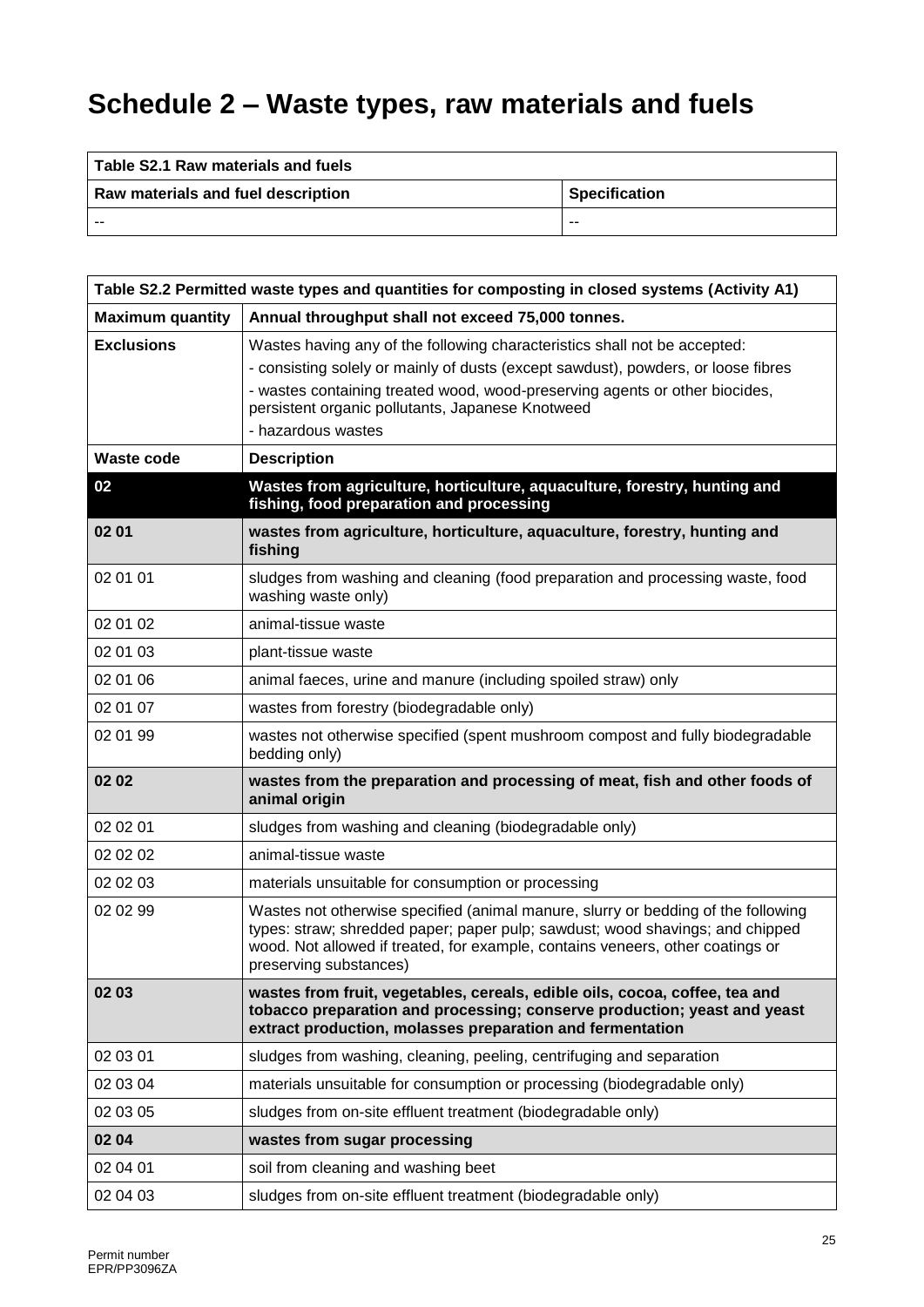| Table S2.2 Permitted waste types and quantities for composting in closed systems (Activity A1) |                                                                                                                                                                                                                                                                                   |  |
|------------------------------------------------------------------------------------------------|-----------------------------------------------------------------------------------------------------------------------------------------------------------------------------------------------------------------------------------------------------------------------------------|--|
| <b>Maximum quantity</b>                                                                        | Annual throughput shall not exceed 75,000 tonnes.                                                                                                                                                                                                                                 |  |
| <b>Exclusions</b>                                                                              | Wastes having any of the following characteristics shall not be accepted:                                                                                                                                                                                                         |  |
|                                                                                                | - consisting solely or mainly of dusts (except sawdust), powders, or loose fibres                                                                                                                                                                                                 |  |
|                                                                                                | - wastes containing treated wood, wood-preserving agents or other biocides,<br>persistent organic pollutants, Japanese Knotweed                                                                                                                                                   |  |
|                                                                                                | - hazardous wastes                                                                                                                                                                                                                                                                |  |
| <b>Waste code</b>                                                                              | <b>Description</b>                                                                                                                                                                                                                                                                |  |
| 02 05                                                                                          | wastes from the dairy products industry                                                                                                                                                                                                                                           |  |
| 02 05 01                                                                                       | materials unsuitable for consumption or processing (biodegradable only)                                                                                                                                                                                                           |  |
| 02 05 02                                                                                       | sludges from on-site effluent treatment (biodegradable only)                                                                                                                                                                                                                      |  |
| 02 06                                                                                          | wastes from the baking and confectionery industry                                                                                                                                                                                                                                 |  |
| 02 06 01                                                                                       | materials unsuitable for consumption or processing (biodegradable only)                                                                                                                                                                                                           |  |
| 02 06 03                                                                                       | sludges from on-site effluent treatment (biodegradable only)                                                                                                                                                                                                                      |  |
| 02 07                                                                                          | wastes from the production of alcoholic and non-alcoholic beverages (except<br>coffee, tea and cocoa)                                                                                                                                                                             |  |
| 02 07 01                                                                                       | wastes from washing, cleaning and mechanical reduction of raw materials<br>(biodegradable only)                                                                                                                                                                                   |  |
| 02 07 02                                                                                       | wastes from spirits distillation (biodegradable only)                                                                                                                                                                                                                             |  |
| 02 07 04                                                                                       | materials unsuitable for consumption or processing (biodegradable only)                                                                                                                                                                                                           |  |
| 02 07 05                                                                                       | sludges from on-site effluent treatment (biodegradable only)                                                                                                                                                                                                                      |  |
| 02 07 99                                                                                       | wastes not otherwise specified (malt husks, malt sprouts, yeast and yeast-like<br>residues only)                                                                                                                                                                                  |  |
| 03                                                                                             | Wastes from wood processing and the production of panels and furniture,<br>pulp, paper and cardboard                                                                                                                                                                              |  |
| 03 01                                                                                          | wastes from wood processing and the production of panels and furniture                                                                                                                                                                                                            |  |
| 03 01 01                                                                                       | waste bark and cork                                                                                                                                                                                                                                                               |  |
| 03 01 05                                                                                       | sawdust, shavings, cuttings, wood and particle board other than those mentioned in<br>03 01 04                                                                                                                                                                                    |  |
| 03 03                                                                                          | wastes from pulp, paper and cardboard production and processing                                                                                                                                                                                                                   |  |
| 03 03 01                                                                                       | waste bark and wood                                                                                                                                                                                                                                                               |  |
| 03 03 10                                                                                       | fibre rejects, fibre-, filler- and coating-sludges from mechanical separation                                                                                                                                                                                                     |  |
| 03 03 11                                                                                       | sludges from on-site effluent treatment other than those mentioned in 03 03 10                                                                                                                                                                                                    |  |
| 04                                                                                             | Wastes from the leather, fur and textile industries                                                                                                                                                                                                                               |  |
| 04 01                                                                                          | wastes from the leather and fur industry                                                                                                                                                                                                                                          |  |
| 04 01 01                                                                                       | fleshings and lime split wastes (fleshings may also be described as leather<br>shavings. Allowed only if hides and skins, or parts of them, originating from animals<br>that did not show clinical signs of any disease communicable through the product to<br>humans or animals) |  |
| 04 02                                                                                          | wastes from the textile industry                                                                                                                                                                                                                                                  |  |
| 04 02 10                                                                                       | organic matter from natural products (un-dyed and untreated only)                                                                                                                                                                                                                 |  |
| 04 02 21                                                                                       | Wastes from unprocessed textile fibres (biodegradable material only)                                                                                                                                                                                                              |  |
| 07                                                                                             | Wastes from organic chemical processes                                                                                                                                                                                                                                            |  |
| 07 02                                                                                          | wastes from the MFSU of plastics, synthetic rubber and man-made fibres                                                                                                                                                                                                            |  |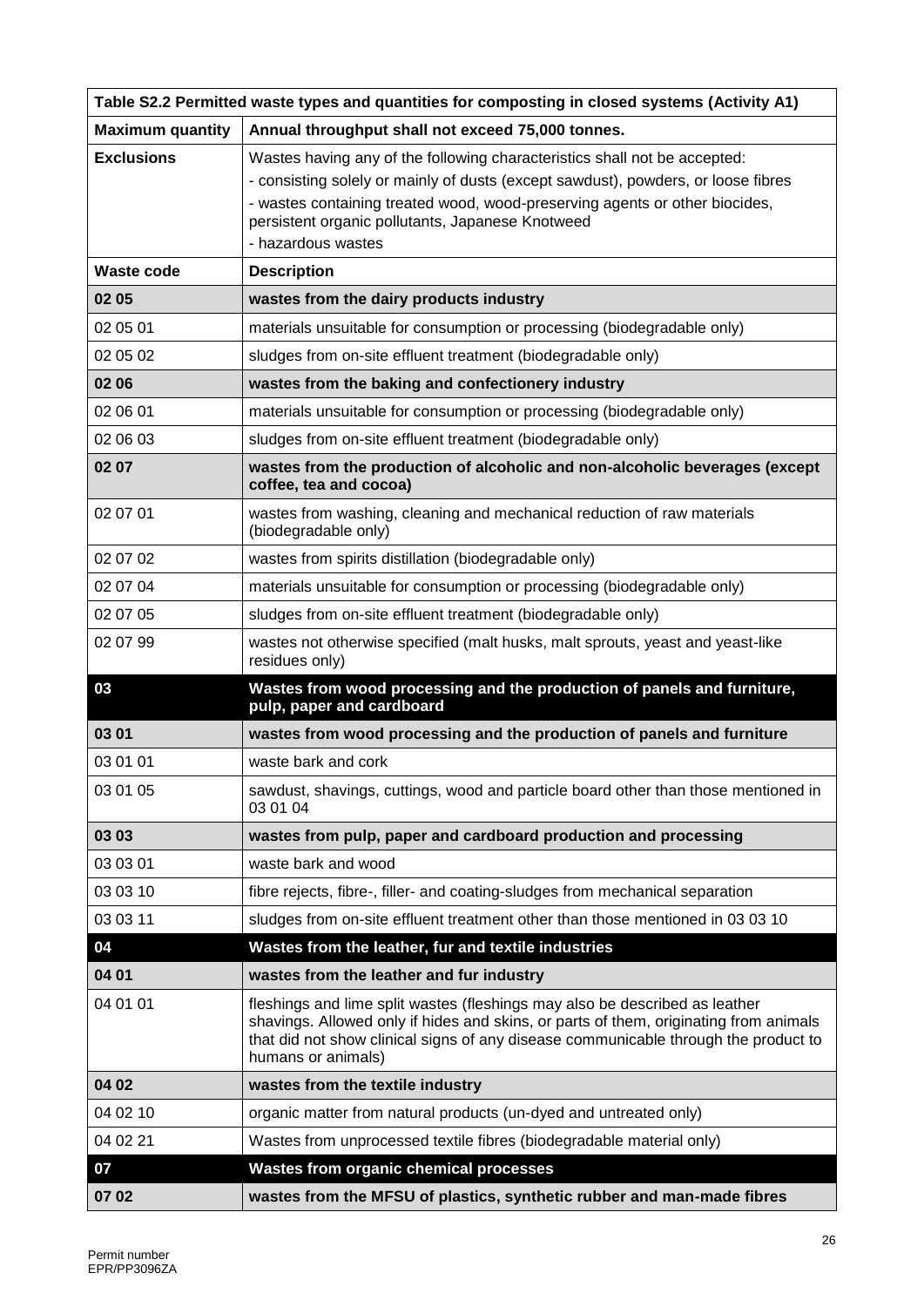| Table S2.2 Permitted waste types and quantities for composting in closed systems (Activity A1) |                                                                                                                                                                                                                                                                                                                         |  |
|------------------------------------------------------------------------------------------------|-------------------------------------------------------------------------------------------------------------------------------------------------------------------------------------------------------------------------------------------------------------------------------------------------------------------------|--|
| <b>Maximum quantity</b>                                                                        | Annual throughput shall not exceed 75,000 tonnes.                                                                                                                                                                                                                                                                       |  |
| <b>Exclusions</b>                                                                              | Wastes having any of the following characteristics shall not be accepted:<br>- consisting solely or mainly of dusts (except sawdust), powders, or loose fibres<br>- wastes containing treated wood, wood-preserving agents or other biocides,<br>persistent organic pollutants, Japanese Knotweed<br>- hazardous wastes |  |
| <b>Waste code</b>                                                                              | <b>Description</b>                                                                                                                                                                                                                                                                                                      |  |
| 07 02 13                                                                                       | waste plastic (compostable plastics only, unused and uncontaminated excess<br>production only)                                                                                                                                                                                                                          |  |
| 15                                                                                             | Waste packaging, absorbents, wiping cloths, filter materials and protective<br>clothing not otherwise specified                                                                                                                                                                                                         |  |
| 15 01                                                                                          | packaging (including separately collected municipal packaging waste)                                                                                                                                                                                                                                                    |  |
| 15 01 01                                                                                       | paper and cardboard packaging (excluding veneers, plastic coatings or laminates)                                                                                                                                                                                                                                        |  |
| 15 01 02                                                                                       | plastic packaging (compostable plastics only)                                                                                                                                                                                                                                                                           |  |
| 15 01 03                                                                                       | wooden packaging (not allowed if any non-biodegradable coating or preserving<br>substance is present. Untreated wood only)                                                                                                                                                                                              |  |
| 15 01 05                                                                                       | composite packaging (only biodegradable organic packaging)                                                                                                                                                                                                                                                              |  |
| 15 01 09                                                                                       | textile packaging (made entirely from biodegradable fibres only)                                                                                                                                                                                                                                                        |  |
| 16                                                                                             | Wastes not otherwise specified in the list                                                                                                                                                                                                                                                                              |  |
| 16 10                                                                                          | aqueous liquid wastes destined for off-site treatment                                                                                                                                                                                                                                                                   |  |
| 16 10 02                                                                                       | liquor/leachate from a composting process that accepts waste input types listed in<br>this table only                                                                                                                                                                                                                   |  |
| 17                                                                                             | Construction and demolition wastes (including excavated soil from<br>contaminated sites)                                                                                                                                                                                                                                |  |
| 1702                                                                                           | wood, glass and plastic                                                                                                                                                                                                                                                                                                 |  |
| 17 02 01                                                                                       | wood (not allowed if treated, for example contains veneers, other coatings or<br>preserving substances. Allowed only if biodegradable material with no chemical<br>additives or preservative, and no persistent organics present. Untreated wood only)                                                                  |  |
| 1705                                                                                           | soil (including excavated soil from contaminated sites), stones and dredging<br>spoil                                                                                                                                                                                                                                   |  |
| 17 05 06                                                                                       | dredging spoil other than those mentioned in 17 05 05 (from inland waters only)                                                                                                                                                                                                                                         |  |
| 19                                                                                             | Wastes from waste management facilities, off-site waste water treatment<br>plants and the preparation of water intended for human consumption and<br>water for industrial use                                                                                                                                           |  |
| 1902                                                                                           | wastes from physico/chemical treatments of waste (including dechromatation,<br>decyanidation, neutralisation)                                                                                                                                                                                                           |  |
| 19 02 03                                                                                       | premixed wastes composed only of non-hazardous wastes (waste types listed in this<br>table only)                                                                                                                                                                                                                        |  |
| 19 02 06                                                                                       | sludges from physico/chemical treatment other than those mentioned in 19 02 05<br>(only if derived solely from physical treatment and/or pH adjustment of waste input<br>types listed in this table)                                                                                                                    |  |
| 1905                                                                                           | wastes from aerobic treatment of solid wastes                                                                                                                                                                                                                                                                           |  |
| 19 05 01                                                                                       | non-composted fraction of municipal and similar wastes (from a composting process<br>that accepts waste input types listed in this table)                                                                                                                                                                               |  |
| 19 05 02                                                                                       | non-composted fraction of animal and vegetable waste (from a composting process<br>that accepts waste input types listed in this table)                                                                                                                                                                                 |  |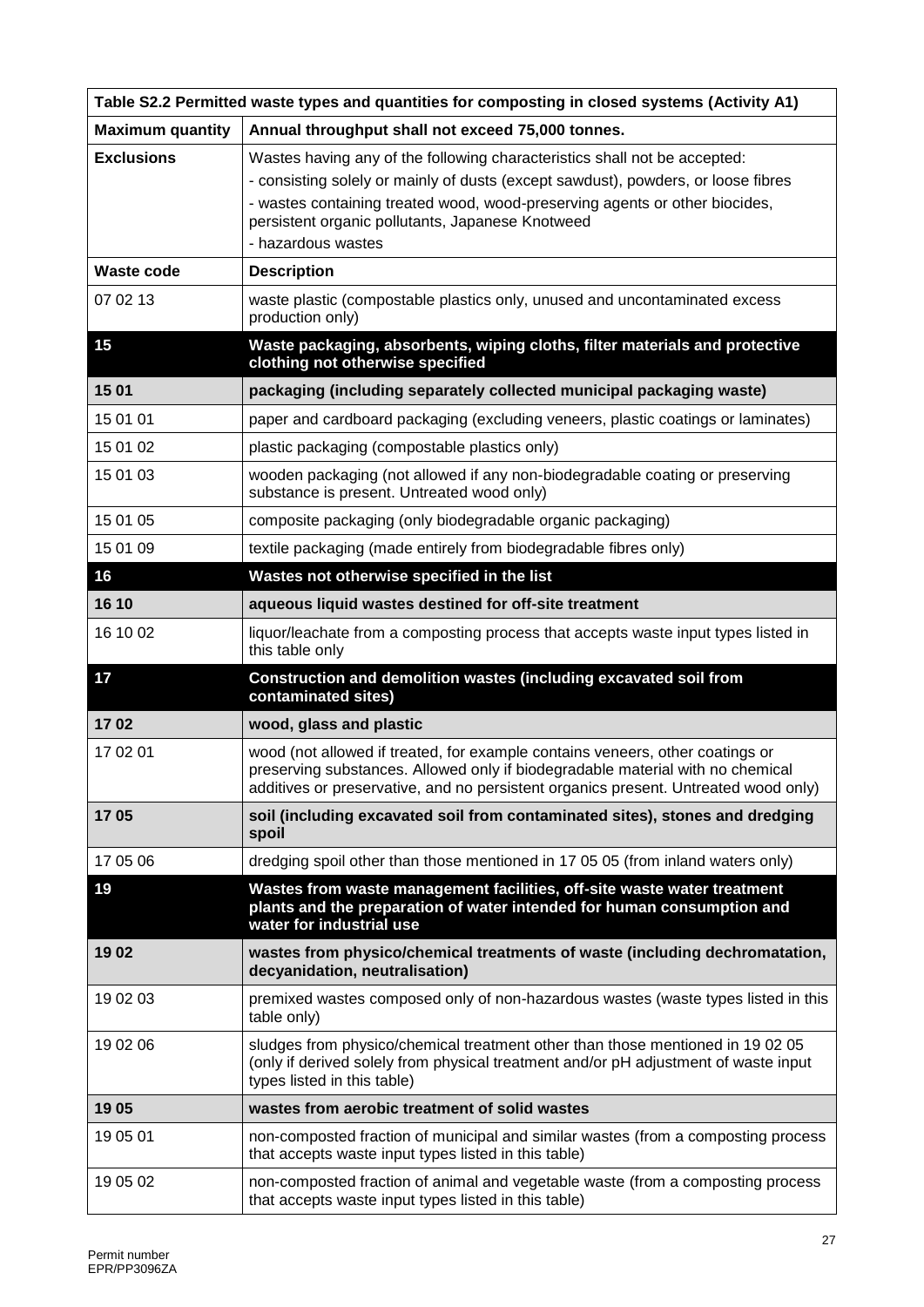| Table S2.2 Permitted waste types and quantities for composting in closed systems (Activity A1) |                                                                                                                                                                                                                                                                                                                         |  |
|------------------------------------------------------------------------------------------------|-------------------------------------------------------------------------------------------------------------------------------------------------------------------------------------------------------------------------------------------------------------------------------------------------------------------------|--|
| <b>Maximum quantity</b>                                                                        | Annual throughput shall not exceed 75,000 tonnes.                                                                                                                                                                                                                                                                       |  |
| <b>Exclusions</b>                                                                              | Wastes having any of the following characteristics shall not be accepted:<br>- consisting solely or mainly of dusts (except sawdust), powders, or loose fibres<br>- wastes containing treated wood, wood-preserving agents or other biocides,<br>persistent organic pollutants, Japanese Knotweed<br>- hazardous wastes |  |
| <b>Waste code</b>                                                                              | <b>Description</b>                                                                                                                                                                                                                                                                                                      |  |
| 19 05 03                                                                                       | off-specification compost (from a composting process that accepts waste input types<br>listed in this table)                                                                                                                                                                                                            |  |
| 1906                                                                                           | wastes from anaerobic treatment of waste                                                                                                                                                                                                                                                                                |  |
| 19 06 03                                                                                       | liquor from anaerobic treatment of municipal waste (derived from source segregated<br>municipal waste only)                                                                                                                                                                                                             |  |
| 19 06 04                                                                                       | digestate from anaerobic treatment of municipal waste (derived from source<br>segregated municipal waste only)                                                                                                                                                                                                          |  |
| 19 06 05                                                                                       | liquor from anaerobic treatment of animal and vegetable waste                                                                                                                                                                                                                                                           |  |
| 19 06 06                                                                                       | digestate from anaerobic treatment of animal and vegetable waste                                                                                                                                                                                                                                                        |  |
| 1908                                                                                           | wastes from waste water treatment plants not otherwise specified                                                                                                                                                                                                                                                        |  |
| 19 08 05                                                                                       | sludges from treatment of urban waste water                                                                                                                                                                                                                                                                             |  |
| 19 12                                                                                          | wastes from the mechanical treatment of waste (for example sorting,<br>crushing, compacting, pelletising) not otherwise specified                                                                                                                                                                                       |  |
| 19 12 01                                                                                       | paper and cardboard (excluding veneers or plastic coatings)                                                                                                                                                                                                                                                             |  |
| 19 12 07                                                                                       | wood other than that mentioned in 19 12 06                                                                                                                                                                                                                                                                              |  |
| 19 12 12                                                                                       | other wastes (including mixtures of materials) from mechanical treatment of wastes<br>other than those mentioned in 19 12 11 (and only including wastes types listed in<br>this table)                                                                                                                                  |  |
| 20                                                                                             | Municipal wastes (household waste and similar commercial, industrial and<br>institutional wastes) including separately collected fractions                                                                                                                                                                              |  |
| 20 01                                                                                          | separately collected fractions (except 15 01)                                                                                                                                                                                                                                                                           |  |
| 20 01 01                                                                                       | paper and cardboard (excluding veneers, plastic coatings or laminates)                                                                                                                                                                                                                                                  |  |
| 20 01 08                                                                                       | biodegradable kitchen and canteen waste                                                                                                                                                                                                                                                                                 |  |
| 20 01 25                                                                                       | edible oil and fat                                                                                                                                                                                                                                                                                                      |  |
| 20 01 38                                                                                       | wood other than that mentioned in 20 01 37                                                                                                                                                                                                                                                                              |  |
| 20 01 39                                                                                       | plastics (compostable plastics only)                                                                                                                                                                                                                                                                                    |  |
| 20 02                                                                                          | garden and park wastes (including cemetery waste)                                                                                                                                                                                                                                                                       |  |
| 20 02 01                                                                                       | biodegradable waste                                                                                                                                                                                                                                                                                                     |  |
| 20 03                                                                                          | other municipal wastes                                                                                                                                                                                                                                                                                                  |  |
| 20 03 01                                                                                       | Mixed municipal waste (allowed only if separately collected biodegradable wastes<br>otherwise allowed by the Compost Quality Protocol)                                                                                                                                                                                  |  |
| 20 03 02                                                                                       | waste from markets (biodegradable only)                                                                                                                                                                                                                                                                                 |  |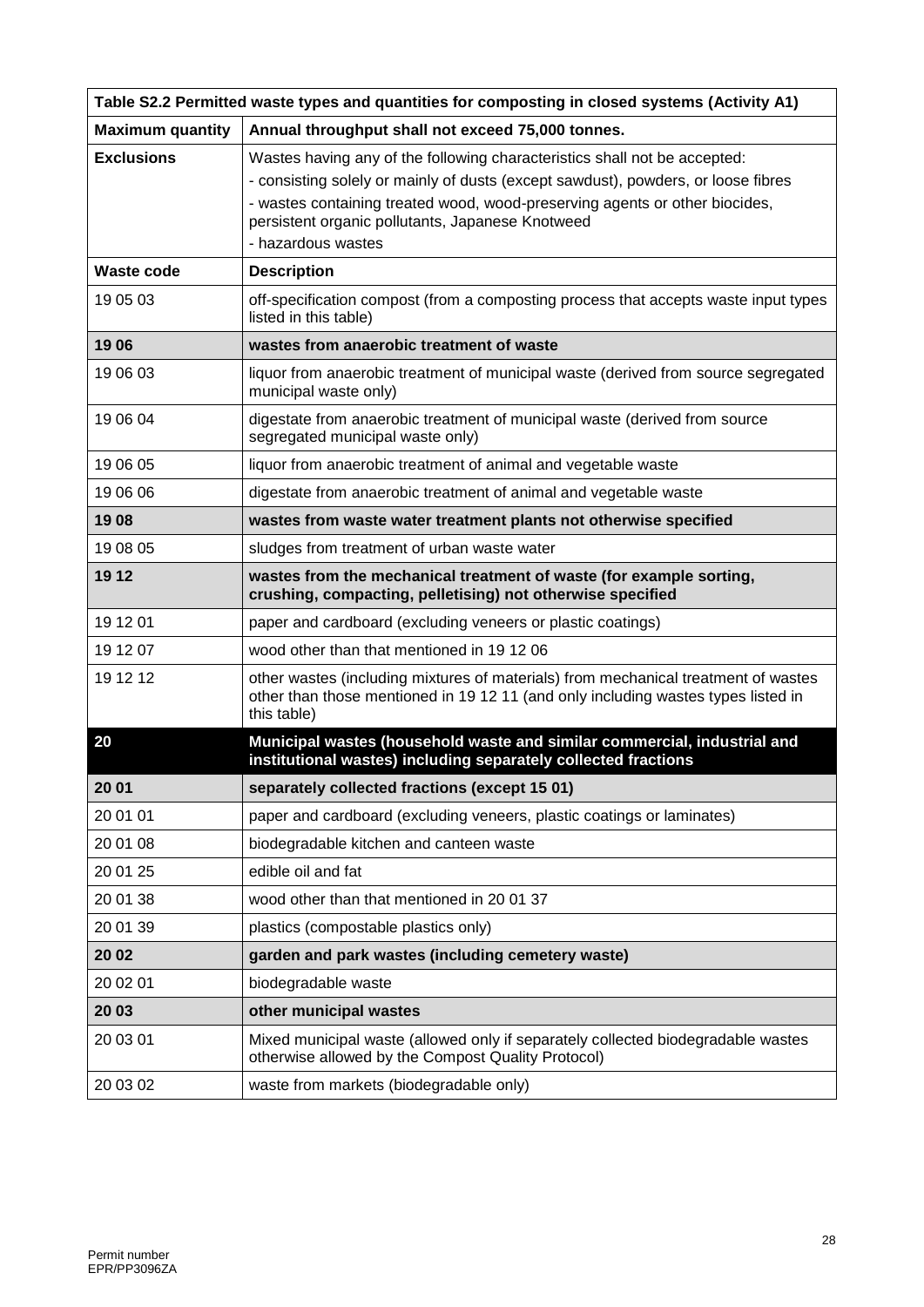| Table S2.3 Permitted waste types and quantities for open windrow composting and aerated static<br>pile (Activities A2 & A3) |                                                                                                                                                                                                                                                                                                                                                                     |  |
|-----------------------------------------------------------------------------------------------------------------------------|---------------------------------------------------------------------------------------------------------------------------------------------------------------------------------------------------------------------------------------------------------------------------------------------------------------------------------------------------------------------|--|
| <b>Maximum quantity</b>                                                                                                     | Annual throughput shall not exceed 75,000 tonnes.                                                                                                                                                                                                                                                                                                                   |  |
| <b>Exclusions</b>                                                                                                           | Wastes having any of the following characteristics shall not be accepted:                                                                                                                                                                                                                                                                                           |  |
|                                                                                                                             | - consisting solely or mainly of dusts (except sawdust), powders, or loose fibres                                                                                                                                                                                                                                                                                   |  |
|                                                                                                                             | - wastes containing wood-preserving agents or other biocides, persistent organic<br>pollutants, Japanese Knotweed                                                                                                                                                                                                                                                   |  |
|                                                                                                                             | - hazardous wastes                                                                                                                                                                                                                                                                                                                                                  |  |
|                                                                                                                             | - catering waste and other wastes containing animal by products covered by the<br>Animal By-Products Regulations (except waste code 02 01 06 and 02 02 99)<br>- wastes producing significant odour or likely to produce significant odour                                                                                                                           |  |
| <b>Waste code</b>                                                                                                           | <b>Description</b>                                                                                                                                                                                                                                                                                                                                                  |  |
| 02                                                                                                                          | Wastes from agriculture, horticulture, aquaculture, forestry, hunting and<br>fishing, food preparation and processing                                                                                                                                                                                                                                               |  |
| 02 01                                                                                                                       | wastes from agriculture, horticulture, aquaculture, forestry, hunting and<br>fishing                                                                                                                                                                                                                                                                                |  |
| 02 01 01                                                                                                                    | sludges from washing and cleaning                                                                                                                                                                                                                                                                                                                                   |  |
| 02 01 03                                                                                                                    | plant-tissue waste                                                                                                                                                                                                                                                                                                                                                  |  |
| 02 01 06                                                                                                                    | animal faeces, urine and manure (excluding non-biodegradable bedding)                                                                                                                                                                                                                                                                                               |  |
| 02 01 07                                                                                                                    | wastes from forestry (biodegradable only)                                                                                                                                                                                                                                                                                                                           |  |
| 02 01 99                                                                                                                    | Wastes not otherwise specified (spent mushroom compost only)                                                                                                                                                                                                                                                                                                        |  |
| 02 02                                                                                                                       | wastes from the preparation and processing of meat, fish and other foods of<br>animal origin                                                                                                                                                                                                                                                                        |  |
| 02 02 99                                                                                                                    | Horse manure, farmyard manure and bedding (excluding non-biodegradable<br>bedding)                                                                                                                                                                                                                                                                                  |  |
| 02 03                                                                                                                       | wastes from fruit, vegetables, cereals, edible oils, cocoa, coffee, tea and<br>tobacco preparation and processing; conserve production; yeast and yeast<br>extract production, molasses preparation and fermentation (Allowed only if no<br>chemical additives or toxin residues present).                                                                          |  |
| 02 03 01                                                                                                                    | sludges from washing, cleaning, peeling, centrifuging and separation                                                                                                                                                                                                                                                                                                |  |
| 02 03 04                                                                                                                    | materials unsuitable for consumption or processing (biodegradable only)                                                                                                                                                                                                                                                                                             |  |
| 02 03 05                                                                                                                    | sludges from on-site effluent treatment                                                                                                                                                                                                                                                                                                                             |  |
| 02 04                                                                                                                       | wastes from sugar processing (Allowed only if no chemical additives or toxin<br>residues present).                                                                                                                                                                                                                                                                  |  |
| 02 04 03                                                                                                                    | sludges from on-site effluent treatment (biodegradable waste only)                                                                                                                                                                                                                                                                                                  |  |
| 02 05                                                                                                                       | wastes from the dairy products industry                                                                                                                                                                                                                                                                                                                             |  |
| 02 05 01                                                                                                                    | materials unsuitable for consumption or processing (ABPR waste excluded)                                                                                                                                                                                                                                                                                            |  |
| 02 06                                                                                                                       | wastes from the baking and confectionary industry                                                                                                                                                                                                                                                                                                                   |  |
| 02 06 01                                                                                                                    | materials unsuitable for consumption or processing (ABPR waste excluded)                                                                                                                                                                                                                                                                                            |  |
| 02 07                                                                                                                       | wastes from the production of alcoholic and non-alcoholic beverages (except<br>coffee, tea and cocoa) biodegradable material only. Any chemical additives or<br>contaminants present must comply with EU Regulations, for example,<br>Commission Regulation (EC) No 1881/2006 of 19 December 2006<br>setting maximum levels for certain contaminants in foodstuffs. |  |
| 02 07 01                                                                                                                    | wastes from washing, cleaning and mechanical reduction of raw materials (spent<br>grains or hops only)                                                                                                                                                                                                                                                              |  |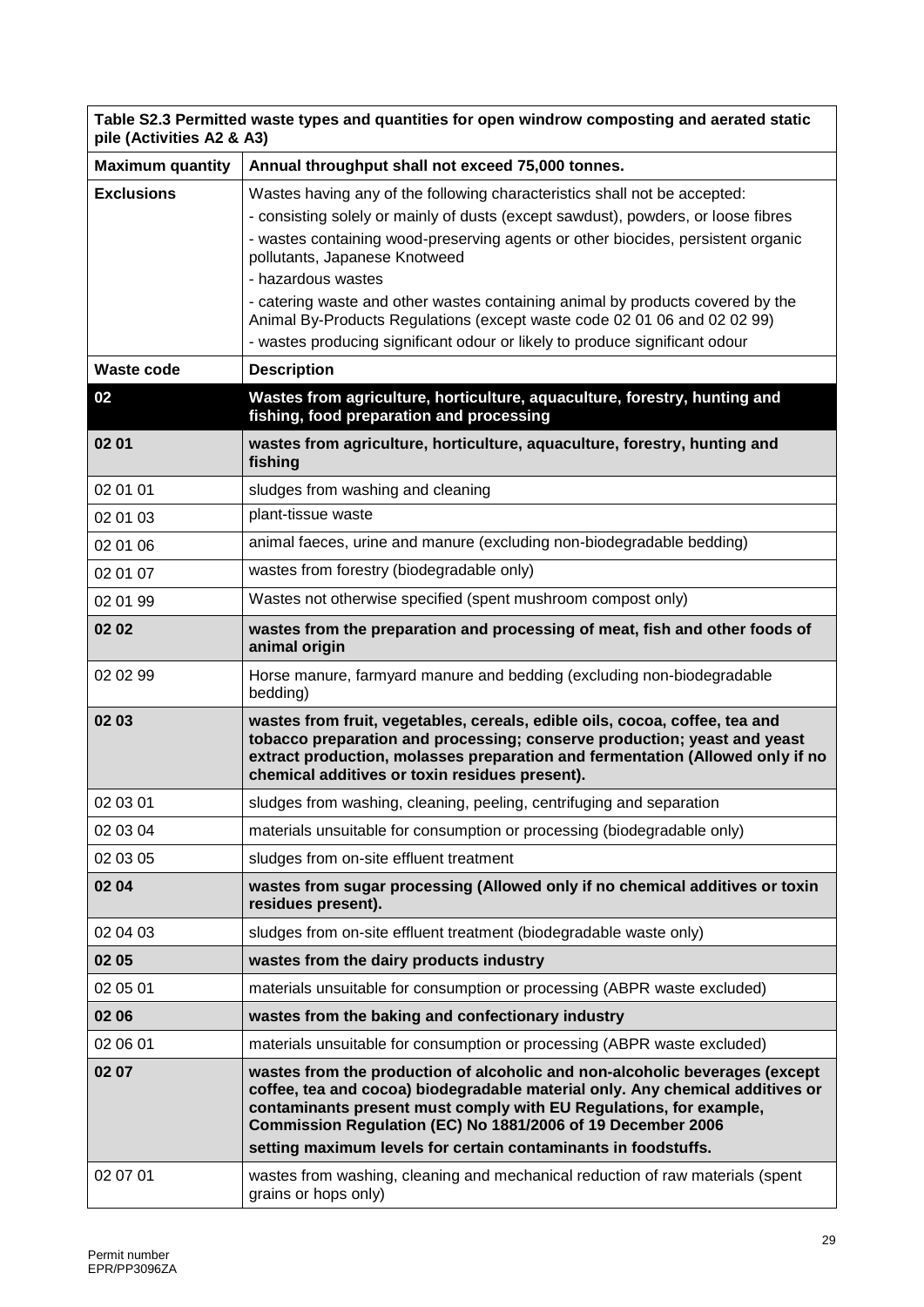| Table S2.3 Permitted waste types and quantities for open windrow composting and aerated static<br>pile (Activities A2 & A3) |                                                                                                                                                                                                                                           |  |
|-----------------------------------------------------------------------------------------------------------------------------|-------------------------------------------------------------------------------------------------------------------------------------------------------------------------------------------------------------------------------------------|--|
| <b>Maximum quantity</b>                                                                                                     | Annual throughput shall not exceed 75,000 tonnes.                                                                                                                                                                                         |  |
| <b>Exclusions</b>                                                                                                           | Wastes having any of the following characteristics shall not be accepted:                                                                                                                                                                 |  |
|                                                                                                                             | - consisting solely or mainly of dusts (except sawdust), powders, or loose fibres                                                                                                                                                         |  |
|                                                                                                                             | - wastes containing wood-preserving agents or other biocides, persistent organic<br>pollutants, Japanese Knotweed                                                                                                                         |  |
|                                                                                                                             | - hazardous wastes                                                                                                                                                                                                                        |  |
|                                                                                                                             | - catering waste and other wastes containing animal by products covered by the<br>Animal By-Products Regulations (except waste code 02 01 06 and 02 02 99)<br>- wastes producing significant odour or likely to produce significant odour |  |
| Waste code                                                                                                                  | <b>Description</b>                                                                                                                                                                                                                        |  |
| 02 07 02                                                                                                                    | wastes from spirits distillation (whisky filter sheets or cloths)                                                                                                                                                                         |  |
| 02 07 04                                                                                                                    | materials unsuitable for consumption or processing (biodegradable only)                                                                                                                                                                   |  |
| 02 07 05                                                                                                                    | sludges from on-site effluent treatment                                                                                                                                                                                                   |  |
| 02 07 99                                                                                                                    | wastes not otherwise specified (malt husks, malt sprouts, yeast and yeast-like<br>residues)                                                                                                                                               |  |
| 03                                                                                                                          | Wastes from wood processing and the production of panels and furniture,<br>pulp, paper and cardboard                                                                                                                                      |  |
| 03 01                                                                                                                       | wastes from wood processing and the production of panels and furniture                                                                                                                                                                    |  |
| 03 01 01                                                                                                                    | waste bark and cork                                                                                                                                                                                                                       |  |
| 03 01 05                                                                                                                    | sawdust, shavings, cuttings, wood and particle board only (excluding veneers or<br>preservatives)                                                                                                                                         |  |
| 03 03                                                                                                                       | wastes from pulp, paper and cardboard production and processing                                                                                                                                                                           |  |
| 03 03 01                                                                                                                    | waste bark and wood                                                                                                                                                                                                                       |  |
| 03 03 10                                                                                                                    | fibre rejects only (only allowed if not mixed with, or does not contain, de-inking<br>sludge).                                                                                                                                            |  |
| 04                                                                                                                          | Wastes from the leather, fur and textile industries                                                                                                                                                                                       |  |
| 04 02                                                                                                                       | wastes from the textile industry (non ABPR waste only)                                                                                                                                                                                    |  |
| 04 02 10                                                                                                                    | organic matter from natural products (un-dyed and untreated only)                                                                                                                                                                         |  |
| 04 02 21                                                                                                                    | wastes from unprocessed textile fibres - allowed if biodegradable material only                                                                                                                                                           |  |
| 15                                                                                                                          | Waste packaging; absorbents, wiping cloths, filter materials and protective<br>clothing not otherwise specified                                                                                                                           |  |
| 15 01                                                                                                                       | packaging (including separately collected municipal packaging waste)                                                                                                                                                                      |  |
| 15 01 01                                                                                                                    | paper and cardboard packaging (excluding veneers or plastic coatings)                                                                                                                                                                     |  |
| 15 01 03                                                                                                                    | wooden packaging (non treated wood waste)                                                                                                                                                                                                 |  |
| 15 01 05                                                                                                                    | composite packaging (only biodegradable packaging)                                                                                                                                                                                        |  |
| 15 01 09                                                                                                                    | textile packaging (made entirely from bio-degradable fibres only)                                                                                                                                                                         |  |
| 16                                                                                                                          | Wastes not otherwise specified in the list                                                                                                                                                                                                |  |
| 16 10                                                                                                                       | aqueous liquid wastes destined for off-site treatment                                                                                                                                                                                     |  |
| 16 10 02                                                                                                                    | aqueous liquid wastes other than those mentioned in 16 10 01 - Allowed only if<br>digestate or liquor from an aerobic digestion process that accepts only the waste<br>input types allowed by the Compost Quality Protocol.               |  |
| 17                                                                                                                          | Construction and demolition wastes (including excavated soil from<br>contaminated sites)                                                                                                                                                  |  |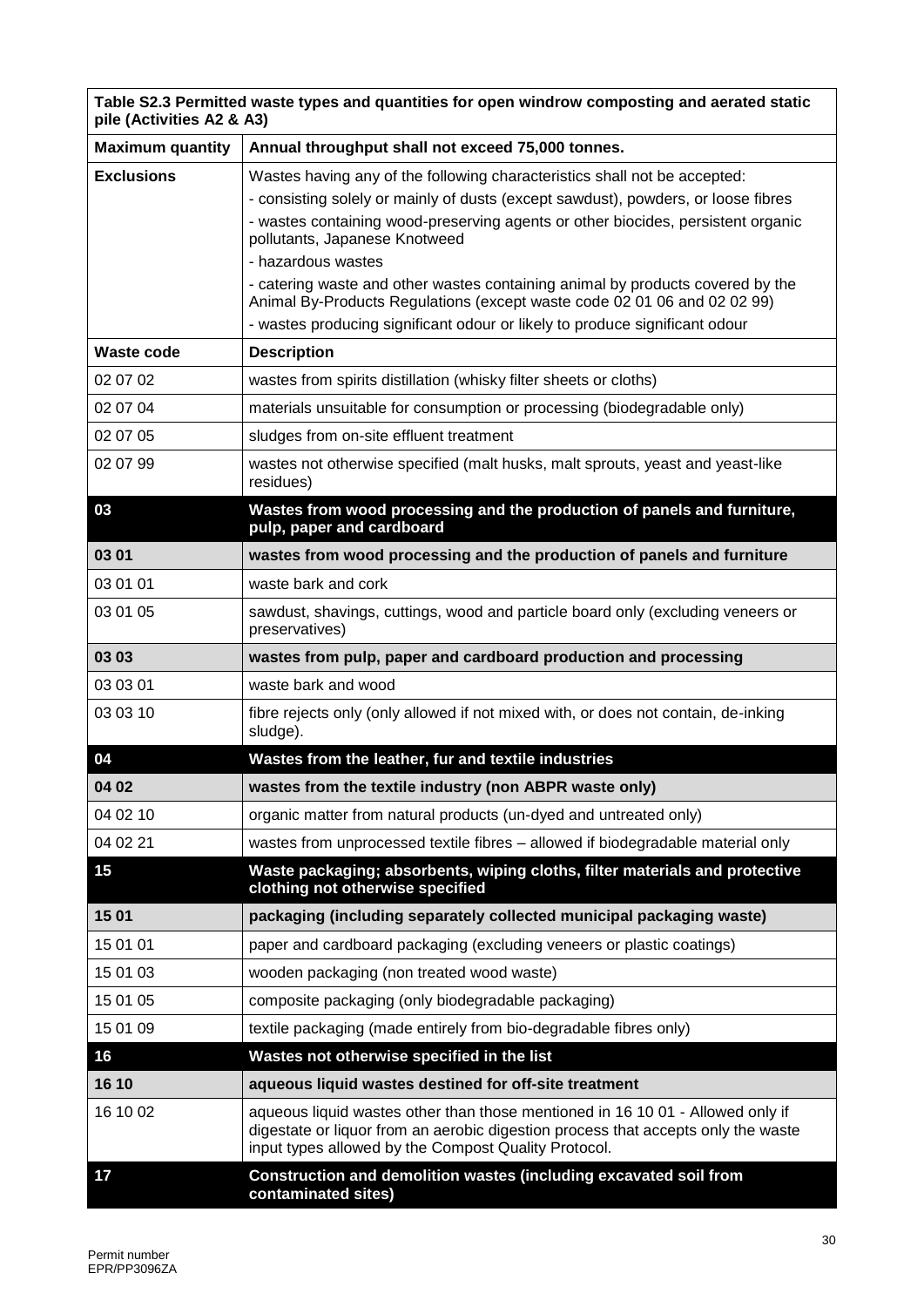| Table S2.3 Permitted waste types and quantities for open windrow composting and aerated static<br>pile (Activities A2 & A3) |                                                                                                                                                                                                                                                                                                                                                                                                                                                                                                                                                        |
|-----------------------------------------------------------------------------------------------------------------------------|--------------------------------------------------------------------------------------------------------------------------------------------------------------------------------------------------------------------------------------------------------------------------------------------------------------------------------------------------------------------------------------------------------------------------------------------------------------------------------------------------------------------------------------------------------|
| <b>Maximum quantity</b>                                                                                                     | Annual throughput shall not exceed 75,000 tonnes.                                                                                                                                                                                                                                                                                                                                                                                                                                                                                                      |
| <b>Exclusions</b>                                                                                                           | Wastes having any of the following characteristics shall not be accepted:<br>- consisting solely or mainly of dusts (except sawdust), powders, or loose fibres<br>- wastes containing wood-preserving agents or other biocides, persistent organic<br>pollutants, Japanese Knotweed<br>- hazardous wastes<br>- catering waste and other wastes containing animal by products covered by the<br>Animal By-Products Regulations (except waste code 02 01 06 and 02 02 99)<br>- wastes producing significant odour or likely to produce significant odour |
| <b>Waste code</b>                                                                                                           | <b>Description</b>                                                                                                                                                                                                                                                                                                                                                                                                                                                                                                                                     |
| 1702                                                                                                                        | wood, glass and plastic                                                                                                                                                                                                                                                                                                                                                                                                                                                                                                                                |
| 17 02 01                                                                                                                    | Wood                                                                                                                                                                                                                                                                                                                                                                                                                                                                                                                                                   |
| 1705                                                                                                                        | soil (including excavated soil from contaminated sites), stones and dredging<br>spoil                                                                                                                                                                                                                                                                                                                                                                                                                                                                  |
| 17 05 06                                                                                                                    | dredging spoil and plant tissue waste other than those mentioned in 17 05 03 (only if<br>dewatered and from inland waters)                                                                                                                                                                                                                                                                                                                                                                                                                             |
| 19                                                                                                                          | Wastes from waste management facilities, off-site waste water treatment<br>plants and the preparation of water intended for human consumption and<br>water for industrial use                                                                                                                                                                                                                                                                                                                                                                          |
| 1902                                                                                                                        | wastes from physico/chemical treatments of waste (including dechromatation,<br>decyanidation, neutralization)                                                                                                                                                                                                                                                                                                                                                                                                                                          |
| 19 02 03                                                                                                                    | premixed wastes composed only of non-hazardous wastes - Acceptable only if<br>derived solely from input types allowed by the Compost Quality Protocol and<br>remains segregated from, and uncontaminated by, any other waste type.                                                                                                                                                                                                                                                                                                                     |
| 19 02 06                                                                                                                    | sludges from physico/chemical treatment other than those mentioned in 190205 -<br>Acceptable only if derived solely from physical treatment and/or pH adjustment of<br>input types allowed by the Compost Quality Protocol and remains segregated from,<br>and uncontaminated by, any other waste type.                                                                                                                                                                                                                                                |
| 1905                                                                                                                        | wastes from aerobic treatment of solid wastes                                                                                                                                                                                                                                                                                                                                                                                                                                                                                                          |
| 19 05 03                                                                                                                    | off-specification compost (only from a process operated according to PAS 100 and<br>quality protocol requirements, waste exemption T23 or another approved standard)                                                                                                                                                                                                                                                                                                                                                                                   |
| 1908                                                                                                                        | waste from waste water treatment plants                                                                                                                                                                                                                                                                                                                                                                                                                                                                                                                |
| 19 08 05                                                                                                                    | sludges from treatment of urban waste water                                                                                                                                                                                                                                                                                                                                                                                                                                                                                                            |
| 19 12                                                                                                                       | waste from the mechanical treatment of waste (for example sorting, crushing,<br>compacting, pelletising) not otherwise specified                                                                                                                                                                                                                                                                                                                                                                                                                       |
| 19 12 01                                                                                                                    | paper and cardboard (excluding veneers or plastic coatings)                                                                                                                                                                                                                                                                                                                                                                                                                                                                                            |
| 19 12 07                                                                                                                    | wood other than that mentioned in 19 12 06 (excluding wood containing dangerous<br>substances)                                                                                                                                                                                                                                                                                                                                                                                                                                                         |
| 20                                                                                                                          | Municipal wastes (household waste and similar commercial, industrial and<br>institutional wastes) including separately collected fractions                                                                                                                                                                                                                                                                                                                                                                                                             |
| 20 01                                                                                                                       | separately collected fractions (except 15 01)                                                                                                                                                                                                                                                                                                                                                                                                                                                                                                          |
| 20 01 01                                                                                                                    | paper and cardboard (excluding veneers or plastic coatings)                                                                                                                                                                                                                                                                                                                                                                                                                                                                                            |
| 20 01 38                                                                                                                    | wood other than wood containing dangerous substances from separately collected<br>fractions of municipal wastes (household waste and similar commercial, industrial<br>and institutional wastes)                                                                                                                                                                                                                                                                                                                                                       |
| 20 02                                                                                                                       | garden and park waste (including cemetery waste)                                                                                                                                                                                                                                                                                                                                                                                                                                                                                                       |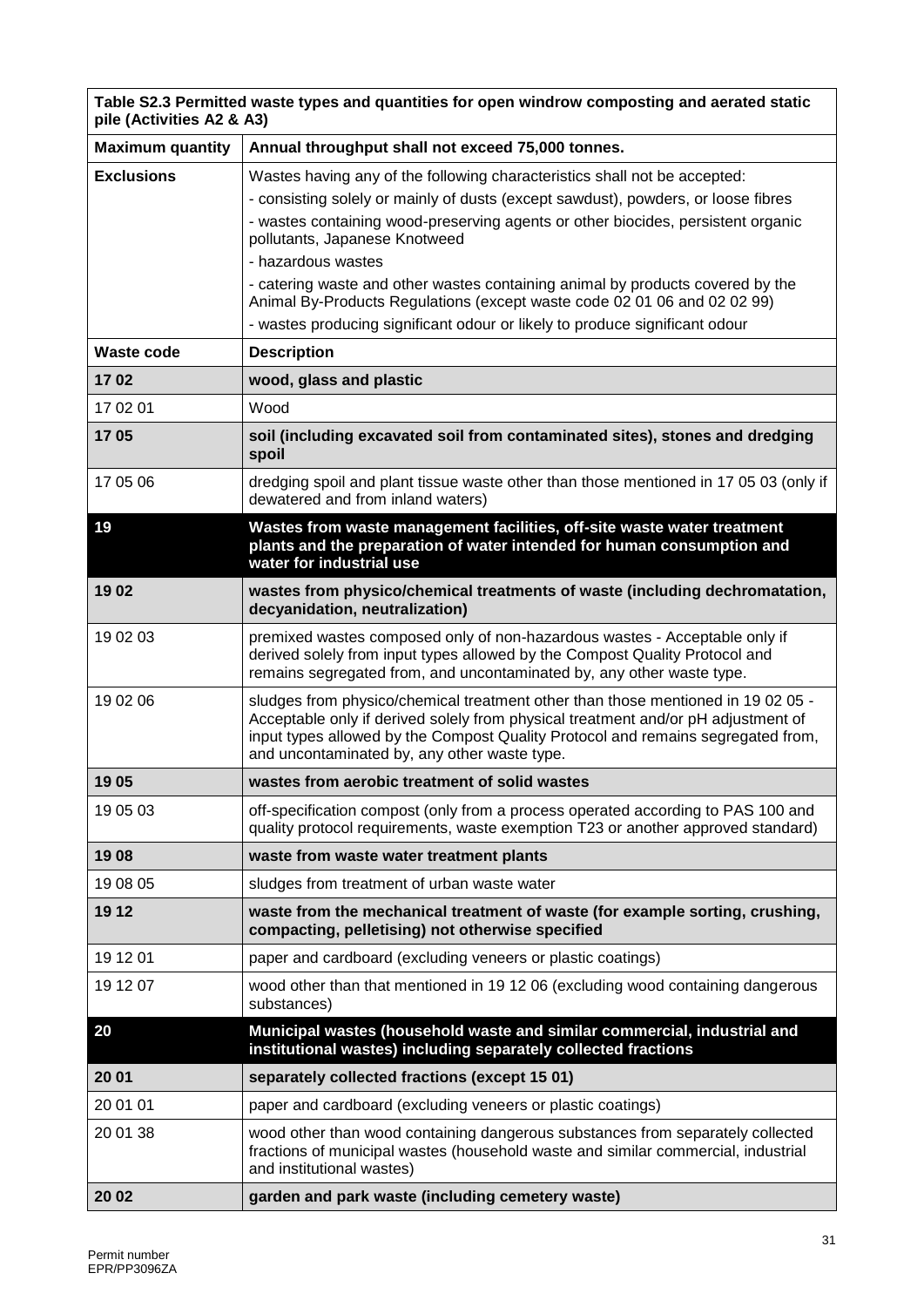| Table S2.3 Permitted waste types and quantities for open windrow composting and aerated static<br>pile (Activities A2 & A3) |                                                                                                                                                            |
|-----------------------------------------------------------------------------------------------------------------------------|------------------------------------------------------------------------------------------------------------------------------------------------------------|
| <b>Maximum quantity</b>                                                                                                     | Annual throughput shall not exceed 75,000 tonnes.                                                                                                          |
| <b>Exclusions</b>                                                                                                           | Wastes having any of the following characteristics shall not be accepted:                                                                                  |
|                                                                                                                             | - consisting solely or mainly of dusts (except sawdust), powders, or loose fibres                                                                          |
|                                                                                                                             | - wastes containing wood-preserving agents or other biocides, persistent organic<br>pollutants, Japanese Knotweed                                          |
|                                                                                                                             | - hazardous wastes                                                                                                                                         |
|                                                                                                                             | - catering waste and other wastes containing animal by products covered by the<br>Animal By-Products Regulations (except waste code 02 01 06 and 02 02 99) |
|                                                                                                                             | - wastes producing significant odour or likely to produce significant odour                                                                                |
| Waste code                                                                                                                  | <b>Description</b>                                                                                                                                         |
| 20 02 01                                                                                                                    | biodegradable waste (plant matter only)                                                                                                                    |
| 20 02 02                                                                                                                    | soil and stones                                                                                                                                            |
| 20 03                                                                                                                       | other municipal wastes                                                                                                                                     |
| 20 03 02                                                                                                                    | waste from markets (biodegradable only)                                                                                                                    |

| Table S2.4 Permitted waste types and quantities for treatment of waste to produce soil, soil<br>substitutes and aggregate (Activity A10) |                                                                                                                       |
|------------------------------------------------------------------------------------------------------------------------------------------|-----------------------------------------------------------------------------------------------------------------------|
| <b>Maximum quantity</b>                                                                                                                  | Combined annual throughput for Activities A10 and A11 shall not exceed<br>50,000 tonnes.                              |
| <b>Exclusions</b>                                                                                                                        | Wastes having any of the following characteristics shall not be accepted:                                             |
|                                                                                                                                          | - consisting solely or mainly of dusts, powders, or loose fibres                                                      |
|                                                                                                                                          | - hazardous wastes                                                                                                    |
|                                                                                                                                          | - wastes in liquid form                                                                                               |
| Waste code                                                                                                                               | <b>Description</b>                                                                                                    |
| 01                                                                                                                                       | Wastes resulting from exploration, mining, quarrying, and physical and<br>chemical treatment of minerals              |
| 01 04                                                                                                                                    | wastes from physical and chemical processing of non-metalliferous minerals                                            |
| 01 04 08                                                                                                                                 | waste gravel and crushed rocks other than those mentioned in 01 04 07                                                 |
| 01 04 09                                                                                                                                 | waste sand and clays                                                                                                  |
| 02                                                                                                                                       | Wastes from agriculture, horticulture, aquaculture, forestry, hunting and<br>fishing, food preparation and processing |
| 0202                                                                                                                                     | wastes from the preparation and processing of meat, fish and other foods of<br>animal origin                          |
| 02 02 02                                                                                                                                 | shellfish shells from which the soft tissue or flesh has been removed only                                            |
| 03                                                                                                                                       | Wastes from wood processing and the production of panels and furniture,<br>pulp, paper and cardboard                  |
| 03 01                                                                                                                                    | wastes from wood processing and the production of panels and furniture                                                |
| 03 01 01                                                                                                                                 | waste bark and cork                                                                                                   |
| 03 03                                                                                                                                    | wastes from pulp, paper and cardboard production and processing                                                       |
| 03 03 01                                                                                                                                 | waste bark and wood                                                                                                   |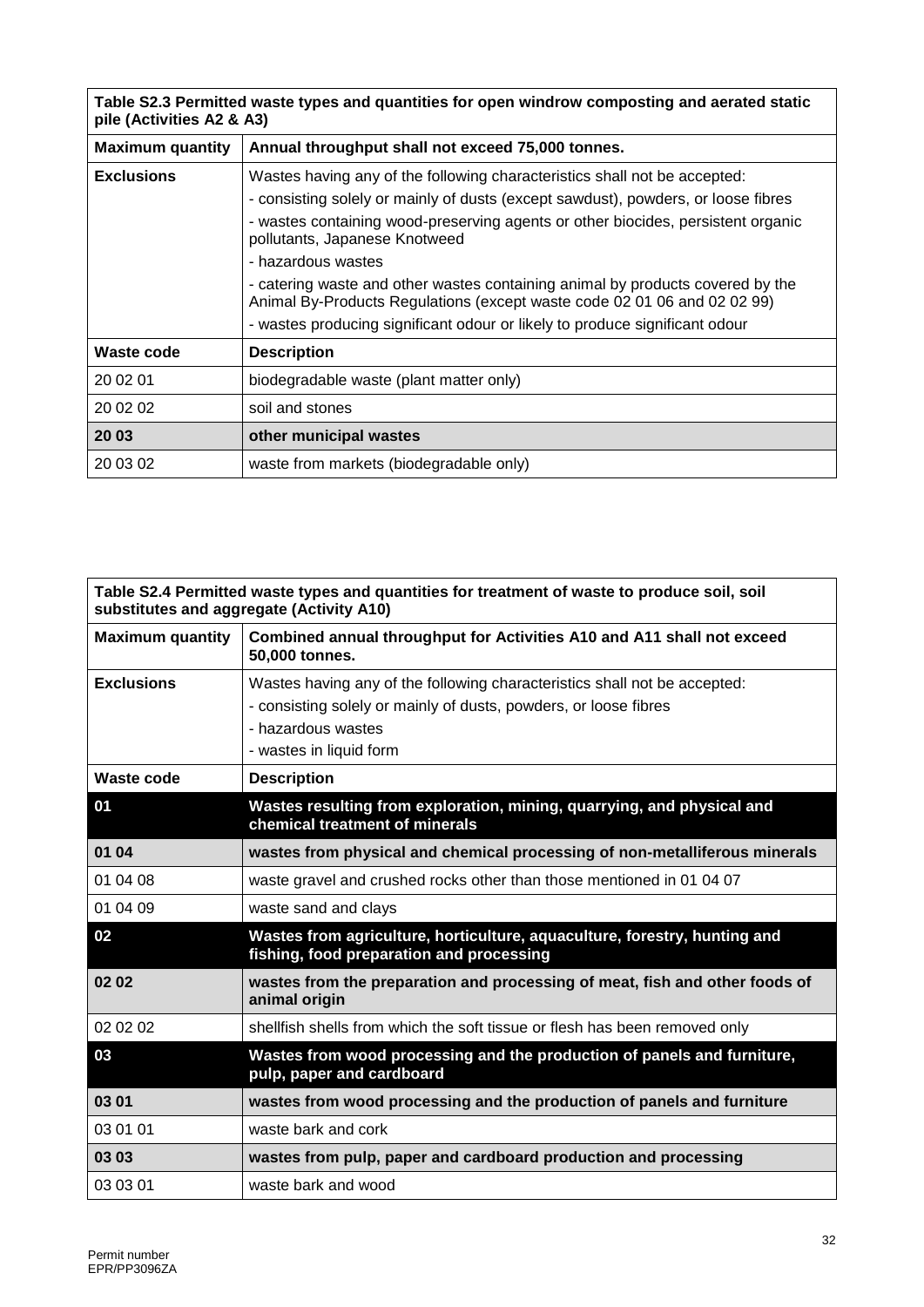|                         | Table S2.4 Permitted waste types and quantities for treatment of waste to produce soil, soil<br>substitutes and aggregate (Activity A10)                                                       |
|-------------------------|------------------------------------------------------------------------------------------------------------------------------------------------------------------------------------------------|
| <b>Maximum quantity</b> | Combined annual throughput for Activities A10 and A11 shall not exceed<br>50,000 tonnes.                                                                                                       |
| <b>Exclusions</b>       | Wastes having any of the following characteristics shall not be accepted:<br>- consisting solely or mainly of dusts, powders, or loose fibres<br>- hazardous wastes<br>- wastes in liquid form |
| <b>Waste code</b>       | <b>Description</b>                                                                                                                                                                             |
| 10                      | <b>Wastes from thermal processes</b>                                                                                                                                                           |
| 1001                    | wastes from power stations and other combustion plants (except 19)                                                                                                                             |
| 10 01 01                | bottom ash, slag only                                                                                                                                                                          |
| 10 01 02                | pulverized fuel ash only                                                                                                                                                                       |
| 10 01 05                | gypsum (solid) only                                                                                                                                                                            |
| 10 01 07                | gypsum (sludge) only                                                                                                                                                                           |
| 10 01 15                | bottom ash, slag and boiler dust from co-incineration other than those mentioned in<br>10 01 14                                                                                                |
| 10 11                   | wastes from manufacture of glass and glass products                                                                                                                                            |
| 10 11 12                | clean glass other than those mentioned in 10 11 11                                                                                                                                             |
| 10 12                   | wastes from manufacture of ceramic goods, bricks, tiles and construction<br>products                                                                                                           |
| 10 12 08                | waste ceramics, bricks, tiles and construction products (after thermal processing)                                                                                                             |
| 10 13                   | wastes from manufacture of cement, lime and plaster and articles and<br>products made from them                                                                                                |
| 10 13 14                | waste concrete only                                                                                                                                                                            |
| 15                      | Waste packaging; absorbents, wiping cloths, filter materials and protective<br>clothing not otherwise specified                                                                                |
| 15 01                   | packaging (including separately collected municipal packaging waste)                                                                                                                           |
| 15 01 07                | clean glass only                                                                                                                                                                               |
| 17                      | Construction and demolition wastes (including excavated soil from<br>contaminated sites)                                                                                                       |
| 1701                    | concrete, bricks, tiles and ceramics                                                                                                                                                           |
| 17 01 01                | concrete                                                                                                                                                                                       |
| 17 01 02                | bricks                                                                                                                                                                                         |
| 17 01 03                | tiles and ceramics                                                                                                                                                                             |
| 17 01 07                | mixtures of concrete, bricks, tiles and ceramics other than those mentioned in 1701<br>06                                                                                                      |
| 1702                    | wood, glass and plastic                                                                                                                                                                        |
| 17 02 02                | clean glass only                                                                                                                                                                               |
| 1703                    | bituminous mixtures, coal tar and tarred products                                                                                                                                              |
| 17 03 02                | road base and road planings (other than those containing coal tar) only                                                                                                                        |
| 1705                    | soil (including excavated soil from contaminated sites), stones and dredging<br>spoil                                                                                                          |
| 17 05 04                | soil and stones other than those mentioned in 17 05 03                                                                                                                                         |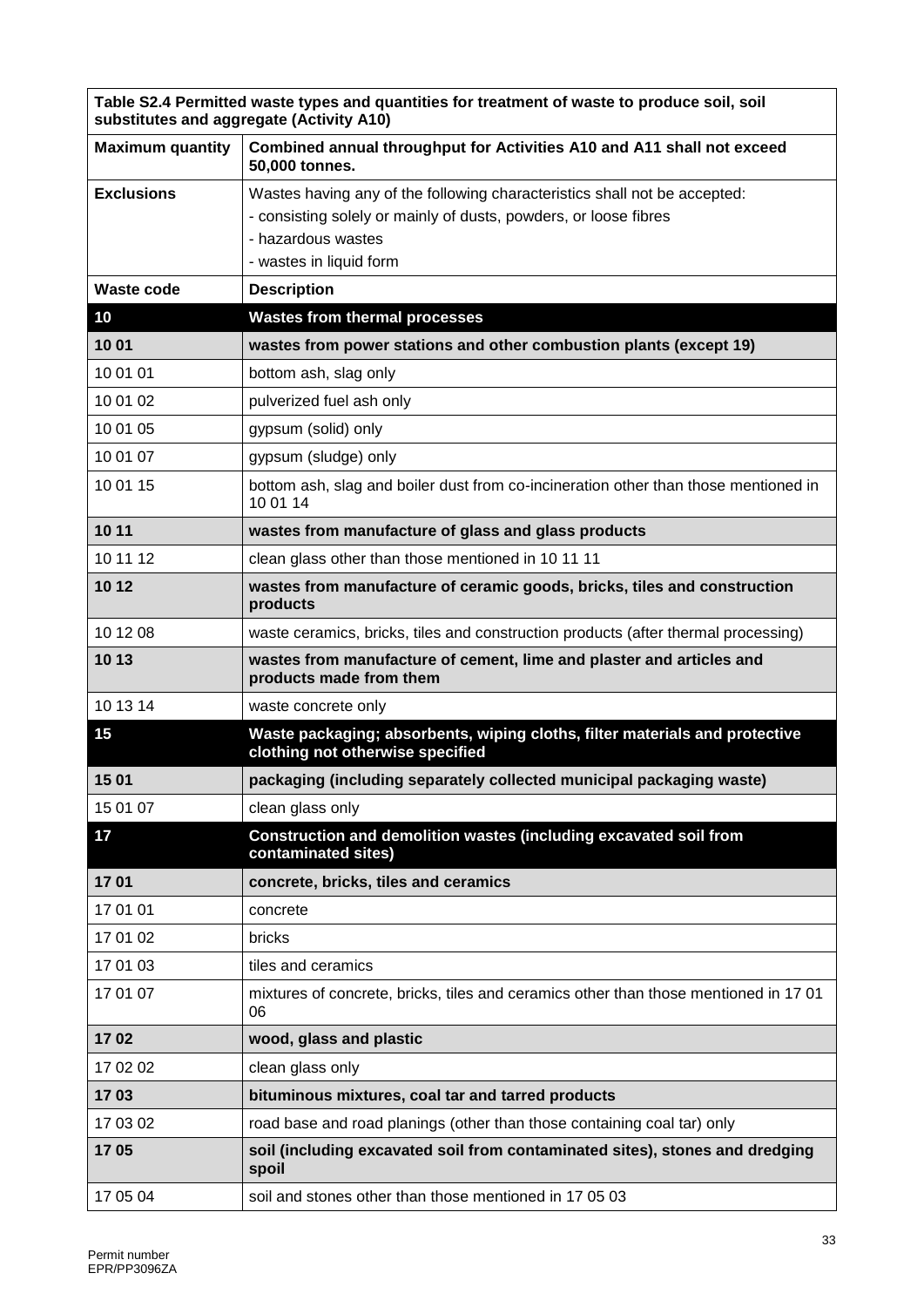| Table S2.4 Permitted waste types and quantities for treatment of waste to produce soil, soil<br>substitutes and aggregate (Activity A10) |                                                                                                                                                                                                |  |  |  |  |  |
|------------------------------------------------------------------------------------------------------------------------------------------|------------------------------------------------------------------------------------------------------------------------------------------------------------------------------------------------|--|--|--|--|--|
| <b>Maximum quantity</b>                                                                                                                  | Combined annual throughput for Activities A10 and A11 shall not exceed<br>50,000 tonnes.                                                                                                       |  |  |  |  |  |
| <b>Exclusions</b>                                                                                                                        | Wastes having any of the following characteristics shall not be accepted:<br>- consisting solely or mainly of dusts, powders, or loose fibres<br>- hazardous wastes<br>- wastes in liquid form |  |  |  |  |  |
| <b>Waste code</b>                                                                                                                        | <b>Description</b>                                                                                                                                                                             |  |  |  |  |  |
| 17 05 06                                                                                                                                 | dredging spoil other than those mentioned in 17 05 03                                                                                                                                          |  |  |  |  |  |
| 17 05 08                                                                                                                                 | track ballast other than those mentioned in 17 05 07                                                                                                                                           |  |  |  |  |  |
| 1708                                                                                                                                     | gypsum-based construction material                                                                                                                                                             |  |  |  |  |  |
| 17 08 02                                                                                                                                 | gypsum only other than that mentioned in 17 08 01                                                                                                                                              |  |  |  |  |  |
| 19                                                                                                                                       | Wastes from waste management facilities, off-site waste water treatment<br>plants and the preparation of water intended for human consumption and<br>water for industrial use                  |  |  |  |  |  |
| 1905                                                                                                                                     | wastes from aerobic treatment of solid wastes                                                                                                                                                  |  |  |  |  |  |
| 19 05 03                                                                                                                                 | compost from source segregated biodegradable waste only                                                                                                                                        |  |  |  |  |  |
| 1908                                                                                                                                     | wastes from waste water treatment plants not otherwise specified                                                                                                                               |  |  |  |  |  |
| 19 08 02                                                                                                                                 | washed sewage grit (waste from desanding) free from sewage contamination only                                                                                                                  |  |  |  |  |  |
| 19 08 99                                                                                                                                 | stone filter media if free from sewage contamination only                                                                                                                                      |  |  |  |  |  |
| 1909                                                                                                                                     | wastes from the preparation of water intended for human consumption or<br>water for industrial use                                                                                             |  |  |  |  |  |
| 19 09 02                                                                                                                                 | sludges from water clarification                                                                                                                                                               |  |  |  |  |  |
| 19 12                                                                                                                                    | waste from the mechanical treatment of waste (for example sorting, crushing,<br>compacting, pelletising) not otherwise specified                                                               |  |  |  |  |  |
| 19 12 05                                                                                                                                 | clean glass only                                                                                                                                                                               |  |  |  |  |  |
| 19 12 09                                                                                                                                 | minerals (for example sand, stones)                                                                                                                                                            |  |  |  |  |  |
| 19 12 12                                                                                                                                 | treated bottom ash including IBA and slag other than that containing dangerous<br>substances only                                                                                              |  |  |  |  |  |
| 19 13                                                                                                                                    | wastes from soil and groundwater remediation                                                                                                                                                   |  |  |  |  |  |
| 19 13 02                                                                                                                                 | solid wastes from soil remediation other than those mentioned in 19 13 01                                                                                                                      |  |  |  |  |  |
| 19 13 04                                                                                                                                 | sludges from soil remediation other than those mentioned in 19 13 03                                                                                                                           |  |  |  |  |  |
| 20                                                                                                                                       | Municipal wastes (household waste and similar commercial, industrial and<br>institutional wastes) Including separately collected fractions                                                     |  |  |  |  |  |
| 20 01                                                                                                                                    | separately collected fractions (except 15 01)                                                                                                                                                  |  |  |  |  |  |
| 20 01 02                                                                                                                                 | clean glass only                                                                                                                                                                               |  |  |  |  |  |
| 20 02                                                                                                                                    | garden and park waste (including cemetery waste)                                                                                                                                               |  |  |  |  |  |
| 20 02 02                                                                                                                                 | soil and stones                                                                                                                                                                                |  |  |  |  |  |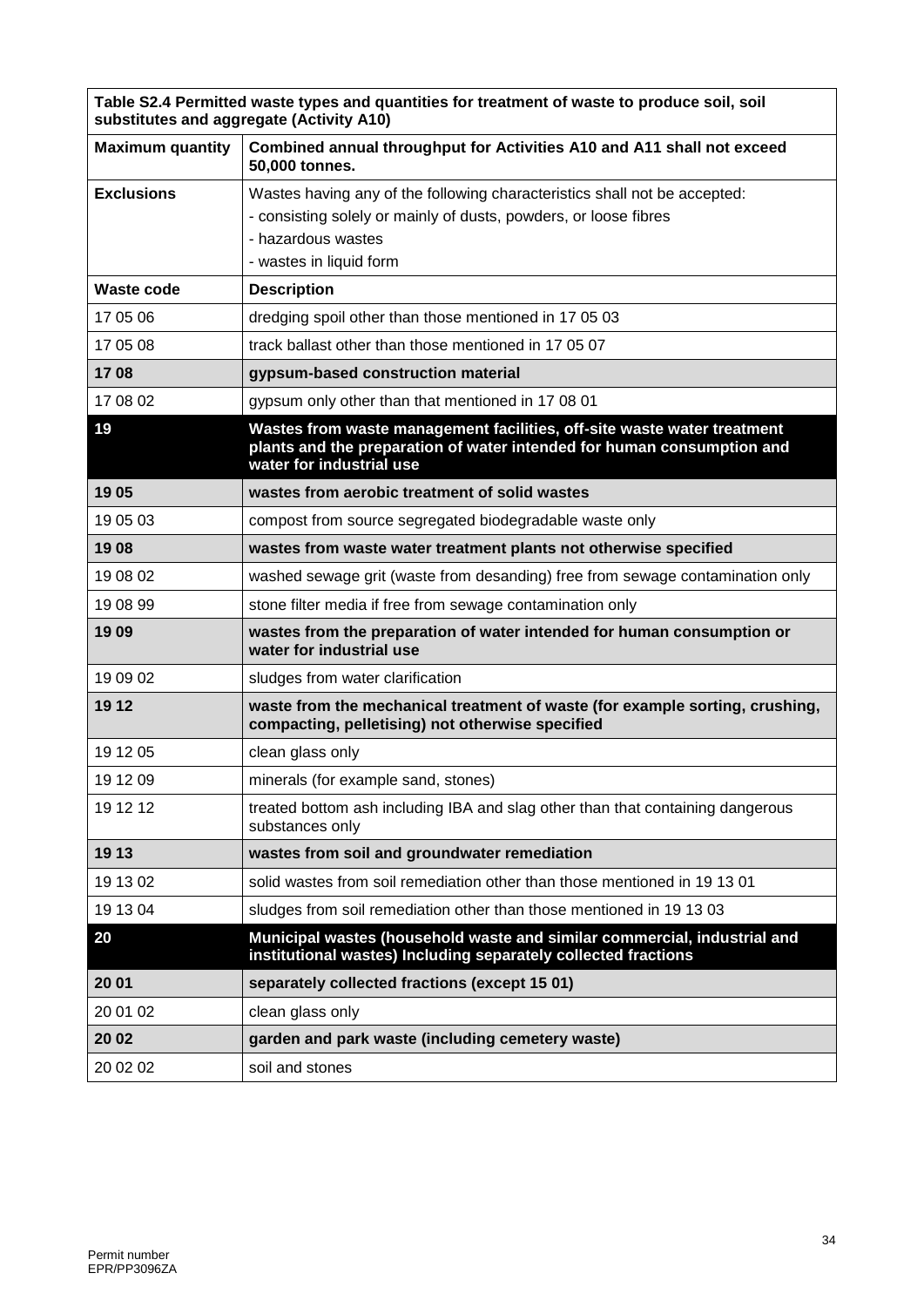| Table S2.5 Permitted waste types and quantities for blending (Activity A11) |                                                                                                                                                                               |  |  |  |
|-----------------------------------------------------------------------------|-------------------------------------------------------------------------------------------------------------------------------------------------------------------------------|--|--|--|
| <b>Maximum quantity</b>                                                     | Combined annual throughput for Activities A10 and A11 shall not exceed<br>50,000 tonnes.                                                                                      |  |  |  |
| <b>Exclusions</b>                                                           | Wastes having any of the following characteristics shall not be accepted:<br>- consisting solely or mainly of dusts, powders, or loose fibres<br>- hazardous wastes           |  |  |  |
| Waste code                                                                  | <b>Description</b>                                                                                                                                                            |  |  |  |
| 02                                                                          | Wastes from agriculture, horticulture, aquaculture, forestry, hunting and<br>fishing, food preparation and processing                                                         |  |  |  |
| 02 04                                                                       | wastes from sugar processing                                                                                                                                                  |  |  |  |
| 02 04 01                                                                    | soil from cleaning and washing beet                                                                                                                                           |  |  |  |
| 02 04 02                                                                    | off-specification calcium carbonate                                                                                                                                           |  |  |  |
| 19                                                                          | Wastes from waste management facilities, off-site waste water treatment<br>plants and the preparation of water intended for human consumption and<br>water for industrial use |  |  |  |
| 1908                                                                        | wastes from waste water treatment plants not otherwise specified                                                                                                              |  |  |  |
| 19 08 05                                                                    | sludges from treatment of urban waste water                                                                                                                                   |  |  |  |
| 1909                                                                        | wastes from the preparation of water intended for human consumption or<br>water for industrial use                                                                            |  |  |  |
| 19 09 02                                                                    | sludges from water clarification                                                                                                                                              |  |  |  |
| 19 09 03                                                                    | sludges from decarbonation                                                                                                                                                    |  |  |  |

|                         | Table S2.6 Permitted waste types and quantities for sorting and segregation of wood (Activity A12)                                                                                             |
|-------------------------|------------------------------------------------------------------------------------------------------------------------------------------------------------------------------------------------|
| <b>Maximum quantity</b> | Annual throughput shall not exceed 75,000 tonnes.                                                                                                                                              |
| <b>Exclusions</b>       | Wastes having any of the following characteristics shall not be accepted:<br>- consisting solely or mainly of dusts, powders, or loose fibres<br>- hazardous wastes<br>- wastes in liquid form |
| Waste code              | <b>Description</b>                                                                                                                                                                             |
| 02                      | Wastes from agriculture, horticulture, aquaculture, forestry, hunting and<br>fishing, food preparation and processing                                                                          |
| 02 01                   | wastes from agriculture, horticulture, aquaculture, forestry, hunting and<br>fishing                                                                                                           |
| 02 01 03                | plant-tissue waste (wood and bark only)                                                                                                                                                        |
| 02 01 07                | wastes from forestry (wood and bark only)                                                                                                                                                      |
| 03                      | Wastes from wood processing and the production of panels and furniture,<br>pulp, paper and production                                                                                          |
| 03 01                   | wastes from wood processing and the production of panels and furniture                                                                                                                         |
| 03 01 01                | waste bark and cork                                                                                                                                                                            |
| 03 01 05                | sawdust, shavings, cuttings, wood, particle board and veneer other than those<br>mentioned in 03 01 04                                                                                         |
| 03 03                   | wastes from pulp, paper and cardboard production and processing                                                                                                                                |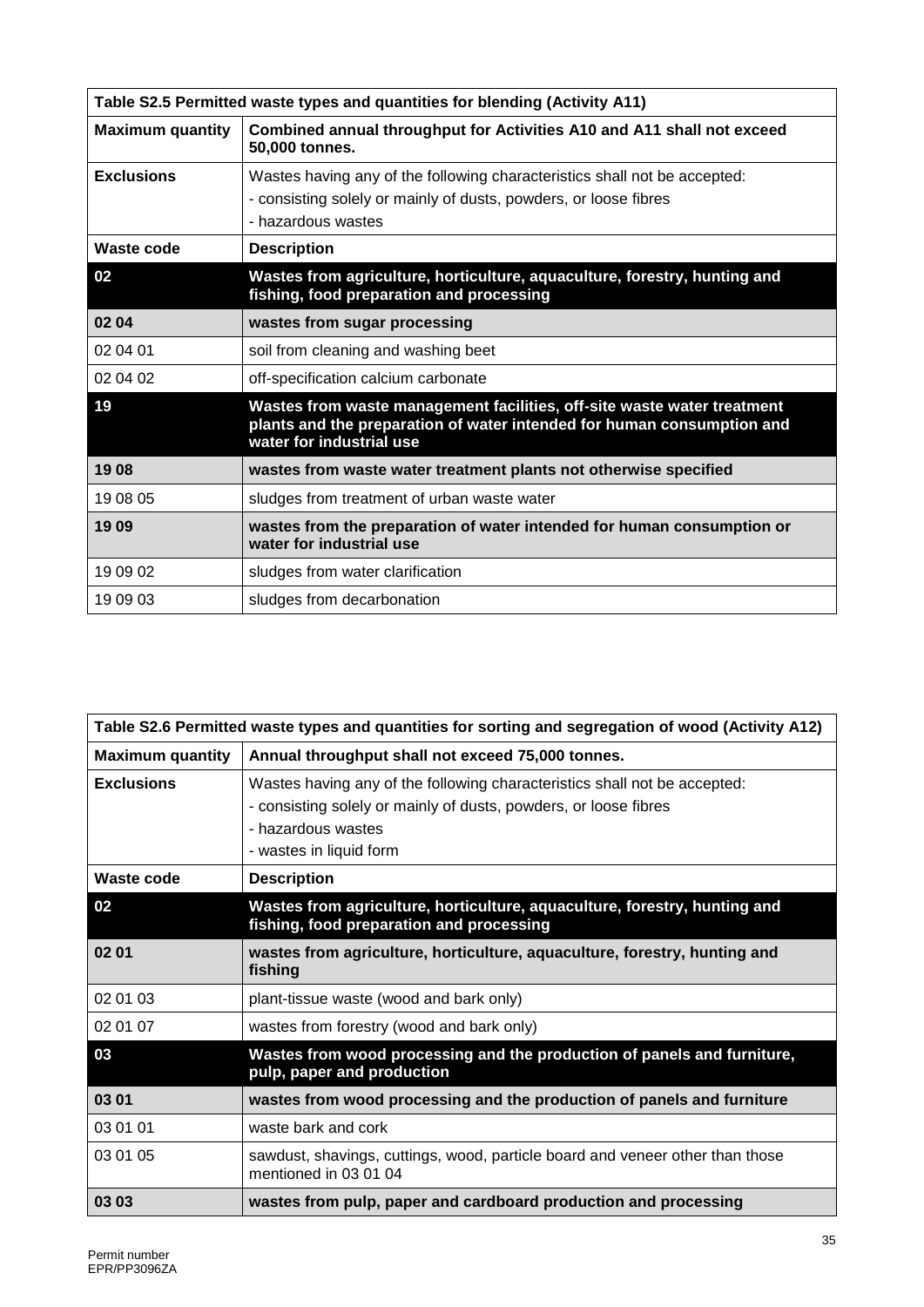|                         | Table S2.6 Permitted waste types and quantities for sorting and segregation of wood (Activity A12)                                                                                             |
|-------------------------|------------------------------------------------------------------------------------------------------------------------------------------------------------------------------------------------|
| <b>Maximum quantity</b> | Annual throughput shall not exceed 75,000 tonnes.                                                                                                                                              |
| <b>Exclusions</b>       | Wastes having any of the following characteristics shall not be accepted:<br>- consisting solely or mainly of dusts, powders, or loose fibres<br>- hazardous wastes<br>- wastes in liquid form |
| Waste code              | <b>Description</b>                                                                                                                                                                             |
| 03 03 01                | waste bark and wood                                                                                                                                                                            |
| 15                      | waste packaging: absorbents, wiping cloths, filter materials and protective<br>clothing not otherwise specified                                                                                |
| 1501                    | packaging (including separately collected municipal packaging waste)                                                                                                                           |
| 15 01 03                | wooden packaging                                                                                                                                                                               |
| 17                      | Construction and demolition wastes (including excavated soil from<br>contaminated sites)                                                                                                       |
| 1702                    | wood, glass and plastic                                                                                                                                                                        |
| 17 02 01                | Wood                                                                                                                                                                                           |
| 1709                    | other construction and demolition wastes                                                                                                                                                       |
| 17 09 04                | mixed construction and demolition wastes other than those mentioned in 17 09 01,<br>17 09 02 and 17 09 03 (wood only)                                                                          |
| 19                      | Wastes from waste management facilities, off-site waste water treatment<br>plants and the preparation of water intended for human consumption and<br>water for industrial use                  |
| 19 12                   | wastes from the mechanical treatment of waste (for example sorting,<br>crushing, compacting, pelletising) not otherwise specified                                                              |
| 19 12 07                | wood other than that mentioned in 19 12 06                                                                                                                                                     |
| 20                      | Municipal wastes (household waste and similar commercial, industrial and<br>institutional wastes) including separately collected fractions                                                     |
| 20 01                   | separately collected fractions (except 15 01)                                                                                                                                                  |
| 20 01 38                | wood other than that mentioned in 2001 37                                                                                                                                                      |
| 20 02                   | garden and park wastes (including cemetery waste)                                                                                                                                              |
| 20 02 01                | biodegradable waste (wood and bark only)                                                                                                                                                       |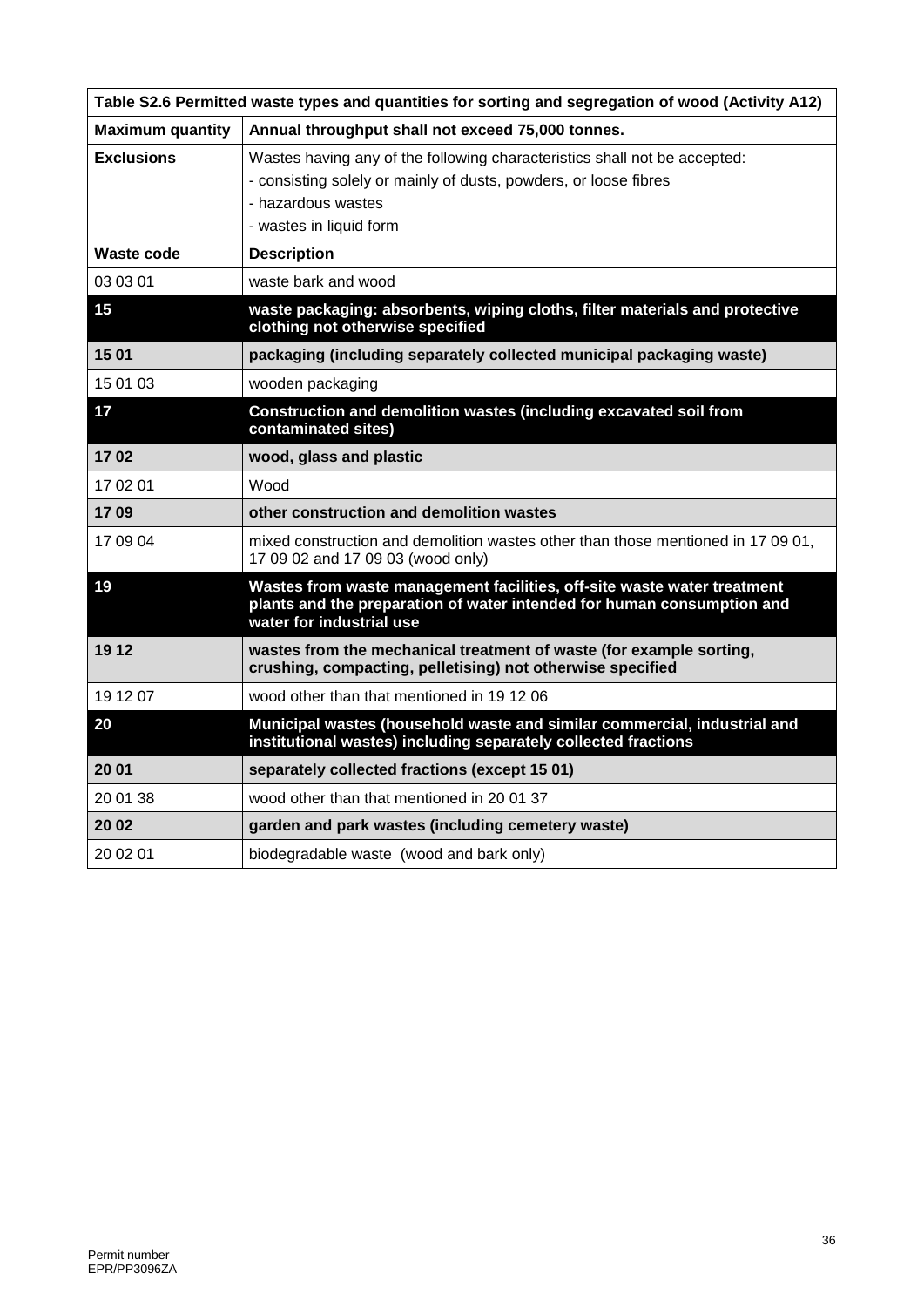# **Schedule 3 – Emissions and monitoring**

| Table S3.1 Point source emissions to air – emission limits and monitoring requirements |                         |                        |                              |                     |                                |                                            |
|----------------------------------------------------------------------------------------|-------------------------|------------------------|------------------------------|---------------------|--------------------------------|--------------------------------------------|
| <b>Emission point</b><br>ref. & location                                               | <b>Source</b>           | <b>Parameter</b>       | Limit<br>(including<br>unit) | Reference<br>period | <b>Monitoring</b><br>frequency | <b>Monitoring</b><br>standard or<br>method |
| Vent from fuel<br>tank shown on<br>Drawing 'IVC<br>Site Layout Plan'.                  | Fuel<br>storage<br>tank | No<br>parameter<br>set | No limit set                 | $-$                 | $-$                            |                                            |

#### **Table S3.2 Point source emissions to water (other than sewer) and land – emission limits and monitoring requirements**

| <b>Emission</b><br>point ref. &<br>location                                 | <b>Source</b>                                                                         | <b>Parameter</b>        | Limit<br>(incl.<br>unit) | <b>Reference</b><br><b>Period</b> | <b>Monitoring</b><br>frequency | <b>Monitoring</b><br>standard or<br>method |
|-----------------------------------------------------------------------------|---------------------------------------------------------------------------------------|-------------------------|--------------------------|-----------------------------------|--------------------------------|--------------------------------------------|
| 'Cellular<br>Soakaway'<br>shown on<br>Drawing 'IVC<br>Site Layout<br>Plan'. | Uncontaminated<br>roof and site<br>surface water<br>from non-<br>operational<br>areas | No.<br>parameter<br>set | No limit<br>set          | $- -$                             | --                             | $- -$                                      |

| Table S3.3 Point source emissions to sewer, effluent treatment plant or other transfers off-site -<br>emission limits and monitoring requirements                                                                             |                            |                         |                          |                            |                                |                                            |
|-------------------------------------------------------------------------------------------------------------------------------------------------------------------------------------------------------------------------------|----------------------------|-------------------------|--------------------------|----------------------------|--------------------------------|--------------------------------------------|
| <b>Emission point</b><br>ref. & location                                                                                                                                                                                      | <b>Source</b>              | <b>Parameter</b>        | Limit<br>(incl.<br>Unit) | <b>Reference</b><br>period | <b>Monitoring</b><br>frequency | <b>Monitoring</b><br>standard or<br>method |
| Leachate storage<br>tanks shown on<br>Drawing 'IVC<br>Site Layout Plan'<br>('Double Bunded<br>Leachate Tank')<br>and Drawing<br>'Open Windrow<br>Site Plan' ('OWC<br>Leachate Tank<br>(Boythorpe)') for<br>transfer off-site. | Compost<br>liquor/leachate | No.<br>parameter<br>set | No limit<br>set          | --                         |                                |                                            |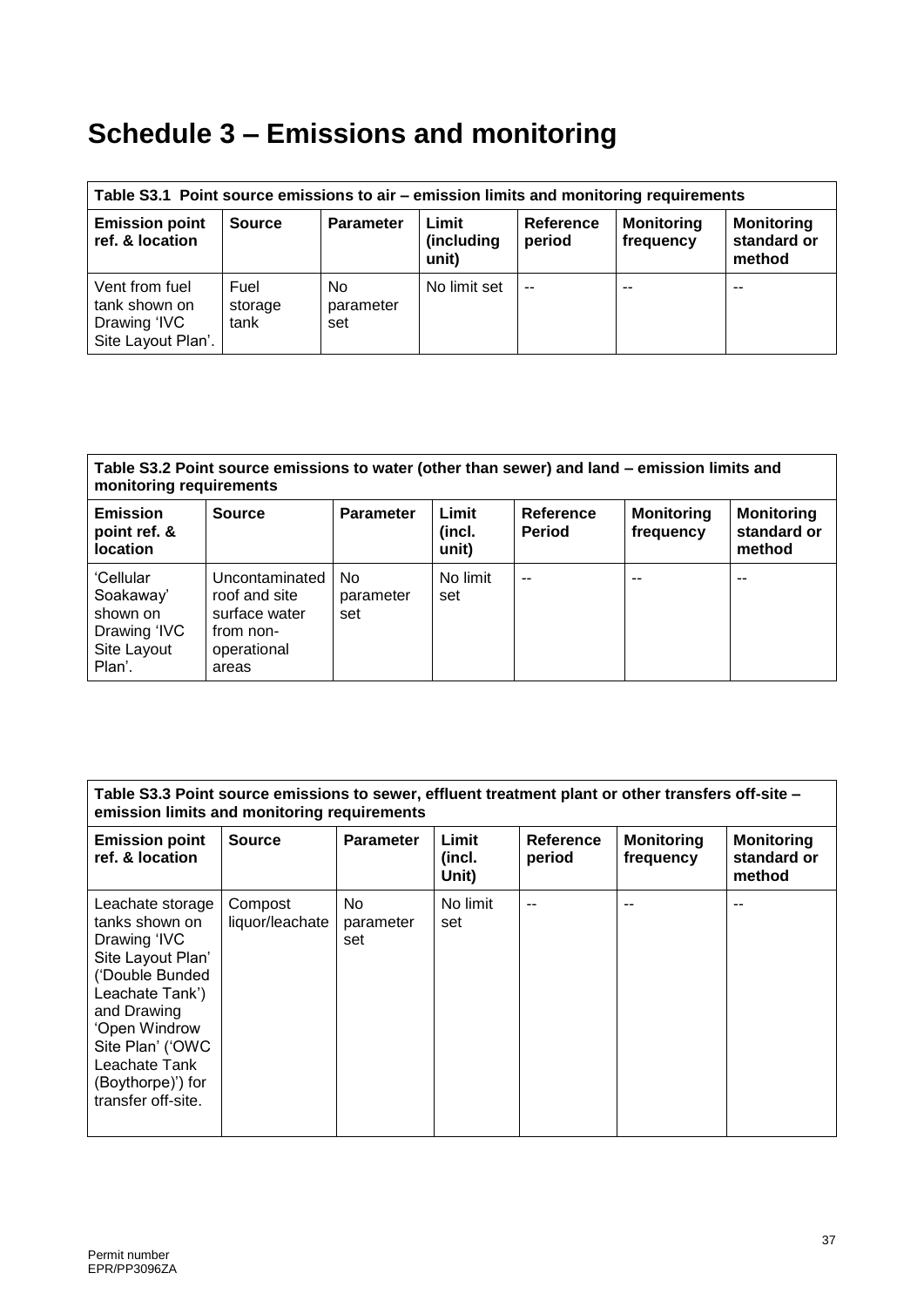| Table S3.4 Process monitoring requirements                                             |                                                                                 |                                                            |                                            |                                                                                                                                  |  |  |  |
|----------------------------------------------------------------------------------------|---------------------------------------------------------------------------------|------------------------------------------------------------|--------------------------------------------|----------------------------------------------------------------------------------------------------------------------------------|--|--|--|
| <b>Emission point reference</b><br>or source or description<br>of point of measurement | <b>Parameter</b>                                                                | <b>Monitoring</b><br>frequency                             | <b>Monitoring</b><br>standard or<br>method | <b>Other specifications</b>                                                                                                      |  |  |  |
| Internal for each<br>composting batch during                                           | Temperature                                                                     | Daily (for the<br>OWC)                                     | Temperature<br>probe                       | Monitoring equipment<br>shall be available on                                                                                    |  |  |  |
| sanitisation stage for the<br>OWC, IVC and ASP                                         |                                                                                 | Continuously (for<br>the IVC and ASP)                      |                                            | site and used as<br>required to maintain<br>aerobic conditions and                                                               |  |  |  |
|                                                                                        | Moisture                                                                        | Daily (for OWC<br>and ASP)                                 | Grip test                                  | ensure compliance with<br>this permit.                                                                                           |  |  |  |
|                                                                                        |                                                                                 | Continuously (for<br>the IVC)                              | Gicom system<br>moisture probe             | Equipment shall be<br>calibrated on an annual<br>basis or as agreed in                                                           |  |  |  |
|                                                                                        | Oxygen                                                                          | Daily (for the<br>OWC)                                     | Oxygen probe                               | writing by the<br><b>Environment Agency</b>                                                                                      |  |  |  |
|                                                                                        |                                                                                 | Continuously (for<br>the IVC and ASP)                      |                                            |                                                                                                                                  |  |  |  |
| Internal for each<br>composting batch during                                           | Temperature                                                                     | Weekly (for the<br>OWC)                                    | Temperature<br>probe                       |                                                                                                                                  |  |  |  |
| stabilisation stage for the<br>OWC and ASP                                             |                                                                                 | Continuously (for<br>the ASP)                              |                                            |                                                                                                                                  |  |  |  |
|                                                                                        | Moisture                                                                        | Weekly; at least<br>four reading per<br>windrow/batch      | Grip test                                  |                                                                                                                                  |  |  |  |
|                                                                                        | Oxygen                                                                          | Weekly (for the<br>OWC)                                    | Oxygen probe                               |                                                                                                                                  |  |  |  |
|                                                                                        |                                                                                 | Continuously (for<br>the ASP)                              |                                            |                                                                                                                                  |  |  |  |
| Oversize storage                                                                       | Temperature                                                                     | At least weekly                                            | Hand held<br>temperature<br>probe          |                                                                                                                                  |  |  |  |
| <b>Biofilters</b>                                                                      | Temperature                                                                     | Continuously                                               | Temperature<br>probe                       | Biofilter shall be<br>regularly checked and                                                                                      |  |  |  |
|                                                                                        | Moisture                                                                        | Weekly                                                     | None specified                             | maintained to ensure<br>appropriate                                                                                              |  |  |  |
|                                                                                        | Thatching/<br>compaction                                                        | As required                                                | None specified                             | temperature and<br>moisture content.                                                                                             |  |  |  |
| Scrubber system                                                                        | Key<br>parameters<br>to include<br>pH, moisture,<br>temperature<br>and air flow | In accordance<br>with<br>manufacturer's<br>recommendations | None specified                             | Scrubber system shall<br>be regularly checked<br>and maintained to<br>ensure appropriate<br>temperature and<br>moisture content. |  |  |  |
| Waste reception building;<br>Storage tanks; Maturation<br>area                         | Odour                                                                           | Daily                                                      | Olfactory<br>monitoring                    | Odour detection at the<br>site boundary                                                                                          |  |  |  |
| Storage tanks                                                                          | Integrity<br>checks                                                             | Weekly                                                     | Visual<br>assessment                       | $-$                                                                                                                              |  |  |  |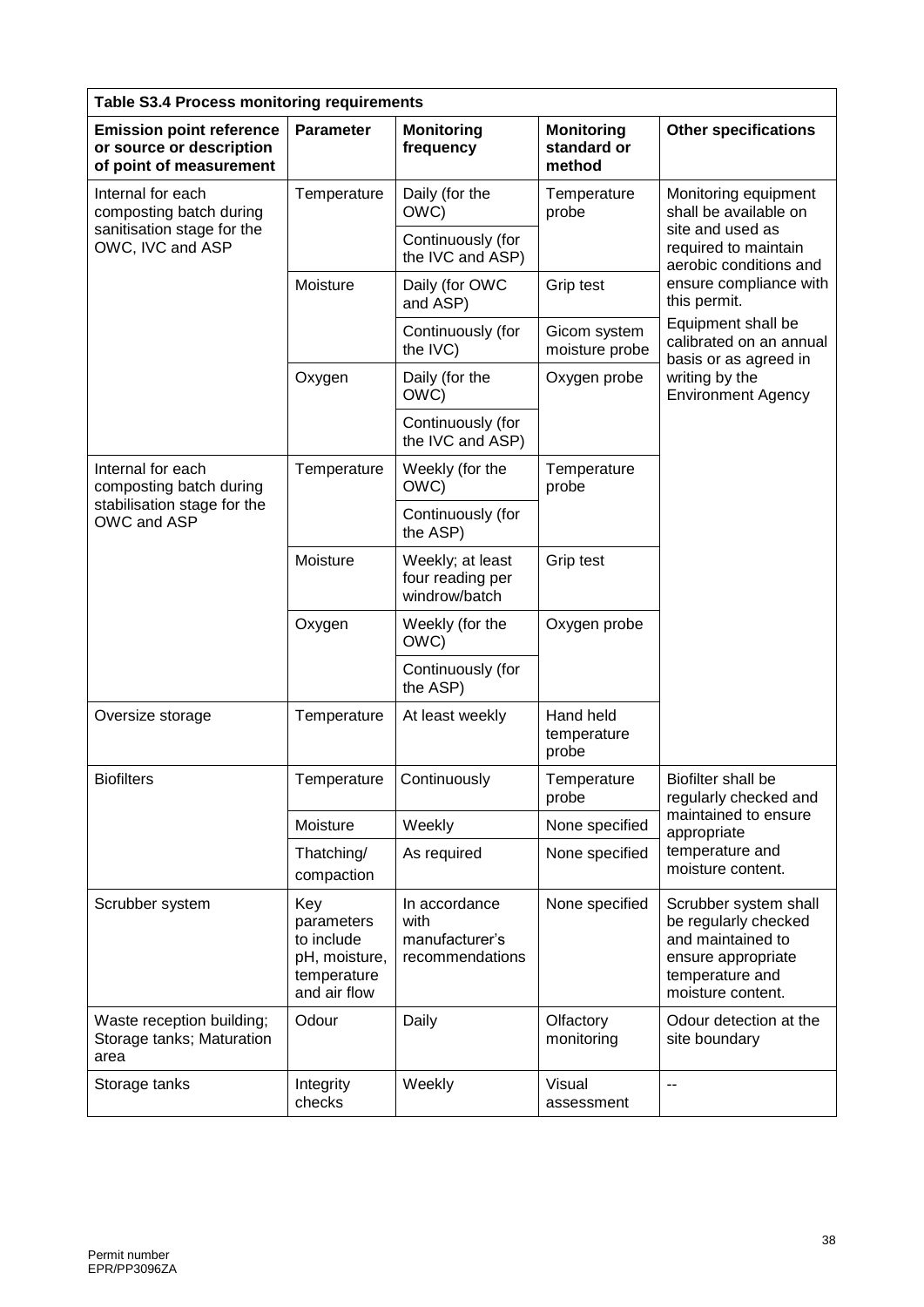| Table S3.5 Bioaerosols monitoring requirements - ambient monitoring                                                                |                                               |                                                                    |                                                                                                                                                     |                                                                                                                                            |                                                                                                                                           |  |  |
|------------------------------------------------------------------------------------------------------------------------------------|-----------------------------------------------|--------------------------------------------------------------------|-----------------------------------------------------------------------------------------------------------------------------------------------------|--------------------------------------------------------------------------------------------------------------------------------------------|-------------------------------------------------------------------------------------------------------------------------------------------|--|--|
| <b>Location or</b><br>description of<br>point of<br>measurement                                                                    | <b>Parameter</b>                              | <b>Bioaerosols</b><br>threshold limits<br>$(CFU \, \text{m}^{-3})$ | <b>Monitoring</b><br>frequency                                                                                                                      | <b>Monitoring</b><br>standard or<br>method                                                                                                 | <b>Other</b><br>specifications                                                                                                            |  |  |
| Ambient<br>monitoring<br>Upwind of the<br>operational area,<br>as described in<br>the Technical<br>Guidance Note<br>M <sub>9</sub> | Total<br>bacteria<br>Aspergillus<br>Fumigatus | 1000<br>500                                                        | Quarterly for the<br>first year of<br>operation and<br>twice a year<br>thereafter, unless<br>another<br>frequency is<br>agreed in writing<br>by the | In accordance<br>with Technical<br>Guidance Note<br>$M9 -$<br>Environmental<br>monitoring of<br>bioaerosols at<br>regulated<br>facilities. | As described in<br>the Technical<br>Guidance Note<br>M9, including<br>all the<br>additional data<br>requirements<br>specified<br>therein. |  |  |
| Downwind of the<br>operational area,<br>as described in<br>the Technical<br><b>Guidance Note</b><br>M9                             |                                               |                                                                    | Environment<br>Agency                                                                                                                               |                                                                                                                                            |                                                                                                                                           |  |  |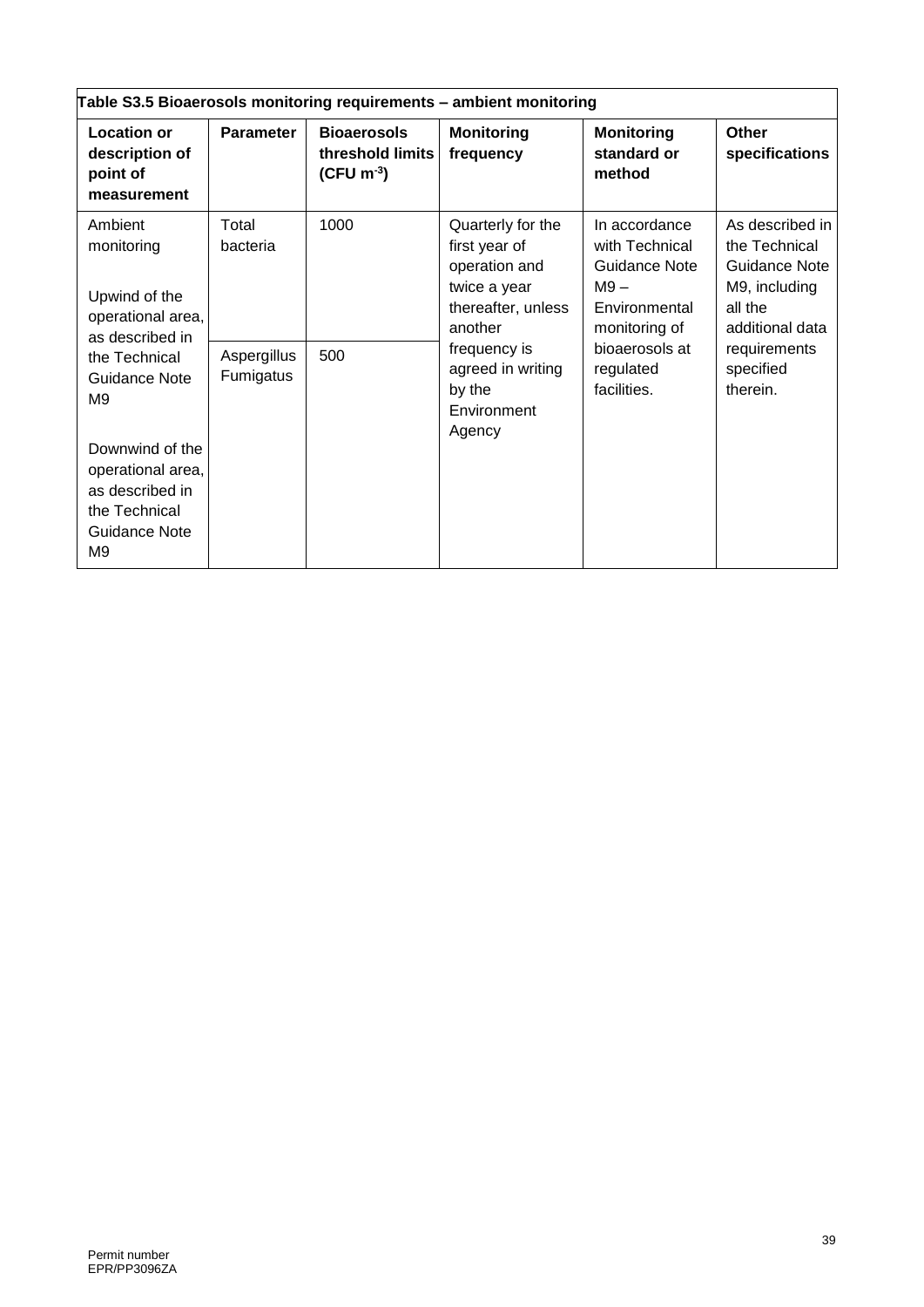# **Schedule 4 – Reporting**

Parameters, for which reports shall be made, in accordance with conditions of this permit, are listed below.

| Table S4.1 Reporting of monitoring data                                |                                                  |                                                                              |                                  |  |  |  |  |
|------------------------------------------------------------------------|--------------------------------------------------|------------------------------------------------------------------------------|----------------------------------|--|--|--|--|
| <b>Parameter</b>                                                       | <b>Emission or monitoring</b><br>point/reference | <b>Reporting period</b>                                                      | <b>Period begins</b>             |  |  |  |  |
| Bioaerosols monitoring<br>Parameters as required by condition<br>3.6.1 | As specified in schedule 3<br>table S3.5         | Every 3 months or<br>as agreed in<br>writing by the<br>Environment<br>Agency | 1 January, 1 May,<br>1 September |  |  |  |  |
| Biofilter efficiency<br>Parameters as required by condition<br>4.2.6   | <b>Biofilters</b>                                | Every 12 months                                                              | January                          |  |  |  |  |

| Table S4.2 Annual production/treatment |              |  |  |  |
|----------------------------------------|--------------|--|--|--|
| <b>Parameter</b>                       | <b>Units</b> |  |  |  |
| Processed compost                      | tonnes       |  |  |  |

| Table S4.3 Performance parameters |                                                |            |  |  |
|-----------------------------------|------------------------------------------------|------------|--|--|
| <b>Parameter</b>                  | <b>Units</b><br><b>Frequency of assessment</b> |            |  |  |
| Water usage                       | Annually                                       | tonnes     |  |  |
| Energy usage                      | Annually                                       | <b>MWh</b> |  |  |
| Total raw material used           | Annually                                       | tonnes     |  |  |

| <b>Table S4.4 Reporting forms</b> |                                                                                                                |              |  |
|-----------------------------------|----------------------------------------------------------------------------------------------------------------|--------------|--|
| Media/parameter                   | <b>Reporting format</b>                                                                                        | Date of form |  |
| <b>Bioaerosols</b>                | As specified in the Technical Guidance Note M9 or other<br>form as agreed in writing by the Environment Agency | 12/06/15     |  |
| Water usage                       | Form water usage 1 or other form as agreed in writing by<br>the Environment Agency                             | 12/06/15     |  |
| Energy usage                      | Form energy 1 or other form as agreed in writing by the<br><b>Environment Agency</b>                           | 12/06/15     |  |
| Other performance<br>indicators   | Form performance 1 or other form as agreed in writing<br>by the Environment Agency                             | 12/06/15     |  |
| Waste Returns                     | E-waste Returns Form                                                                                           |              |  |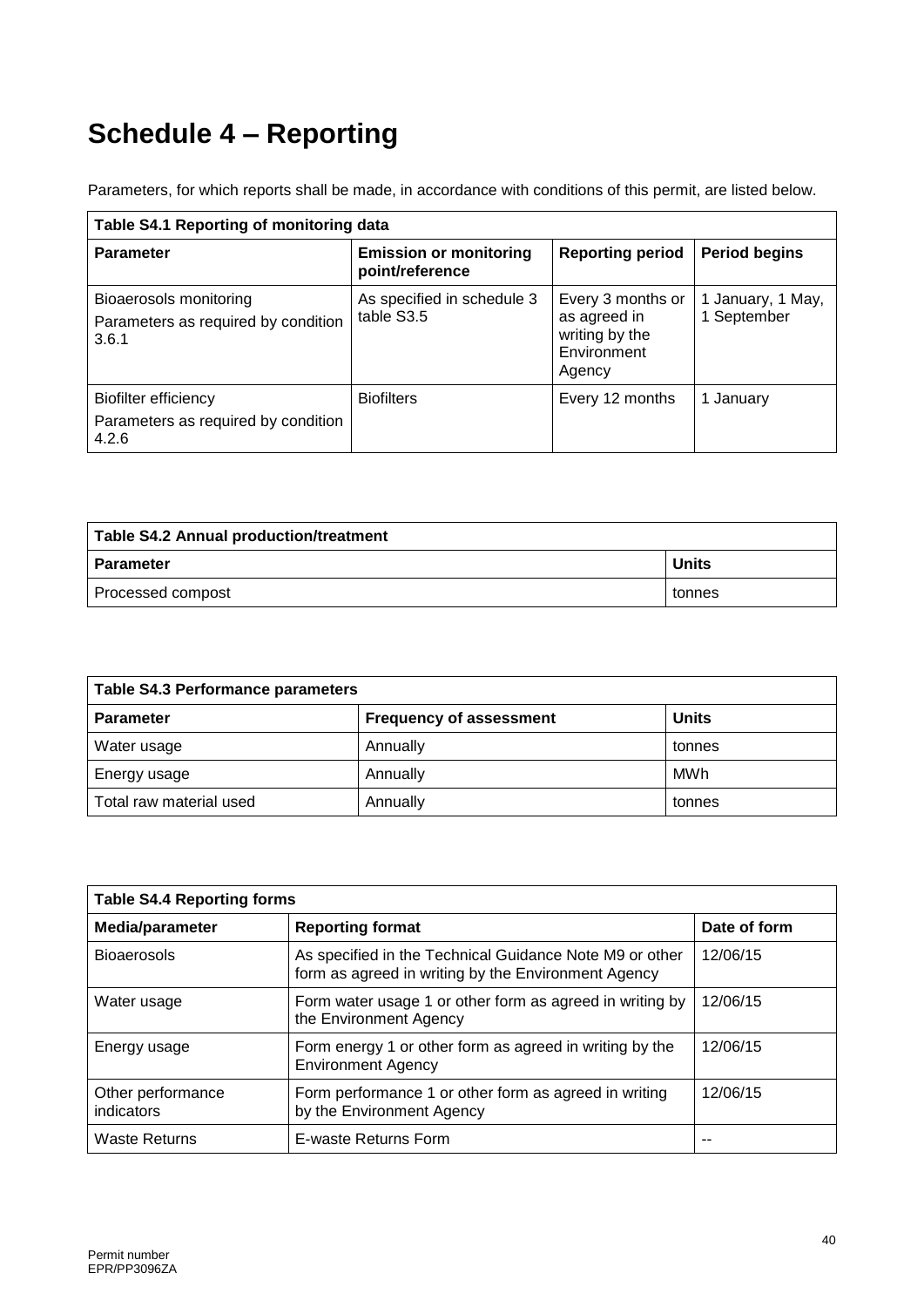# **Schedule 5 – Notification**

These pages outline the information that the operator must provide.

Units of measurement used in information supplied under Part A and B requirements shall be appropriate to the circumstances of the emission. Where appropriate, a comparison should be made of actual emissions and authorised emission limits.

If any information is considered commercially confidential, it should be separated from non-confidential information, supplied on a separate sheet and accompanied by an application for commercial confidentiality under the provisions of the EP Regulations.

## **Part A**

| <b>Permit Number</b>           |  |
|--------------------------------|--|
| Name of operator               |  |
| <b>Location of Facility</b>    |  |
| Time and date of the detection |  |

| (a) Notification requirements for any malfunction, breakdown or failure of equipment or techniques,<br>accident, or emission of a substance not controlled by an emission limit which has caused, is<br>causing or may cause significant pollution |  |  |  |
|----------------------------------------------------------------------------------------------------------------------------------------------------------------------------------------------------------------------------------------------------|--|--|--|
| To be notified within 24 hours of detection                                                                                                                                                                                                        |  |  |  |
| Date and time of the event                                                                                                                                                                                                                         |  |  |  |
| Reference or description of the<br>location of the event                                                                                                                                                                                           |  |  |  |
| Description of where any release<br>into the environment took place                                                                                                                                                                                |  |  |  |
| Substances(s) potentially released                                                                                                                                                                                                                 |  |  |  |
| Best estimate of the quantity or<br>rate of release of substances                                                                                                                                                                                  |  |  |  |
| Measures taken, or intended to be<br>taken, to stop any emission                                                                                                                                                                                   |  |  |  |
| Description of the failure or<br>accident.                                                                                                                                                                                                         |  |  |  |

| (b) Notification requirements for the breach of a limit                      |  |  |
|------------------------------------------------------------------------------|--|--|
| To be notified within 24 hours of detection unless otherwise specified below |  |  |
| Emission point reference/ source                                             |  |  |
| Parameter(s)                                                                 |  |  |
| Limit                                                                        |  |  |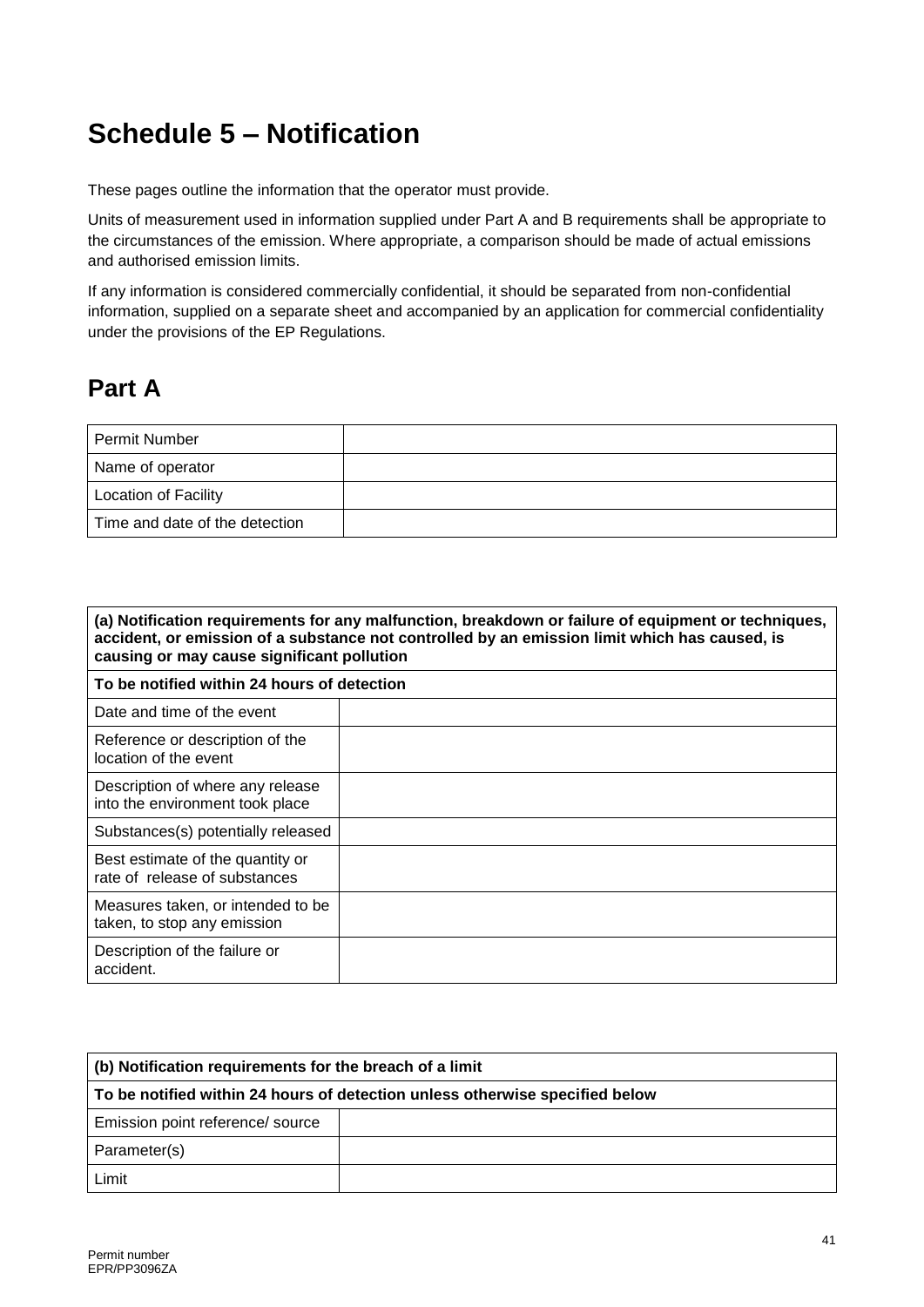| (b) Notification requirements for the breach of a limit                      |  |                     |  |
|------------------------------------------------------------------------------|--|---------------------|--|
| To be notified within 24 hours of detection unless otherwise specified below |  |                     |  |
| Measured value and uncertainty                                               |  |                     |  |
| Date and time of monitoring                                                  |  |                     |  |
| Measures taken, or intended to be<br>taken, to stop the emission             |  |                     |  |
| Time periods for notification following detection of a breach of a limit     |  |                     |  |
| Parameter                                                                    |  | Notification period |  |
|                                                                              |  |                     |  |
|                                                                              |  |                     |  |
|                                                                              |  |                     |  |

| (c) Notification requirements for the detection of any significant adverse environmental effect |  |  |
|-------------------------------------------------------------------------------------------------|--|--|
| To be notified within 24 hours of detection                                                     |  |  |
| Description of where the effect on<br>the environment was detected                              |  |  |
| Substances(s) detected                                                                          |  |  |
| Concentrations of substances<br>detected                                                        |  |  |
| Date of monitoring/sampling                                                                     |  |  |

# **Part B – to be submitted as soon as practicable**

| Any more accurate information on the matters for<br>notification under Part A.                                                                               |  |
|--------------------------------------------------------------------------------------------------------------------------------------------------------------|--|
| Measures taken, or intended to be taken, to prevent<br>a recurrence of the incident                                                                          |  |
| Measures taken, or intended to be taken, to rectify,<br>limit or prevent any pollution of the environment<br>which has been or may be caused by the emission |  |
| The dates of any unauthorised emissions from the<br>facility in the preceding 24 months.                                                                     |  |

| Name*<br><b>Contract Contract Contract</b> |  |
|--------------------------------------------|--|
| Post                                       |  |
| Signature                                  |  |
| Date                                       |  |

\* authorised to sign on behalf of the operator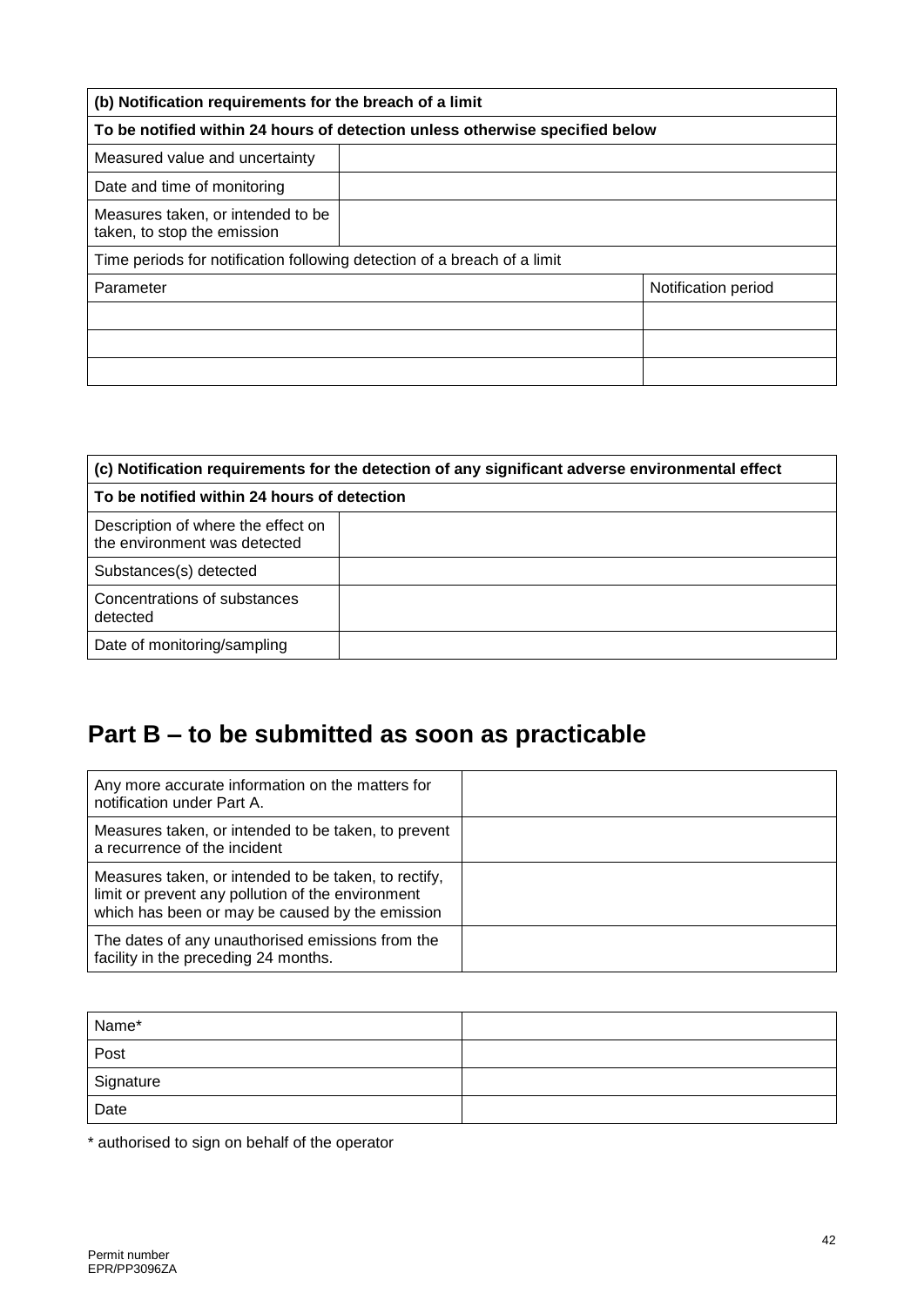# **Schedule 6 – Interpretation**

"accident" means an accident that may result in pollution.

"animal waste" means any waste consisting of animal matter that has not been processed into food for human consumption. This does include blood, feathers, uncooked butcher waste and any other animal waste that is not catering waste or former foodstuffs. This does not include faecal matter from animals (e.g. chicken litter or farmyard manure).

"application" means the application for this permit, together with any additional information supplied by the operator as part of the application and any response to a notice served under Schedule 5 to the EP Regulations.

"authorised officer" means any person authorised by the Environment Agency under section 108(1) of The Environment Act 1995 to exercise, in accordance with the terms of any such authorisation, any power specified in section 108(4) of that Act.

"bioaerosols threshold limits" means the maximum acceptable bioaerosol concentrations at the nearest sensitive receptor, or at an equivalent distance downwind of the biowaste treatment operations, which are attributable to the biowaste treatment operations. The maximum acceptable concentrations are respectively 1000 and 500 CFU m-3 for total bacteria and Aspergillus fumigatus.

"building" means a construction that has the objective of providing sheltering cover and minimising emissions of noise, particulate matter, odour and litter.

"compost" means solid particulate material that is the result of composting, which has been sanitised and stabilised, and which confers beneficial effects when added to soil, used as a component of growing media or used in another way in conjunction with plants.

"compostable plastics" means plastics that are certified to meet the standards of EN 13432, EN 14995 or equivalent.

"composting batch" means an identifiable quantity of material that progresses through the composting system and when fully processed has similar characteristics throughout. For composting systems that operate on a continuous or a plug-flow basis, batches will be taken to mean a series of "portions of production".

"composting" means the biological decomposition of organic materials, under conditions that are predominantly aerobic and that allow the development of thermophilic temperatures as a result of biologically produced heat and that result in compost.

"Compost Quality Protocol") means 'End of waste criteria for the production and use of quality compost from source-segregated biodegradable waste', WRAP and Environment Agency, August 2012

"closed system" means a closed composting reactor or closed area (such as a building) in which waste is fully contained and efficient air management abatement systems are demonstrated. This may cover a wide range of technology and where necessary is in compliance with the Animal By-Products Regulations.

"disposal" means any of the operations provided for in Annex I to Directive 2008/98/EC of the European Parliament and of the Council on waste.

"emissions of substances not controlled by emission limits" means emissions of substances to air, water or land from the activities, either from the emission points specified in schedule 3 or from other localised or diffuse sources, which are not controlled by an emission limit.

"emissions to land" includes emissions to groundwater.

"EP Regulations" means The Environmental Permitting (England and Wales) Regulations SI 2010 No.675 and words and expressions used in this permit which are also used in the Regulations have the same meanings as in those Regulations.

"groundwater" means all water, which is below the surface of the ground in the saturation zone and in direct contact with the ground or subsoil.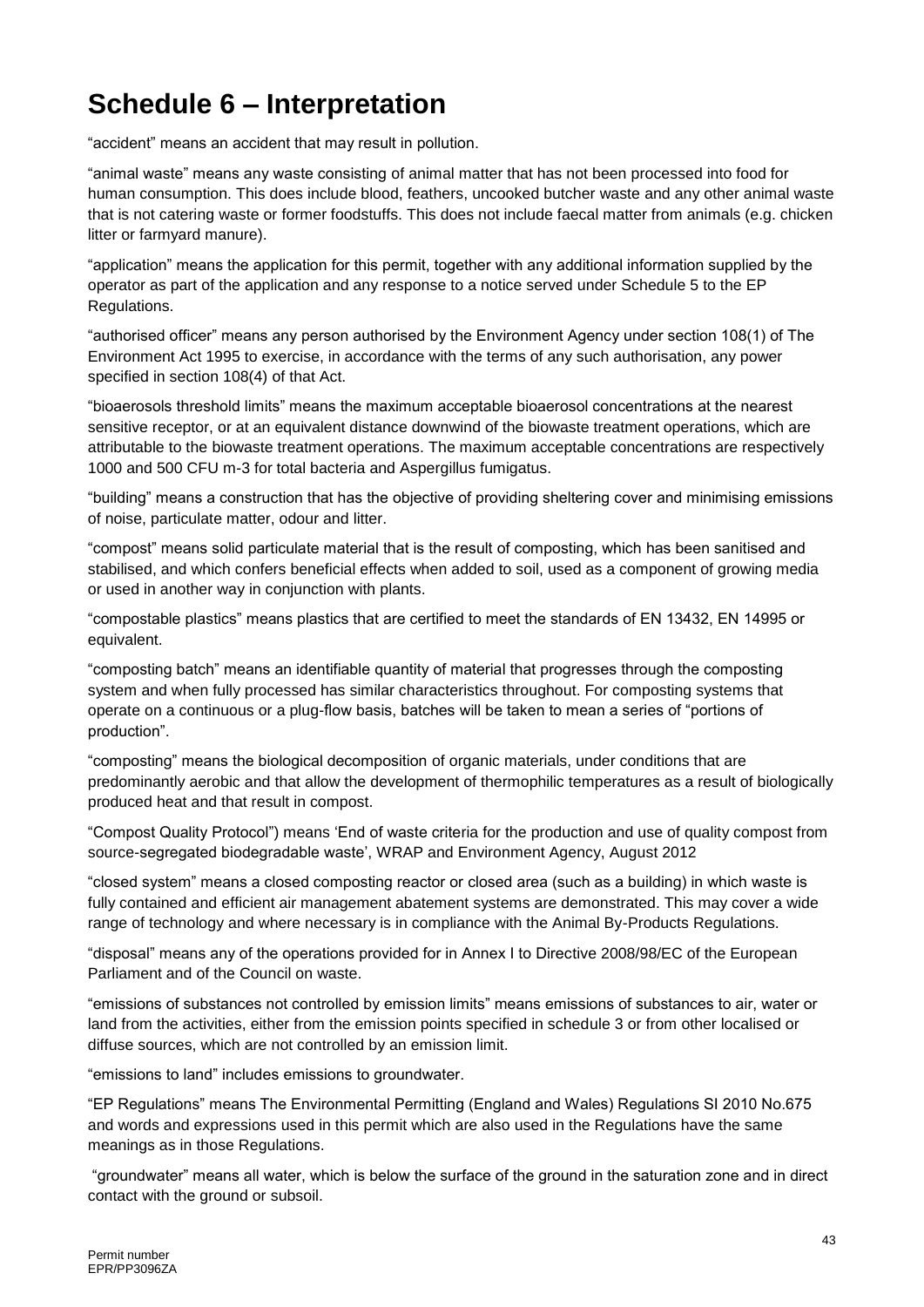"impermeable surface" means a surface or pavement constructed and maintained to a standard sufficient to prevent the transmission of liquids beyond the pavement surface.

"Industrial Emissions Directive" means DIRECTIVE 2010/75/EU OF THE EUROPEAN PARLIAMENT AND OF THE COUNCIL of 24 November 2010 on industrial emissions.

"Industry Standard Protocol" means "A standardised protocol for the monitoring of bioaerosols at open composting facilities" published by the Association for Organics Recycling and developed in conjunction with the Environment Agency.

"MCERTS" means the Environment Agency's Monitoring Certification Scheme.

"pests" means Birds, Vermin and Insects.

"quarter" means a calendar year quarter commencing on 1 January, 1 April, 1 July or 1 October.

"recovery" means any of the operations provided for in Annex II to Directive 2008/98/EC of the European Parliament and of the Council on waste.

"sanitisation stage" means the actively managed and intensive stage of composting lasting for at least five days, characterised by high oxygen demand and temperatures of over 55 °C, during which biological processes, together with conditions in the composting mass, eradicate human and animal pathogens or reduce them to acceptably low levels.

"sealed drainage system" in relation to an impermeable surface, means a drainage system with impermeable components which does not leak and which will ensure that:

(a) no liquid will run off the surface otherwise than via the system;

(b) except where they may be lawfully be discharged to foul sewer, all liquids entering the system are collected in a sealed sump.

"stable, stabilised" means the degree of processing and biodegradation at which the rate of biological activity has slowed to an acceptably low and consistent level and will not significantly increase under favourable, altered conditions.

"stabilisation stage" means the stage of composting following sanitisation, during which biological conditions in the composting mass, give rise to compost that is nominally stable.

"Waste code" means the six digit code referable to a type of waste in accordance with the List of Wastes (England)Regulations 2005, or List of Wastes (Wales) Regulations 2005, as appropriate, and in relation to hazardous waste, includes the asterisk.

"Waste Framework Directive" or "WFD" means Waste Framework Directive 2008/98/EC of the European Parliament and of the Council on waste.

"year" means calendar year ending 31 December.

Where a minimum limit is set for any emission parameter, for example pH, reference to exceeding the limit shall mean that the parameter shall not be less than that limit.

Unless otherwise stated, any references in this permit to concentrations of substances in emissions into air means:

- in relation to emissions from combustion processes, the concentration in dry air at a temperature of 273K, at a pressure of 101.3 kPa and with an oxygen content of 3% dry for liquid and gaseous fuels, 6% dry for solid fuels; and/or
- in relation to emissions from non-combustion sources, the concentration at a temperature of 273K and at a pressure of 101.3 kPa, with no correction for water vapour content.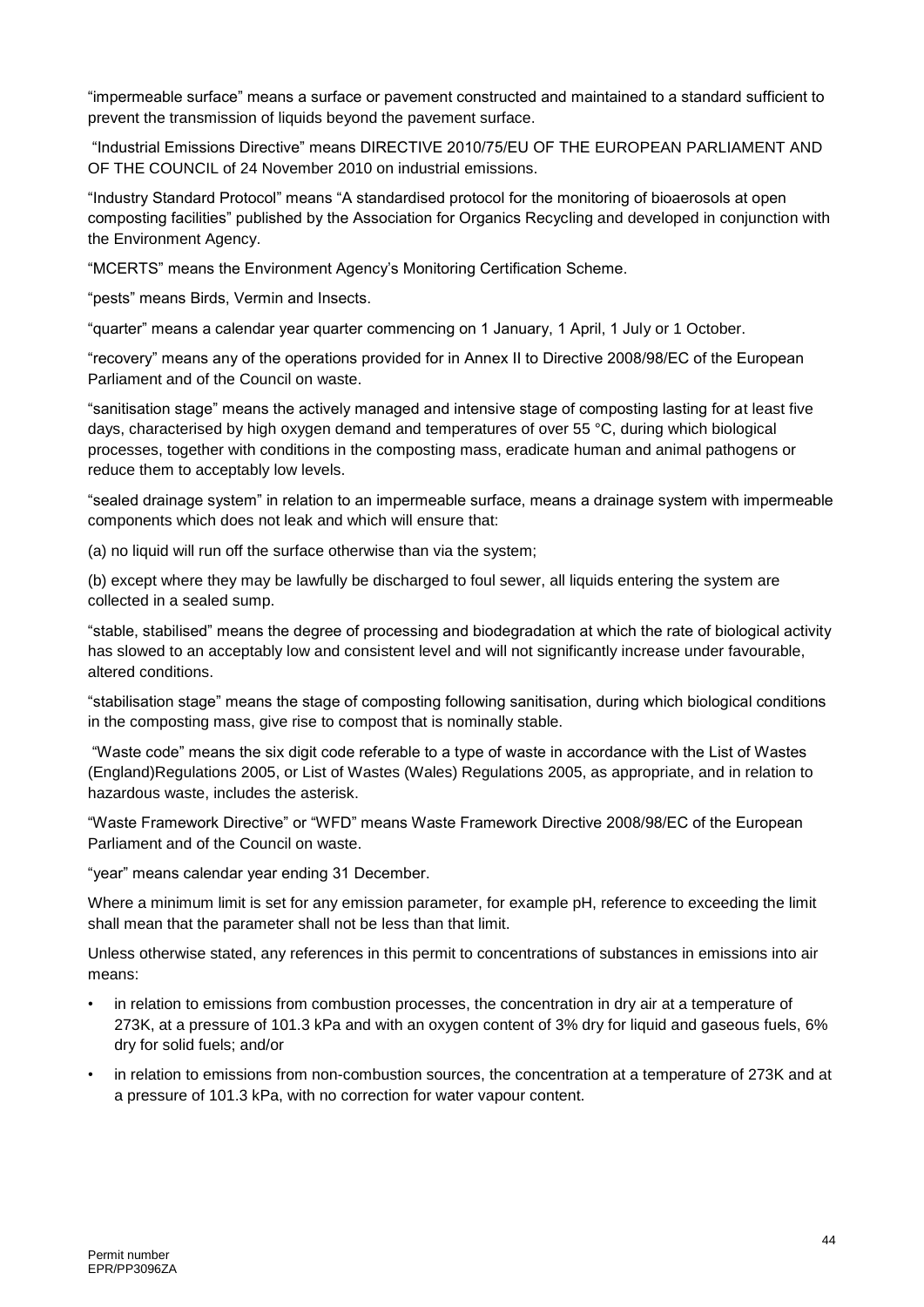# **Schedule 7 – Site plan**

#### **Site location plan**



#### **IVC Site Layout Plan**

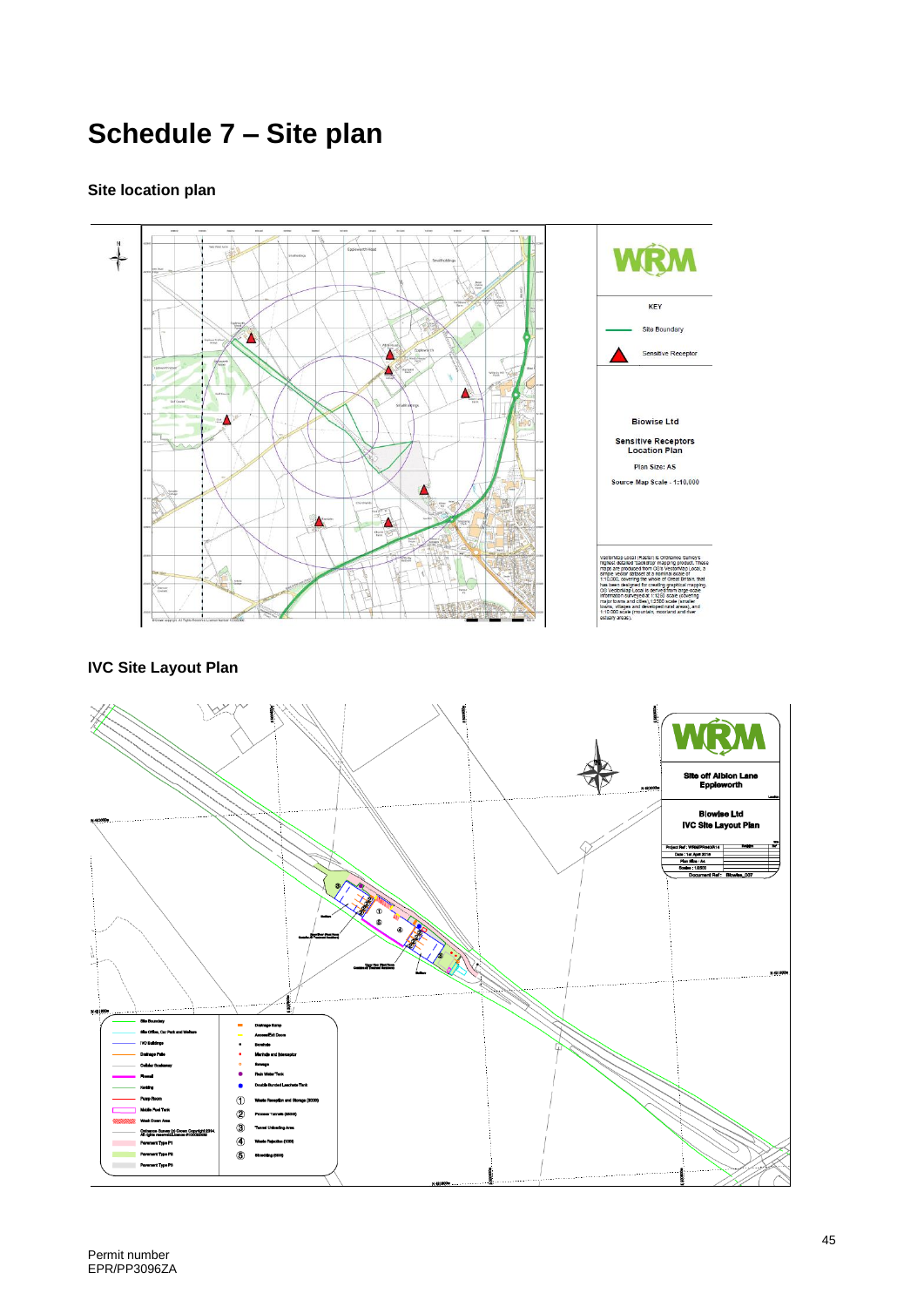#### **Open Windrow and Aerated Static Pile Site Plan**



**"©Crown Copyright. All rights reserved. Environment Agency, 100026380, 2017."**

END OF PERMIT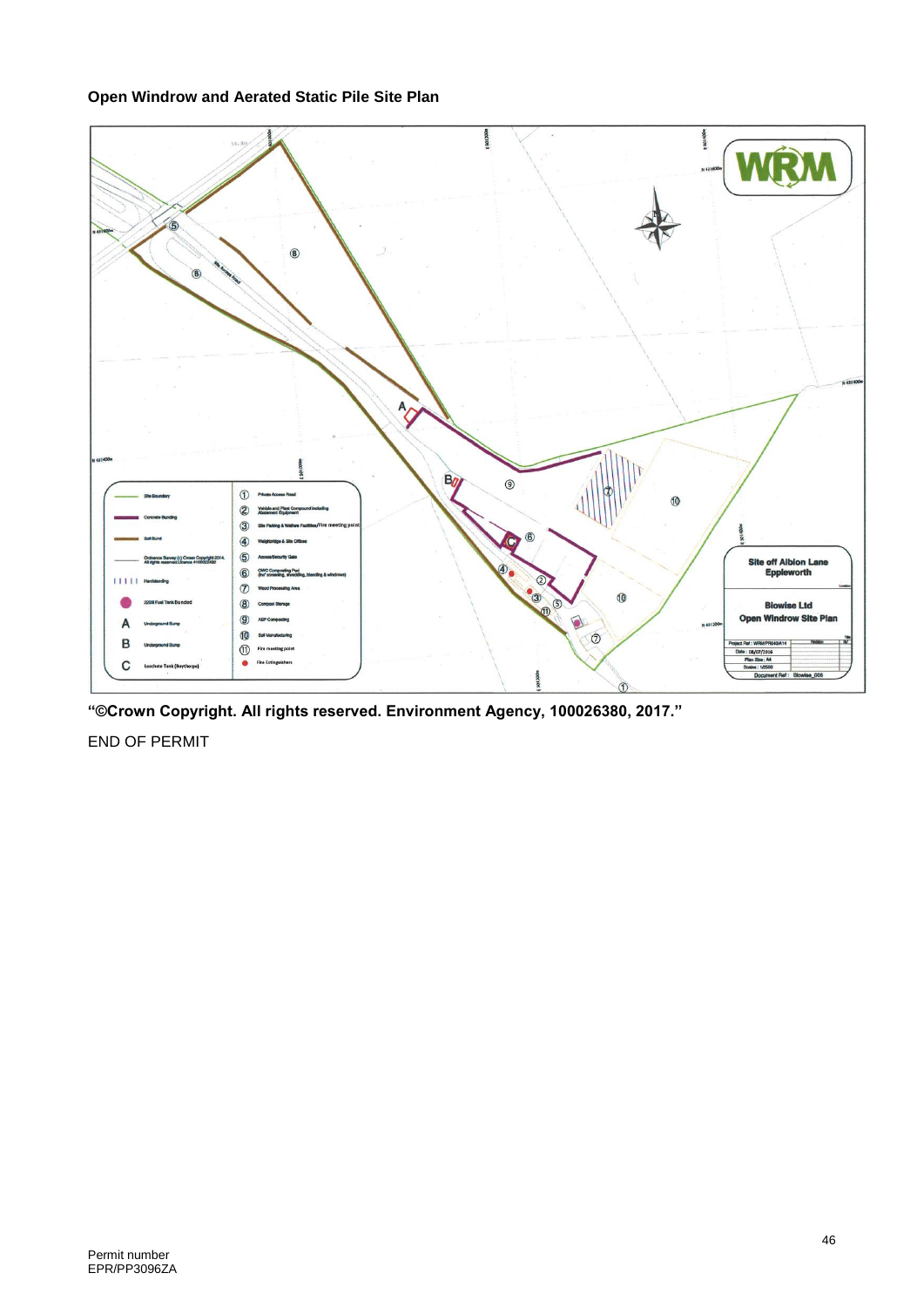#### **Permit Number: EPR/PP3096ZA Operator: Biowise Limited**

**Facility: Biowise Albion Lane Waste Treatment Facility Form Number: WaterUsage1 / 12/06/15**

#### **Reporting of Water Usage for the year**

| <b>Water Source</b>      | Usage (m3/year) | <b>Specific Usage (m3/unit output)</b> |
|--------------------------|-----------------|----------------------------------------|
| Mains water              |                 |                                        |
| Site borehole            |                 |                                        |
| River abstraction        |                 |                                        |
| <b>TOTAL WATER USAGE</b> |                 |                                        |

| Operator's comments: |  |
|----------------------|--|
|                      |  |
|                      |  |
|                      |  |
|                      |  |

Signed ……………………………………………………………. Date………………………..

(authorised to sign as representative of Operator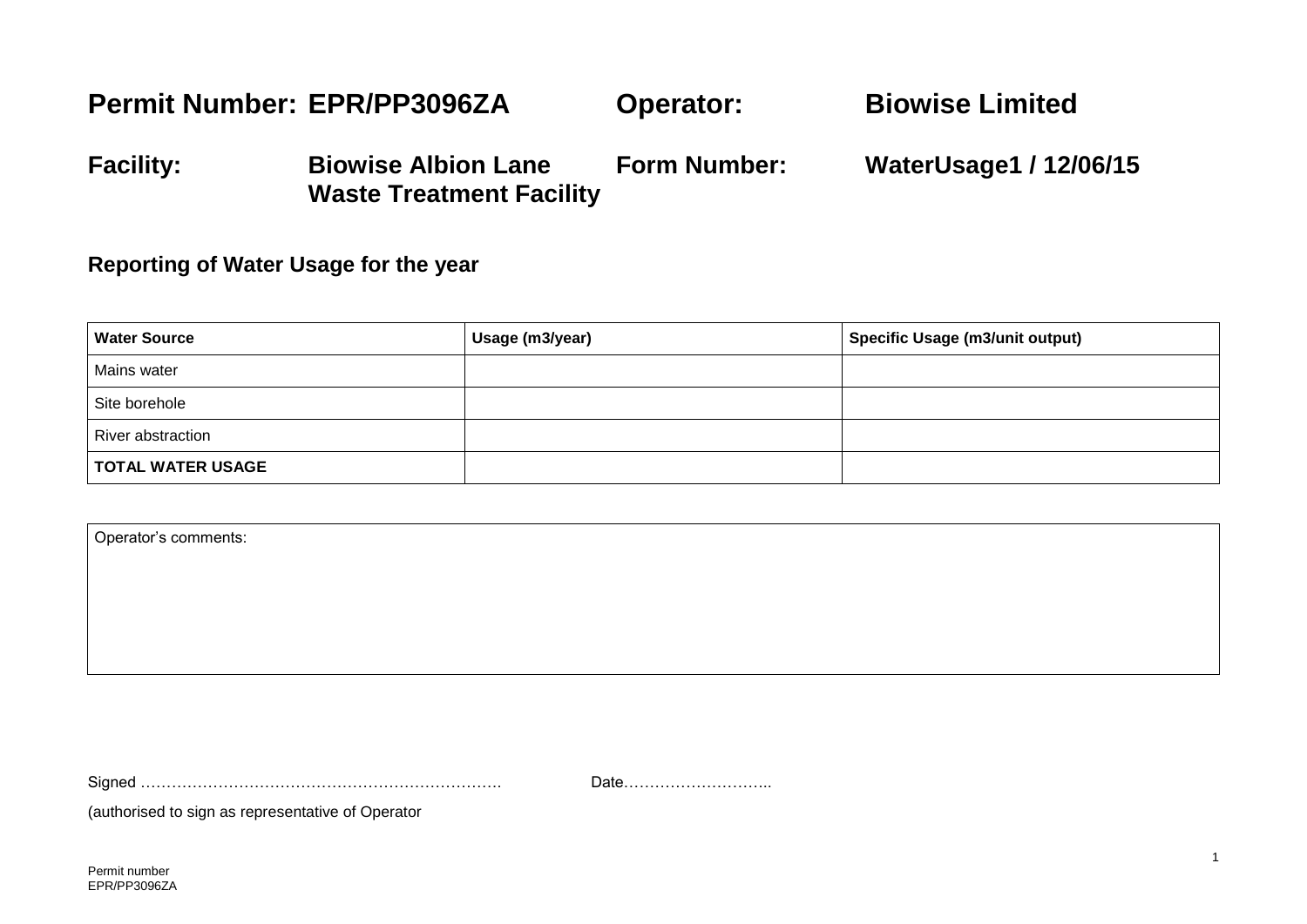#### **Permit Number: EPR/PP3096ZA Facility: Biowise Albion Lane Waste Treatment Facility Operator: Form Number: Biowise Limited Energy1 / 12/06/15**

#### **Reporting of Energy Usage for the year**

| <b>Energy Source</b>      | <b>Energy Usage</b> |                             | <b>Specific Usage (MWh/unit output)</b> |
|---------------------------|---------------------|-----------------------------|-----------------------------------------|
|                           | Quantity            | <b>Primary Energy (MWh)</b> |                                         |
| Electricity *             | MWh                 |                             |                                         |
| <b>Natural Gas</b>        | MWh                 |                             |                                         |
| Gas Oil                   | tonnes              |                             |                                         |
| <b>Recovered Fuel Oil</b> | tonnes              |                             |                                         |
| <b>TOTAL</b>              |                     |                             |                                         |

\* Conversion factor for delivered electricity to primary energy = 2.4

Operator's comments:

Signed ……………………………………………………………. Date………………………..

(Authorised to sign as representative of Operator)